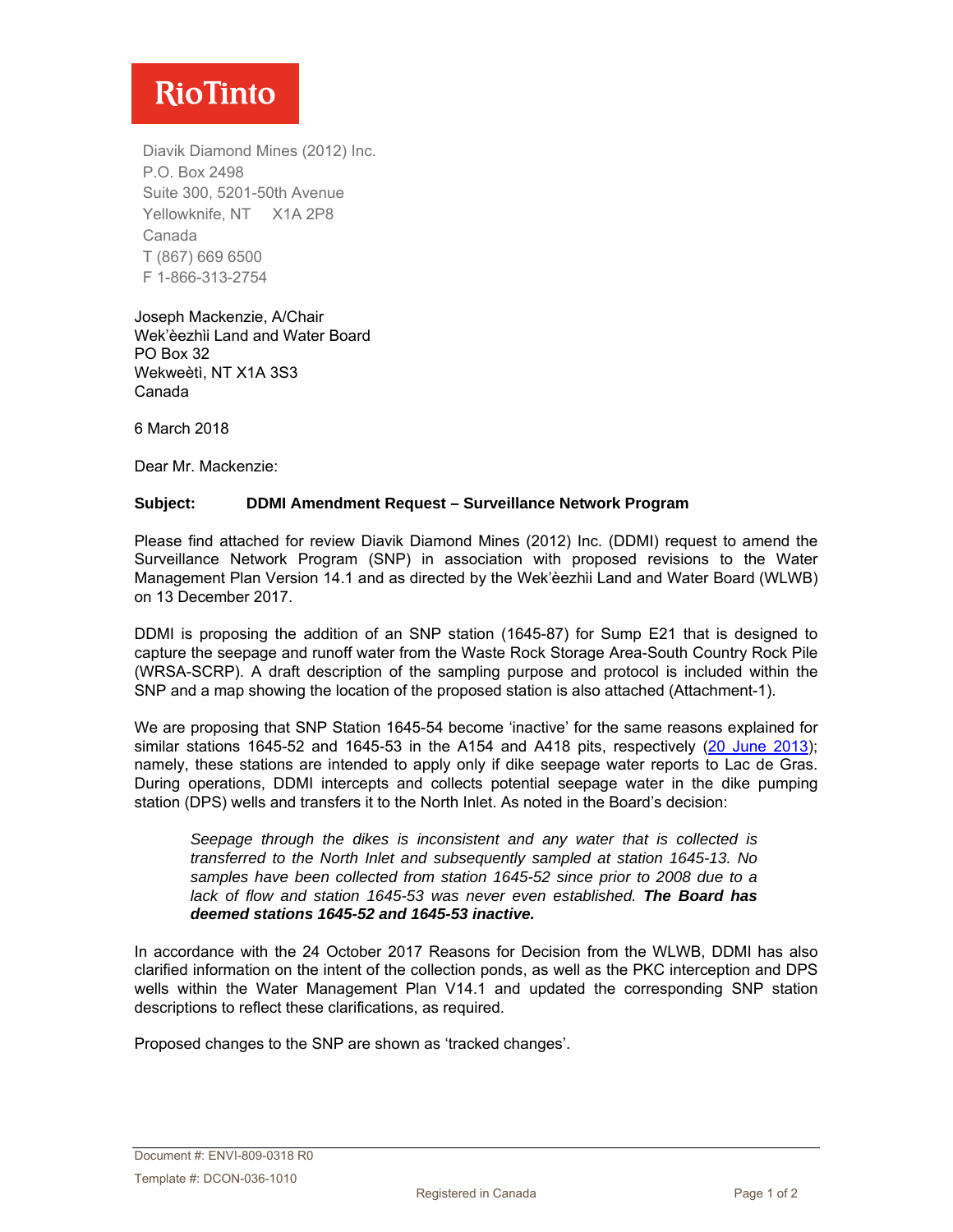# **RioTinto**

Please do not hesitate to contact the undersigned if you have any questions related to this submission.

Yours sincerely,

Sean Sinclair Superintendent, Environment

- cc: Kassandra DeFrancis, WLWB Anneli Jokela, WLWB Meghan Schnurr, WLWB
- Attach: Attachment-1: Map of Proposed Station Location for 1645-87 SNP Amendment Request (tracked changes)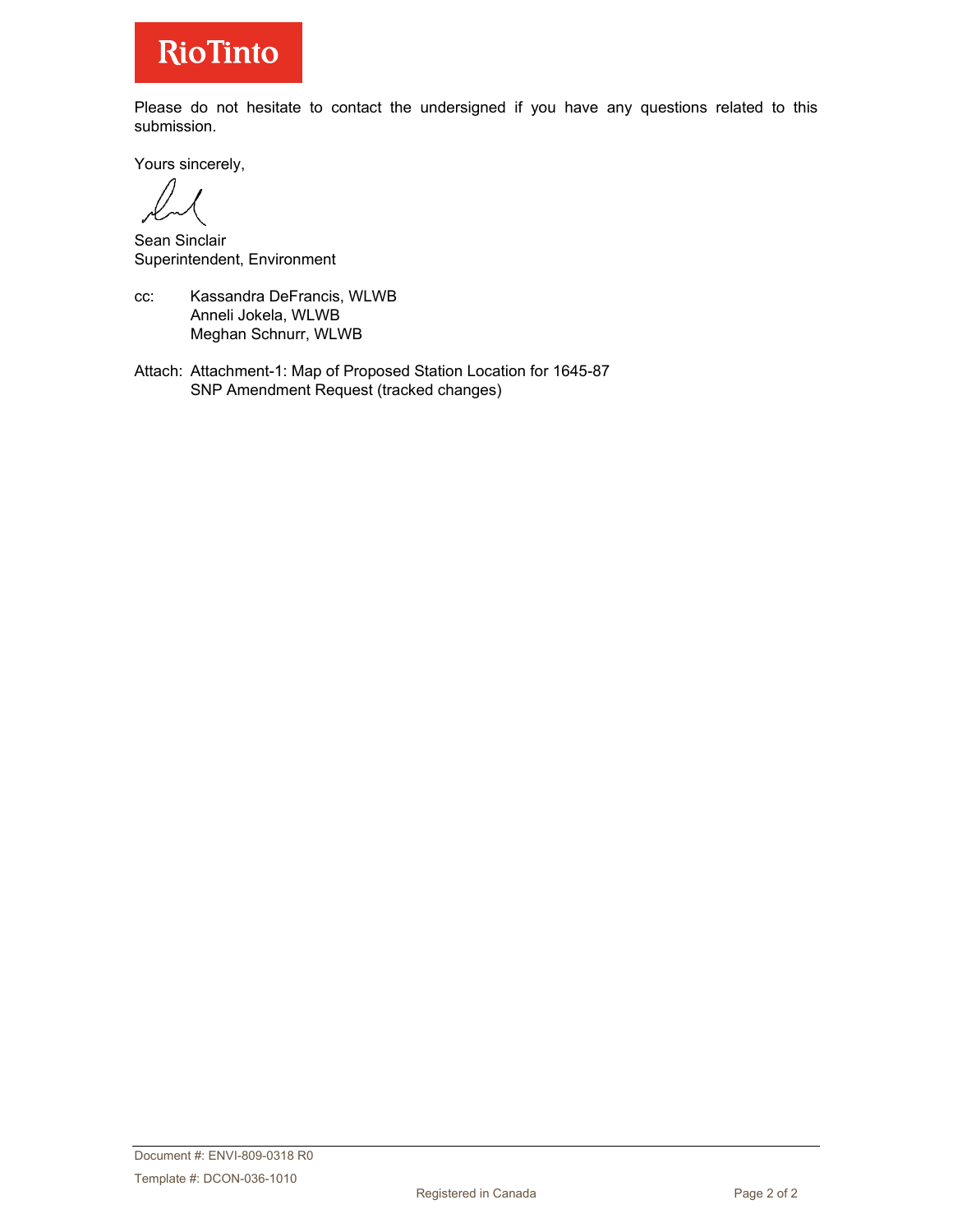# **RioTinto**



Figure 1 - Drainage basin for Sump E21 and proposed SNP station 1645-87. All drainage from WRSA-SCRP is expected to flow *into Sump E21 and not travel beyond this point.*



*Figure 2 ‐ Current design extent of the WRSA‐SCRP and proposed SNP station 1645‐87.*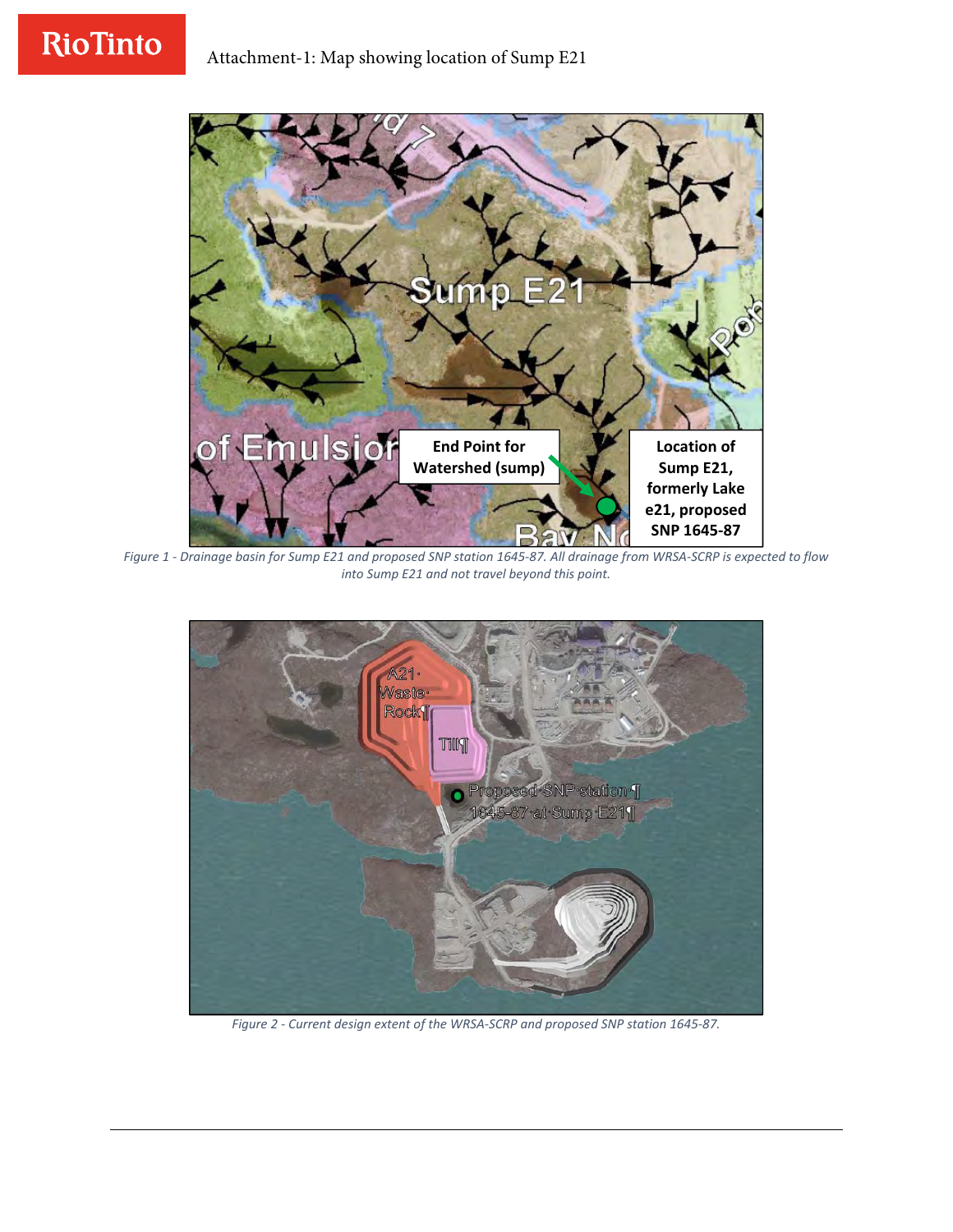

# **Annex 1: Surveillance Network Program**

# **Revision History**

| <b>Effective Date</b> | <b>Section and Description</b>                                                                                                                                                                                                                                                                                                             |
|-----------------------|--------------------------------------------------------------------------------------------------------------------------------------------------------------------------------------------------------------------------------------------------------------------------------------------------------------------------------------------|
| September 23, 2016    | SNP Amendments throughout. See September 23,<br>2016 Reasons for Decision for more detail.                                                                                                                                                                                                                                                 |
| July 25, 2017         | Part E, SNP Stations 1645-18/18B, Footnote (a)iii:<br>Removal of quarterly testing of Hyalella azteca<br>toxicity testing at 1645-18 and 1645-18B. See the<br>Ammonia Management Plan and Contingency Plan -<br>Reasons for Decision (July 25, 2017) for more details.                                                                     |
|                       | Part E, SNP Station 1645-55, 1645-82, 1645-83 and<br>1645-84: Status change of SNP stations 1645-55,<br>1645-82, 1645-83 and 1645-84 from active to<br>inactive. See the Ammonia Management Plan and<br>Contingency Plan - Reasons for Decision (July 25,<br>2017) for more details.                                                       |
| September 22, 2017    | Part E, SNP Station 1645-41: Updated to provide<br>clarification on the frequency of sampling during<br>Dewatering of the A21 pool and the sampling<br>location/requirements to be completed on the final<br>day of Dewatering. See the SNP Update Request -<br>A21 Dewatering - Board Directive (September 22,<br>2017) for more details. |
| <b>TBD</b>            | Part E, SNP Station 1645-87: Proposed addition for<br>Sump E21 to monitoring runoff and seepage collected<br>from the Waste Rock Storage Area-South Country<br><b>Rock Pile</b>                                                                                                                                                            |
|                       | Part E, SNP Station 1645-54: Status changed to<br>inactive for monitoring potential seepage water in the<br>A <sub>21</sub> toe berm                                                                                                                                                                                                       |
|                       | Part E, SNP Station 1645-81: Added 1645-81A/B to<br>reflect that there are two areas monitored                                                                                                                                                                                                                                             |
|                       | Part E, SNP Stations 1645-42, 44 to 47, 67 to 69, 74,<br>76 (Collection Ponds); 1645-77 to 80 (PKC Seepage<br>Interception Wells); 1645-52 to 54 (DPS Wells):<br>Descriptions in the Quick Reference Table and/or the<br>'Rationale for Stations' modified to align with content<br>of the Water Management Plan V14.1                     |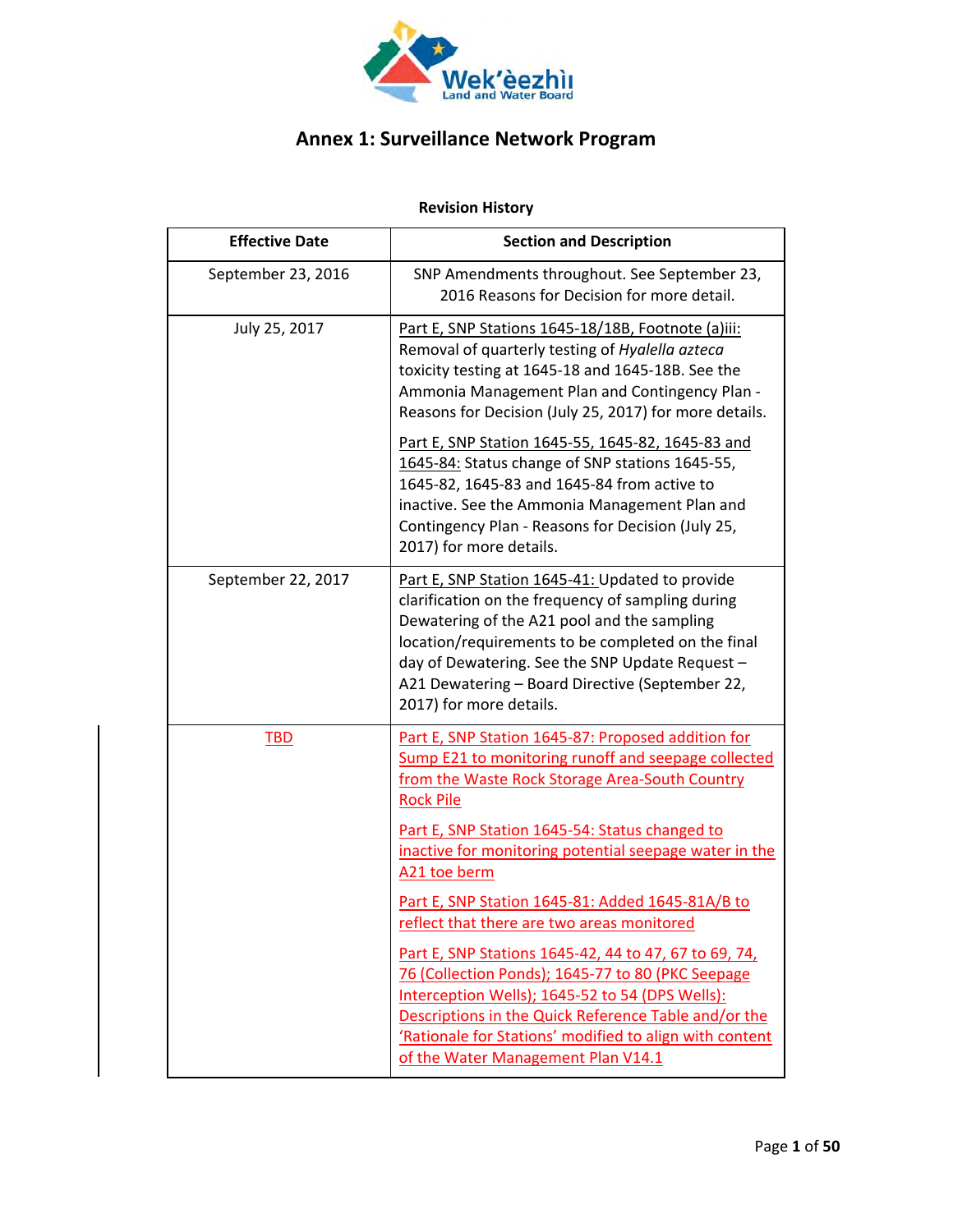#### **Part A ‐ Reporting Requirements**

1. The Licensee shall within 30 days following the month being reported, submit to the Board all data and information in an electronic and printed format acceptable to the Board required by the "Surveillance Network Program" including the results of the approved QA/QC plan.

#### **Part B ‐ Flow and Volume Measurement Requirements**

Unless otherwise noted, all flow and volume measurements shall be recorded monthly and recorded in cubic metres.

- 1. The daily volume of water obtained from Lac de Gras for all purposes.
- 2. The daily volume of water dewatered from the A21 Pit.
- 3. The volume of water obtained from all sources for use in the process plant.
- 4. The volume of effluent recycled from the Processed Kimberlite Containment Facility.
- 5. The volumes of the solids in tonnes and liquid fractions in cubic metres of each Waste transferred to the Processed Kimberlite Containment Facility.
- 6. The volume of effluent discharged from the Processed Kimberlite Containment Facility.
- 7. The volume of effluent discharged from the North Inlet Facility to the Treatment Facilities.
- 8. The daily volume of effluent discharged into Lac de Gras at SNP Station Numbers 1645‐18 and 1645‐ 18B.
- 9. The volume of dredged sediments deposited into the Dredged Sediment Containment Facility or the North Inlet Facility.
- 10. The daily volume of Minewater and seepage pumped from A154, A418 and A21 open pits to the North Inlet Facility and/or Lac de Gras.
- 11. The daily volume of treated Sewage effluent discharged from the Sewage Disposal Facilities.
- 12. The volume of Sewage solids removed from the Sewage Disposal Facilities.
- 13. The volume of water pumped from the run‐off collection ponds.
- 14. The volume of ice or frozen sediments removed from the Pit(s) areas.

#### **Part C ‐ Sampling and Analysis Requirements**

1. The field pH, sample temperature, and ambient wind and weather conditions shall be recorded at all locations at the time of sampling.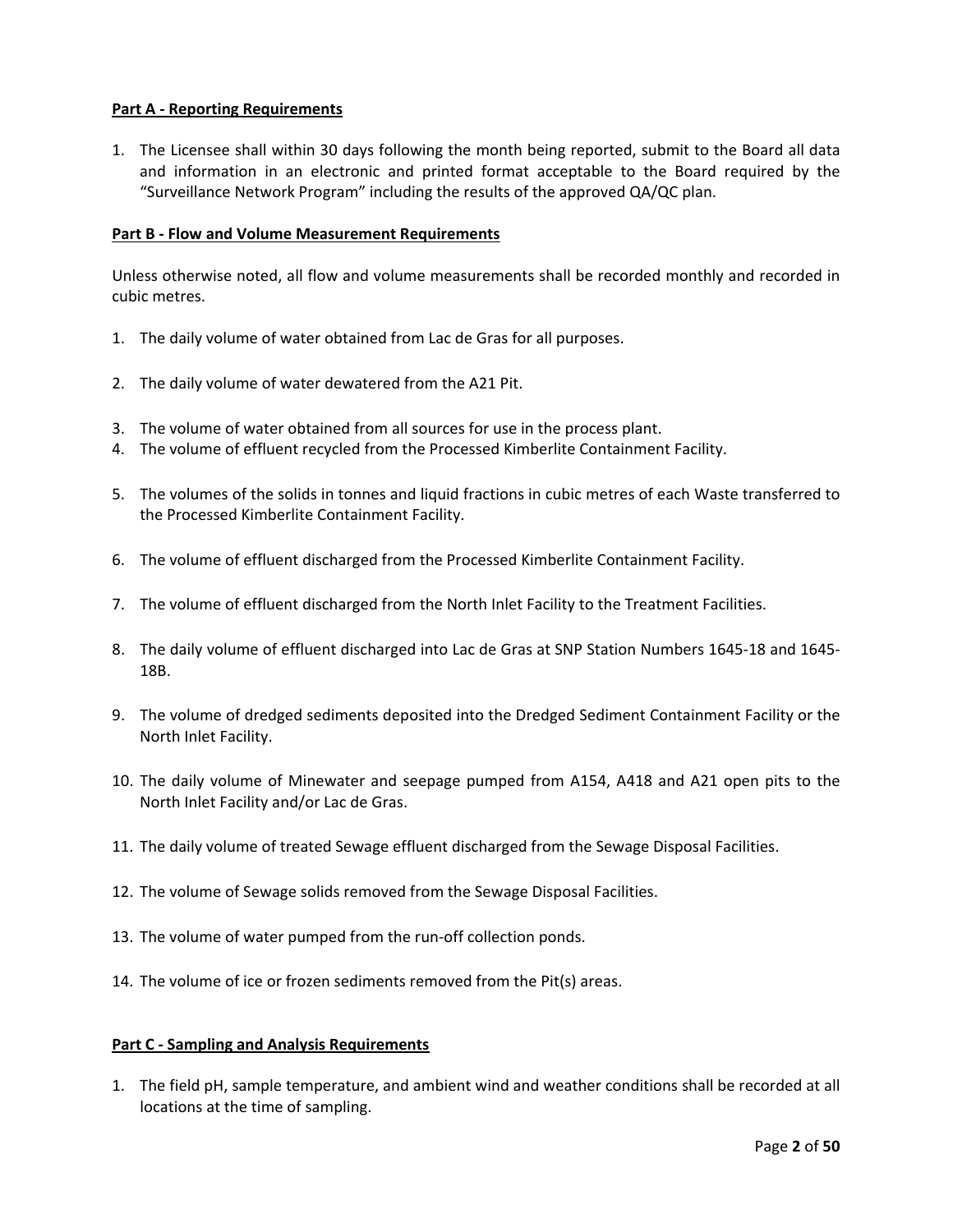- 2. The Licensee shall increase sampling if exceedances of the Effluent Quality Requirements occur or as directed by an Inspector.
- 3. All sampling, sample preservation and analyses shall be conducted in accordance with methods prescribed in the current edition of "Standards Methods for the Examination of Water and Wastewater", or by such other methods approved by an Analyst.
- 4. All analyses shall be performed in a laboratory accredited by the Canadian Association for Laboratory Accreditation (CALA) for the specific analyses to be performed or as approved by an Analyst.
- 5. The Licensee shall implement the Quality Assurance/Quality Control QA/QC Plan that includes field and laboratory procedures and requirements as approved by an Analyst under Licence N7L2‐1645.
- 6. The Licensee shall annually review the approved the quality assurance/quality control (QA/QC) plan and modify the Plan as necessary. Proposed revisions shall be submitted to an Analyst for approval.
- 7. The QA/QC plan referred to in SNP Part C, Item 5 shall be implemented as approved by an Analyst.

#### **NOTES:**

 $1$ ICP-MS Metal Scan shall include at a minimum, the following regulated parameters: Aluminum, Cadmium, Chromium, Copper, Lead, Nickel, Zinc

Once Annually the ICP shall also include the following monitored parameters: Manganese, Molybdenum, Selenium, Strontium, Uranium

Total metals shall be analyzed unfiltered and preserved as per the laboratory requirements. Dissolved metals shall be filtered using a 0.45 micron filter and preserved as per the laboratory requirements.

 $2$ Major ions include the following parameters:

Calcium, Chloride, Sulphate, Magnesium, Fluoride, Potassium, Alkalinity, Hardness, Total Dissolved **Solids** 

 $3$ Field parameters include the following measurements: pH, Conductivity, Temperature

4 pH analyzed in the laboratory

<sup>5</sup> Nutrients include the following parameters:

Total Ammonia, Nitrite‐Nitrogen, Nitrate‐Nitrogen, Total Kjeldahl Nitrogen, Total Phosphorus, Total Dissolved Phosphorus, Ortho Phosphorus.

 $6$ Total Petroleum Hydrocarbons (TPH) is defined as carbon range  $C_6 - C_{50}$  (PHC F1-F4)

 $7$  Monthly SNP Report should include reporting of both TPH and PHC (F1-F4)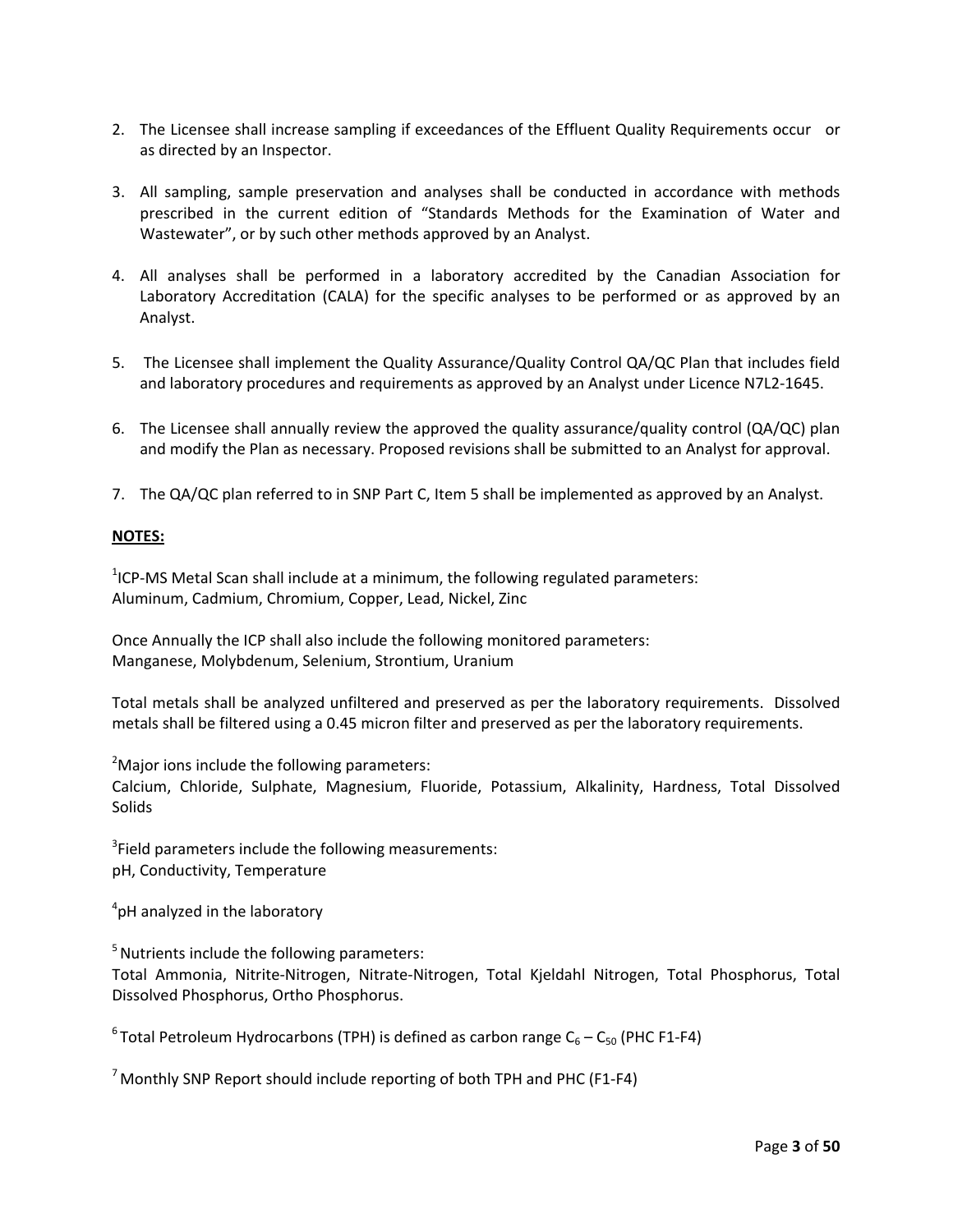#### **Part D ‐ Other Monitoring Requirements**

- 1. The Licensee shall measure and record the following data:
	- a) Precipitation, measured and recorded in hourly and daily totals;
	- b) Evaporation, which is calculated from the parameters list below with hourly and daily averages:
		- i. Wind speed at approximately 2.0 meters above the water surface including daily minima and maxima;
		- ii. Wind direction on an hourly basis;
		- iii. Air temperature at approximately 0.75 and 2.0 metres above the water surface including daily minima and maxima;
		- iv. Relative humidity at approximately 0.75 and 2.0 metres above the water surface;
		- v. Water temperature at two levels approximately 1 and 2 metre depths;
		- vi. Net solar radiation over the water surface; and
		- vii. Water level; and
		- c) The weather data for evaporation calculations shall be measured and recorded at a site located at or near the PKC Facility as approved by an Inspector.
- 2. The Licensee shall implement the location, methods, and frequency for measuring and recording the meteorological data identified in Part D, Item 1 of the SNP as approved under Licence N7L2‐1645.
- 3. The methods and frequency referred to in Part D, Item 1 of the SNP shall be implemented as and when approved by the Board.
- 4. The quantity of ore processed shall be measured in tonnes and recorded monthly.
- 5. The quantity of Waste Rock, coarse tailings, and till shall be measured in tonnes and recorded monthly and their disposal locations recorded monthly.
- 6. The Licensee shall install and monitor a minimum of one (1) SNP station for monitoring the Lac de Gras background references for the regulation of the dredging and dike Construction activities. This station shall not be located near developmental activities or the inlets of any rivers or streams and shall be sampled in accordance with SNP Part H, Item 31.
- 7. In the event that a second dredge is required during the Construction of the Water Retention Dikes, the Licensee shall establish additional SNP Stations for the second dredge in the same manner as those identified (SNP Stations 1645‐82, 1645‐83, and 1645‐84) for the monitoring of a single dredge. These stations shall be numbered in sequence and monitored in accordance with SNP Station 1645‐ 55.

#### **Part E – Site Descriptions and Sampling Requirements**

Location of sampling sites and specific monitoring requirements are as follows: **NOTE:** The description of the SNP Stations is approximate and subject to the approval of an Inspector.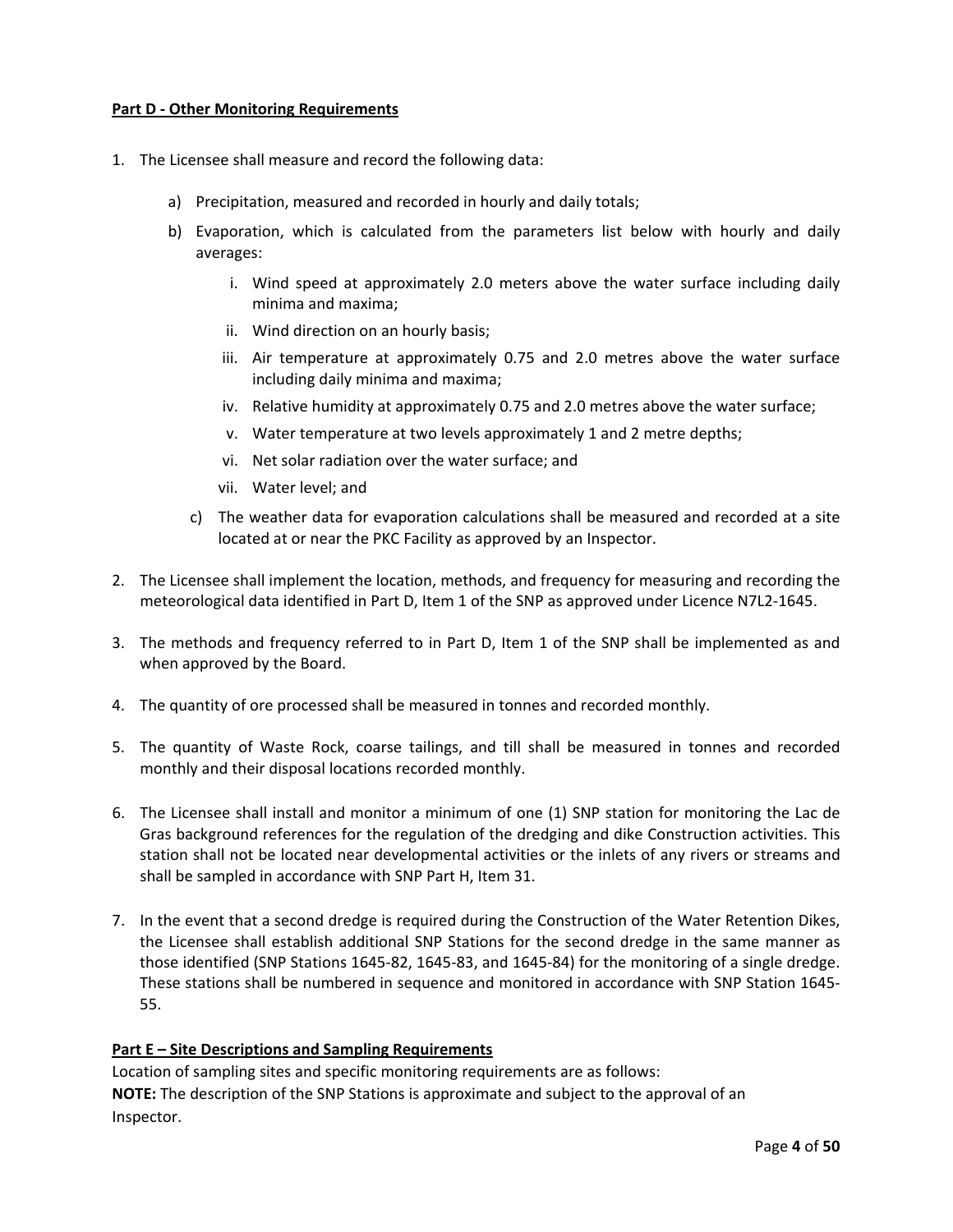| <b>SNP Site #</b> | <b>Description</b>                                                                                                  | <b>Status</b>   |
|-------------------|---------------------------------------------------------------------------------------------------------------------|-----------------|
| 1645-1            | Mine water Discharge                                                                                                | <b>INACTIVE</b> |
| 1645-2            | Outflow decant from F1                                                                                              | <b>INACTIVE</b> |
| 1645-3            | Lac de Gras inflow from F1 Wetlands                                                                                 | <b>INACTIVE</b> |
| 1645-4            | Discharge from Sewage Disposal Facility                                                                             | <b>INACTIVE</b> |
| 1645-5            | Outflow from disposal pond                                                                                          | <b>INACTIVE</b> |
| 1645-6            | Prior to entering Lac de Gras at the stream outflow from the Sewage<br>disposal                                     | <b>INACTIVE</b> |
| 1645-7            | Upstream of the confluence between the ice scrapings disposal area<br>runoff and the stream from the Sewage outflow | <b>INACTIVE</b> |
| 1645-8            | Down slope of the semi-permeable dike in D1 drainage way                                                            | <b>INACTIVE</b> |
| 1645-9            | Treated mine water pumped directly to Lac de Gras                                                                   | <b>INACTIVE</b> |
| 1645-10           | Station applying to treated Effluent Discharge to monitor Sewage<br>Discharge from North Construction Camp          | <b>INACTIVE</b> |
| 1645-11           | Sewage Discharge                                                                                                    | <b>ACTIVE</b>   |
| 1645-12           | West Cell - North Inlet Facility                                                                                    | <b>INACTIVE</b> |
| 1645-13           | North Inlet - Influent prior to treatment                                                                           | <b>ACTIVE</b>   |
| 1645-14           | North Inlet Treatment Plant treated effluent prior to mixing with PKC<br>treated effluent                           | <b>INACTIVE</b> |
| 1645-15           | Process Plan slurry Discharge to PKC facility                                                                       | <b>INACTIVE</b> |
| 1645-16           | PKC pond water within the PKC                                                                                       | <b>ACTIVE</b>   |
| 1645-17           | PKC Treatment Plant Effluent prior to mixing with North Inlet Treatment<br>Plant treated effluent                   | <b>INACTIVE</b> |
| 1645-18/18B       | Main effluent Discharge to Lac de Gras from NIWTP (point of compliance)                                             | <b>ACTIVE</b>   |
| 1645-19           | Effluent mixing zone in Lac de Gras                                                                                 | <b>ACTIVE</b>   |
| 1645-20           | Northwest of clarification pond                                                                                     | <b>INACTIVE</b> |
| 1645-21           | West of Clarification pond (drainage course) between Pond 2 and Pond 3.                                             | <b>INACTIVE</b> |
| 1645-22           | North of Quarry and till areas (drainage course) on the South side of<br>North Inlet Facility                       | <b>INACTIVE</b> |
| 1645-23           | North perimeter road (drainage course) between road and North Inlet<br>Facility.                                    | <b>INACTIVE</b> |
| 1645-24           | East of perimeter road (drainage course)                                                                            | <b>INACTIVE</b> |
| 1645-25           | East PKC Dike area (drainage course)                                                                                | <b>INACTIVE</b> |
| 1645-26           | West PKC Dike area (drainage course)                                                                                | <b>INACTIVE</b> |
| 1645-27           | Airstrip Drainage Course                                                                                            | <b>INACTIVE</b> |
| 1645-28           | Groundwater GW1 between the North Rock Pile and North Inlet                                                         | <b>INACTIVE</b> |
| 1645-29           | Groundwater GW2                                                                                                     | <b>INACTIVE</b> |
| 1645-30           | Groundwater GW3 Northwest of Till Disposal Area                                                                     | <b>INACTIVE</b> |
| 1645-31           | Groundwater GW4 West of the PKC                                                                                     | <b>INACTIVE</b> |
| 1645-32           | Groundwater - South of PKC, between the Ammonium Nitrate Storage<br>and Pond 7                                      | <b>INACTIVE</b> |
| 1645-33           | Groundwater nearest to Bulk Fuel Storage                                                                            | <b>ACTIVE</b>   |
| 1645-34           | Near intake structure for De-watering of Lake E1                                                                    | <b>INACTIVE</b> |
| 1645-35           | Near intake structure of De-watering of Lake E6                                                                     | <b>INACTIVE</b> |

**SNP Site Quick Reference Table**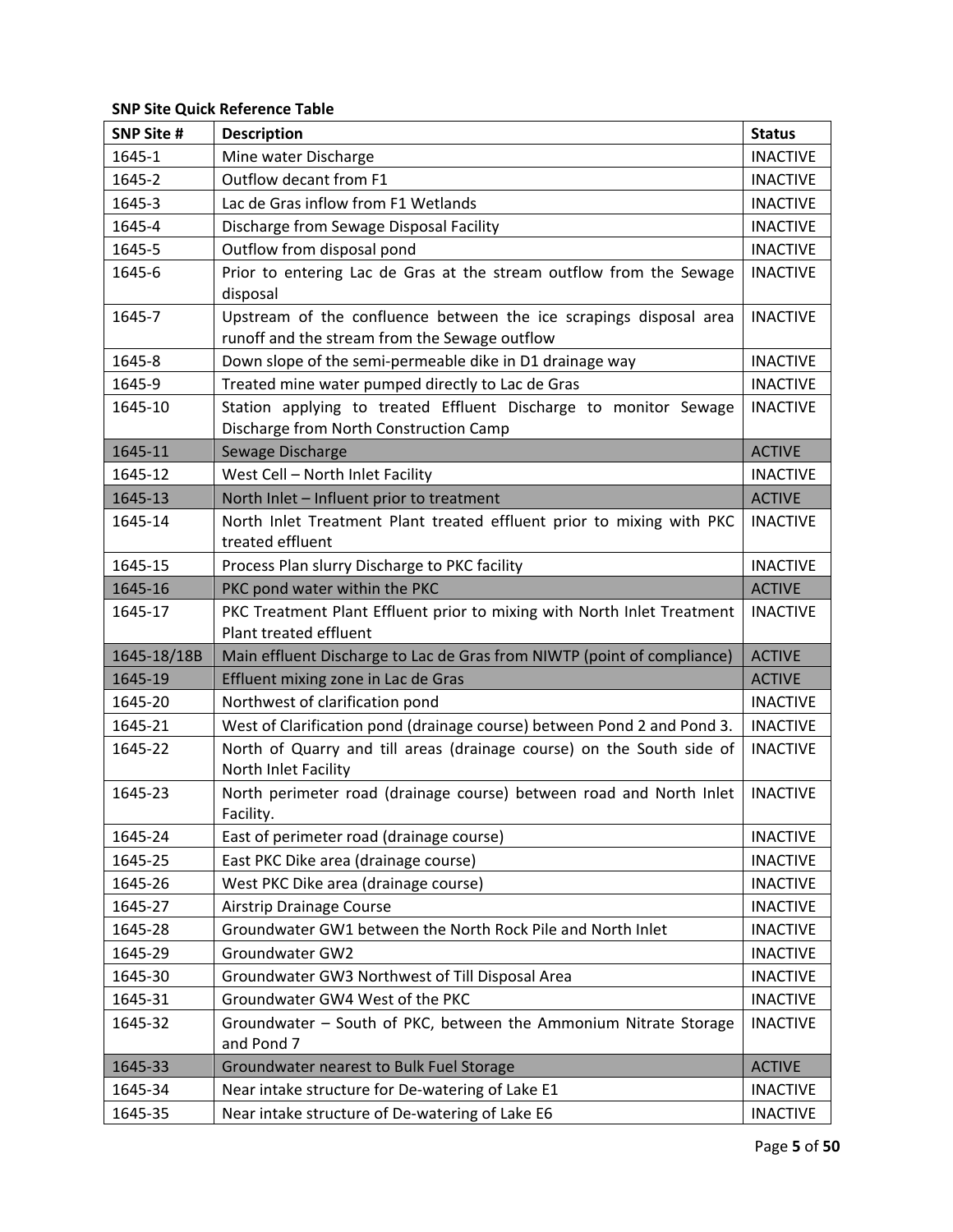| Near intake structure for De-watering of Lake E8<br>1645-37<br><b>INACTIVE</b><br>Near intake structure for De-watering of Lake E10<br>1645-38<br><b>INACTIVE</b><br>1645-39<br>Near intake structure for De-watering within the dike enclosure of A154<br><b>INACTIVE</b><br>Near intake structure for dike pool watering - A418<br>1645-40<br><b>INACTIVE</b><br>1645-41<br>A21 pool dewatering<br><b>ACTIVE</b><br><b>Collection Pond 4</b><br>1645-42<br><b>ACTIVE</b><br>1645-43<br><b>A21 SNP Station: Collection Pond</b><br><b>INACTIVE</b><br><b>Collection Pond 7</b><br>1645-44<br><b>ACTIVE</b><br>1645-45<br><b>Collection Pond 10</b><br><b>ACTIVE</b><br>1645-46<br><b>Collection Pond 11</b><br><b>ACTIVE</b><br>1645-47<br><b>Collection Pond 12</b><br><b>ACTIVE</b><br>1645-48<br>Clarification pond (Pond 3)<br><b>INACTIVE</b><br>1645-49<br>Mine water removed from A154 Pit<br><b>INACTIVE</b><br>1645-50<br>Mine water removed from A418 Pit<br><b>INACTIVE</b><br>1645-51<br>Mine water removed from A21 Open Pit (sump)<br><b>ACTIVE</b><br>Seepage collected from inside toe of the A154 Dike<br>1645-52<br><b>INACTIVE</b><br>Seepage collected from inside toe of the A418 Dike<br><b>INACTIVE</b><br>1645-53<br>1645-54<br>Seepage collection from inside toe of A21 Dike.<br><b>INACTIVE</b><br>A21 SNP reference station in Lac de Gras<br><b>INACTIVE</b><br>1645-55<br>1645-56<br>Station applying to dredging and dike Construction<br><b>INACTIVE</b><br>Station applying to dredging and dike Construction<br>1645-57<br><b>INACTIVE</b><br>Station applying to dredging and dike Construction<br>1645-58<br><b>INACTIVE</b><br>1645-59<br>Station applying to dredging and dike Construction<br><b>INACTIVE</b><br>1645-60<br>Station applying to dredging and dike Construction<br><b>INACTIVE</b><br>Station applying to dredging and dike Construction<br>1645-61<br><b>INACTIVE</b><br>Station applying to dredging and dike Construction<br>1645-62<br><b>INACTIVE</b><br>Station applying to dredging and dike Construction<br><b>INACTIVE</b><br>1645-63<br>Station applying to dredging and dike Construction<br>1645-64<br><b>INACTIVE</b><br>Station applying to dredging and dike Construction<br>1645-65<br><b>INACTIVE</b><br>Near intake structure for De-watering of North Inlet.<br><b>INACTIVE</b><br>1645-66<br><b>Collection Pond 1</b><br><b>ACTIVE</b><br>1645-67<br><b>Collection Pond 2</b><br>1645-68<br><b>ACTIVE</b><br><b>Collection Pond 5</b><br>1645-69<br><b>ACTIVE</b><br>Station applying to dredging and dike Construction<br>1645-70<br><b>INACTIVE</b><br>Station applying to dredging and dike Construction<br>1645-71<br><b>INACTIVE</b><br>Station applying to dredging and dike Construction<br>1645-72<br><b>INACTIVE</b><br>Station applying to dredging and dike Construction<br><b>INACTIVE</b><br>1645-73<br><b>Collection Pond 13</b><br>1645-74<br><b>ACTIVE</b><br>A154/A418 underground water (9290 Pump Station and Dewatering<br>1645-75<br><b>ACTIVE</b><br>sumps)<br>A154/A418 underground water (9105 Pump Station)<br><b>ACTIVE</b><br>1645-75B<br><b>Collection Pond 3</b><br><b>ACTIVE</b><br>1645-76 | 1645-36 | Near intake structure for De-watering of Lake E7 | <b>INACTIVE</b> |
|------------------------------------------------------------------------------------------------------------------------------------------------------------------------------------------------------------------------------------------------------------------------------------------------------------------------------------------------------------------------------------------------------------------------------------------------------------------------------------------------------------------------------------------------------------------------------------------------------------------------------------------------------------------------------------------------------------------------------------------------------------------------------------------------------------------------------------------------------------------------------------------------------------------------------------------------------------------------------------------------------------------------------------------------------------------------------------------------------------------------------------------------------------------------------------------------------------------------------------------------------------------------------------------------------------------------------------------------------------------------------------------------------------------------------------------------------------------------------------------------------------------------------------------------------------------------------------------------------------------------------------------------------------------------------------------------------------------------------------------------------------------------------------------------------------------------------------------------------------------------------------------------------------------------------------------------------------------------------------------------------------------------------------------------------------------------------------------------------------------------------------------------------------------------------------------------------------------------------------------------------------------------------------------------------------------------------------------------------------------------------------------------------------------------------------------------------------------------------------------------------------------------------------------------------------------------------------------------------------------------------------------------------------------------------------------------------------------------------------------------------------------------------------------------------------------------------------------------------------------------------------------------------------------------------------------------------------------------------------------------------------------------------------------------------------------------------------------------------------------------------------------------------------------------------------------------------|---------|--------------------------------------------------|-----------------|
|                                                                                                                                                                                                                                                                                                                                                                                                                                                                                                                                                                                                                                                                                                                                                                                                                                                                                                                                                                                                                                                                                                                                                                                                                                                                                                                                                                                                                                                                                                                                                                                                                                                                                                                                                                                                                                                                                                                                                                                                                                                                                                                                                                                                                                                                                                                                                                                                                                                                                                                                                                                                                                                                                                                                                                                                                                                                                                                                                                                                                                                                                                                                                                                                      |         |                                                  |                 |
|                                                                                                                                                                                                                                                                                                                                                                                                                                                                                                                                                                                                                                                                                                                                                                                                                                                                                                                                                                                                                                                                                                                                                                                                                                                                                                                                                                                                                                                                                                                                                                                                                                                                                                                                                                                                                                                                                                                                                                                                                                                                                                                                                                                                                                                                                                                                                                                                                                                                                                                                                                                                                                                                                                                                                                                                                                                                                                                                                                                                                                                                                                                                                                                                      |         |                                                  |                 |
|                                                                                                                                                                                                                                                                                                                                                                                                                                                                                                                                                                                                                                                                                                                                                                                                                                                                                                                                                                                                                                                                                                                                                                                                                                                                                                                                                                                                                                                                                                                                                                                                                                                                                                                                                                                                                                                                                                                                                                                                                                                                                                                                                                                                                                                                                                                                                                                                                                                                                                                                                                                                                                                                                                                                                                                                                                                                                                                                                                                                                                                                                                                                                                                                      |         |                                                  |                 |
|                                                                                                                                                                                                                                                                                                                                                                                                                                                                                                                                                                                                                                                                                                                                                                                                                                                                                                                                                                                                                                                                                                                                                                                                                                                                                                                                                                                                                                                                                                                                                                                                                                                                                                                                                                                                                                                                                                                                                                                                                                                                                                                                                                                                                                                                                                                                                                                                                                                                                                                                                                                                                                                                                                                                                                                                                                                                                                                                                                                                                                                                                                                                                                                                      |         |                                                  |                 |
|                                                                                                                                                                                                                                                                                                                                                                                                                                                                                                                                                                                                                                                                                                                                                                                                                                                                                                                                                                                                                                                                                                                                                                                                                                                                                                                                                                                                                                                                                                                                                                                                                                                                                                                                                                                                                                                                                                                                                                                                                                                                                                                                                                                                                                                                                                                                                                                                                                                                                                                                                                                                                                                                                                                                                                                                                                                                                                                                                                                                                                                                                                                                                                                                      |         |                                                  |                 |
|                                                                                                                                                                                                                                                                                                                                                                                                                                                                                                                                                                                                                                                                                                                                                                                                                                                                                                                                                                                                                                                                                                                                                                                                                                                                                                                                                                                                                                                                                                                                                                                                                                                                                                                                                                                                                                                                                                                                                                                                                                                                                                                                                                                                                                                                                                                                                                                                                                                                                                                                                                                                                                                                                                                                                                                                                                                                                                                                                                                                                                                                                                                                                                                                      |         |                                                  |                 |
|                                                                                                                                                                                                                                                                                                                                                                                                                                                                                                                                                                                                                                                                                                                                                                                                                                                                                                                                                                                                                                                                                                                                                                                                                                                                                                                                                                                                                                                                                                                                                                                                                                                                                                                                                                                                                                                                                                                                                                                                                                                                                                                                                                                                                                                                                                                                                                                                                                                                                                                                                                                                                                                                                                                                                                                                                                                                                                                                                                                                                                                                                                                                                                                                      |         |                                                  |                 |
|                                                                                                                                                                                                                                                                                                                                                                                                                                                                                                                                                                                                                                                                                                                                                                                                                                                                                                                                                                                                                                                                                                                                                                                                                                                                                                                                                                                                                                                                                                                                                                                                                                                                                                                                                                                                                                                                                                                                                                                                                                                                                                                                                                                                                                                                                                                                                                                                                                                                                                                                                                                                                                                                                                                                                                                                                                                                                                                                                                                                                                                                                                                                                                                                      |         |                                                  |                 |
|                                                                                                                                                                                                                                                                                                                                                                                                                                                                                                                                                                                                                                                                                                                                                                                                                                                                                                                                                                                                                                                                                                                                                                                                                                                                                                                                                                                                                                                                                                                                                                                                                                                                                                                                                                                                                                                                                                                                                                                                                                                                                                                                                                                                                                                                                                                                                                                                                                                                                                                                                                                                                                                                                                                                                                                                                                                                                                                                                                                                                                                                                                                                                                                                      |         |                                                  |                 |
|                                                                                                                                                                                                                                                                                                                                                                                                                                                                                                                                                                                                                                                                                                                                                                                                                                                                                                                                                                                                                                                                                                                                                                                                                                                                                                                                                                                                                                                                                                                                                                                                                                                                                                                                                                                                                                                                                                                                                                                                                                                                                                                                                                                                                                                                                                                                                                                                                                                                                                                                                                                                                                                                                                                                                                                                                                                                                                                                                                                                                                                                                                                                                                                                      |         |                                                  |                 |
|                                                                                                                                                                                                                                                                                                                                                                                                                                                                                                                                                                                                                                                                                                                                                                                                                                                                                                                                                                                                                                                                                                                                                                                                                                                                                                                                                                                                                                                                                                                                                                                                                                                                                                                                                                                                                                                                                                                                                                                                                                                                                                                                                                                                                                                                                                                                                                                                                                                                                                                                                                                                                                                                                                                                                                                                                                                                                                                                                                                                                                                                                                                                                                                                      |         |                                                  |                 |
|                                                                                                                                                                                                                                                                                                                                                                                                                                                                                                                                                                                                                                                                                                                                                                                                                                                                                                                                                                                                                                                                                                                                                                                                                                                                                                                                                                                                                                                                                                                                                                                                                                                                                                                                                                                                                                                                                                                                                                                                                                                                                                                                                                                                                                                                                                                                                                                                                                                                                                                                                                                                                                                                                                                                                                                                                                                                                                                                                                                                                                                                                                                                                                                                      |         |                                                  |                 |
|                                                                                                                                                                                                                                                                                                                                                                                                                                                                                                                                                                                                                                                                                                                                                                                                                                                                                                                                                                                                                                                                                                                                                                                                                                                                                                                                                                                                                                                                                                                                                                                                                                                                                                                                                                                                                                                                                                                                                                                                                                                                                                                                                                                                                                                                                                                                                                                                                                                                                                                                                                                                                                                                                                                                                                                                                                                                                                                                                                                                                                                                                                                                                                                                      |         |                                                  |                 |
|                                                                                                                                                                                                                                                                                                                                                                                                                                                                                                                                                                                                                                                                                                                                                                                                                                                                                                                                                                                                                                                                                                                                                                                                                                                                                                                                                                                                                                                                                                                                                                                                                                                                                                                                                                                                                                                                                                                                                                                                                                                                                                                                                                                                                                                                                                                                                                                                                                                                                                                                                                                                                                                                                                                                                                                                                                                                                                                                                                                                                                                                                                                                                                                                      |         |                                                  |                 |
|                                                                                                                                                                                                                                                                                                                                                                                                                                                                                                                                                                                                                                                                                                                                                                                                                                                                                                                                                                                                                                                                                                                                                                                                                                                                                                                                                                                                                                                                                                                                                                                                                                                                                                                                                                                                                                                                                                                                                                                                                                                                                                                                                                                                                                                                                                                                                                                                                                                                                                                                                                                                                                                                                                                                                                                                                                                                                                                                                                                                                                                                                                                                                                                                      |         |                                                  |                 |
|                                                                                                                                                                                                                                                                                                                                                                                                                                                                                                                                                                                                                                                                                                                                                                                                                                                                                                                                                                                                                                                                                                                                                                                                                                                                                                                                                                                                                                                                                                                                                                                                                                                                                                                                                                                                                                                                                                                                                                                                                                                                                                                                                                                                                                                                                                                                                                                                                                                                                                                                                                                                                                                                                                                                                                                                                                                                                                                                                                                                                                                                                                                                                                                                      |         |                                                  |                 |
|                                                                                                                                                                                                                                                                                                                                                                                                                                                                                                                                                                                                                                                                                                                                                                                                                                                                                                                                                                                                                                                                                                                                                                                                                                                                                                                                                                                                                                                                                                                                                                                                                                                                                                                                                                                                                                                                                                                                                                                                                                                                                                                                                                                                                                                                                                                                                                                                                                                                                                                                                                                                                                                                                                                                                                                                                                                                                                                                                                                                                                                                                                                                                                                                      |         |                                                  |                 |
|                                                                                                                                                                                                                                                                                                                                                                                                                                                                                                                                                                                                                                                                                                                                                                                                                                                                                                                                                                                                                                                                                                                                                                                                                                                                                                                                                                                                                                                                                                                                                                                                                                                                                                                                                                                                                                                                                                                                                                                                                                                                                                                                                                                                                                                                                                                                                                                                                                                                                                                                                                                                                                                                                                                                                                                                                                                                                                                                                                                                                                                                                                                                                                                                      |         |                                                  |                 |
|                                                                                                                                                                                                                                                                                                                                                                                                                                                                                                                                                                                                                                                                                                                                                                                                                                                                                                                                                                                                                                                                                                                                                                                                                                                                                                                                                                                                                                                                                                                                                                                                                                                                                                                                                                                                                                                                                                                                                                                                                                                                                                                                                                                                                                                                                                                                                                                                                                                                                                                                                                                                                                                                                                                                                                                                                                                                                                                                                                                                                                                                                                                                                                                                      |         |                                                  |                 |
|                                                                                                                                                                                                                                                                                                                                                                                                                                                                                                                                                                                                                                                                                                                                                                                                                                                                                                                                                                                                                                                                                                                                                                                                                                                                                                                                                                                                                                                                                                                                                                                                                                                                                                                                                                                                                                                                                                                                                                                                                                                                                                                                                                                                                                                                                                                                                                                                                                                                                                                                                                                                                                                                                                                                                                                                                                                                                                                                                                                                                                                                                                                                                                                                      |         |                                                  |                 |
|                                                                                                                                                                                                                                                                                                                                                                                                                                                                                                                                                                                                                                                                                                                                                                                                                                                                                                                                                                                                                                                                                                                                                                                                                                                                                                                                                                                                                                                                                                                                                                                                                                                                                                                                                                                                                                                                                                                                                                                                                                                                                                                                                                                                                                                                                                                                                                                                                                                                                                                                                                                                                                                                                                                                                                                                                                                                                                                                                                                                                                                                                                                                                                                                      |         |                                                  |                 |
|                                                                                                                                                                                                                                                                                                                                                                                                                                                                                                                                                                                                                                                                                                                                                                                                                                                                                                                                                                                                                                                                                                                                                                                                                                                                                                                                                                                                                                                                                                                                                                                                                                                                                                                                                                                                                                                                                                                                                                                                                                                                                                                                                                                                                                                                                                                                                                                                                                                                                                                                                                                                                                                                                                                                                                                                                                                                                                                                                                                                                                                                                                                                                                                                      |         |                                                  |                 |
|                                                                                                                                                                                                                                                                                                                                                                                                                                                                                                                                                                                                                                                                                                                                                                                                                                                                                                                                                                                                                                                                                                                                                                                                                                                                                                                                                                                                                                                                                                                                                                                                                                                                                                                                                                                                                                                                                                                                                                                                                                                                                                                                                                                                                                                                                                                                                                                                                                                                                                                                                                                                                                                                                                                                                                                                                                                                                                                                                                                                                                                                                                                                                                                                      |         |                                                  |                 |
|                                                                                                                                                                                                                                                                                                                                                                                                                                                                                                                                                                                                                                                                                                                                                                                                                                                                                                                                                                                                                                                                                                                                                                                                                                                                                                                                                                                                                                                                                                                                                                                                                                                                                                                                                                                                                                                                                                                                                                                                                                                                                                                                                                                                                                                                                                                                                                                                                                                                                                                                                                                                                                                                                                                                                                                                                                                                                                                                                                                                                                                                                                                                                                                                      |         |                                                  |                 |
|                                                                                                                                                                                                                                                                                                                                                                                                                                                                                                                                                                                                                                                                                                                                                                                                                                                                                                                                                                                                                                                                                                                                                                                                                                                                                                                                                                                                                                                                                                                                                                                                                                                                                                                                                                                                                                                                                                                                                                                                                                                                                                                                                                                                                                                                                                                                                                                                                                                                                                                                                                                                                                                                                                                                                                                                                                                                                                                                                                                                                                                                                                                                                                                                      |         |                                                  |                 |
|                                                                                                                                                                                                                                                                                                                                                                                                                                                                                                                                                                                                                                                                                                                                                                                                                                                                                                                                                                                                                                                                                                                                                                                                                                                                                                                                                                                                                                                                                                                                                                                                                                                                                                                                                                                                                                                                                                                                                                                                                                                                                                                                                                                                                                                                                                                                                                                                                                                                                                                                                                                                                                                                                                                                                                                                                                                                                                                                                                                                                                                                                                                                                                                                      |         |                                                  |                 |
|                                                                                                                                                                                                                                                                                                                                                                                                                                                                                                                                                                                                                                                                                                                                                                                                                                                                                                                                                                                                                                                                                                                                                                                                                                                                                                                                                                                                                                                                                                                                                                                                                                                                                                                                                                                                                                                                                                                                                                                                                                                                                                                                                                                                                                                                                                                                                                                                                                                                                                                                                                                                                                                                                                                                                                                                                                                                                                                                                                                                                                                                                                                                                                                                      |         |                                                  |                 |
|                                                                                                                                                                                                                                                                                                                                                                                                                                                                                                                                                                                                                                                                                                                                                                                                                                                                                                                                                                                                                                                                                                                                                                                                                                                                                                                                                                                                                                                                                                                                                                                                                                                                                                                                                                                                                                                                                                                                                                                                                                                                                                                                                                                                                                                                                                                                                                                                                                                                                                                                                                                                                                                                                                                                                                                                                                                                                                                                                                                                                                                                                                                                                                                                      |         |                                                  |                 |
|                                                                                                                                                                                                                                                                                                                                                                                                                                                                                                                                                                                                                                                                                                                                                                                                                                                                                                                                                                                                                                                                                                                                                                                                                                                                                                                                                                                                                                                                                                                                                                                                                                                                                                                                                                                                                                                                                                                                                                                                                                                                                                                                                                                                                                                                                                                                                                                                                                                                                                                                                                                                                                                                                                                                                                                                                                                                                                                                                                                                                                                                                                                                                                                                      |         |                                                  |                 |
|                                                                                                                                                                                                                                                                                                                                                                                                                                                                                                                                                                                                                                                                                                                                                                                                                                                                                                                                                                                                                                                                                                                                                                                                                                                                                                                                                                                                                                                                                                                                                                                                                                                                                                                                                                                                                                                                                                                                                                                                                                                                                                                                                                                                                                                                                                                                                                                                                                                                                                                                                                                                                                                                                                                                                                                                                                                                                                                                                                                                                                                                                                                                                                                                      |         |                                                  |                 |
|                                                                                                                                                                                                                                                                                                                                                                                                                                                                                                                                                                                                                                                                                                                                                                                                                                                                                                                                                                                                                                                                                                                                                                                                                                                                                                                                                                                                                                                                                                                                                                                                                                                                                                                                                                                                                                                                                                                                                                                                                                                                                                                                                                                                                                                                                                                                                                                                                                                                                                                                                                                                                                                                                                                                                                                                                                                                                                                                                                                                                                                                                                                                                                                                      |         |                                                  |                 |
|                                                                                                                                                                                                                                                                                                                                                                                                                                                                                                                                                                                                                                                                                                                                                                                                                                                                                                                                                                                                                                                                                                                                                                                                                                                                                                                                                                                                                                                                                                                                                                                                                                                                                                                                                                                                                                                                                                                                                                                                                                                                                                                                                                                                                                                                                                                                                                                                                                                                                                                                                                                                                                                                                                                                                                                                                                                                                                                                                                                                                                                                                                                                                                                                      |         |                                                  |                 |
|                                                                                                                                                                                                                                                                                                                                                                                                                                                                                                                                                                                                                                                                                                                                                                                                                                                                                                                                                                                                                                                                                                                                                                                                                                                                                                                                                                                                                                                                                                                                                                                                                                                                                                                                                                                                                                                                                                                                                                                                                                                                                                                                                                                                                                                                                                                                                                                                                                                                                                                                                                                                                                                                                                                                                                                                                                                                                                                                                                                                                                                                                                                                                                                                      |         |                                                  |                 |
|                                                                                                                                                                                                                                                                                                                                                                                                                                                                                                                                                                                                                                                                                                                                                                                                                                                                                                                                                                                                                                                                                                                                                                                                                                                                                                                                                                                                                                                                                                                                                                                                                                                                                                                                                                                                                                                                                                                                                                                                                                                                                                                                                                                                                                                                                                                                                                                                                                                                                                                                                                                                                                                                                                                                                                                                                                                                                                                                                                                                                                                                                                                                                                                                      |         |                                                  |                 |
|                                                                                                                                                                                                                                                                                                                                                                                                                                                                                                                                                                                                                                                                                                                                                                                                                                                                                                                                                                                                                                                                                                                                                                                                                                                                                                                                                                                                                                                                                                                                                                                                                                                                                                                                                                                                                                                                                                                                                                                                                                                                                                                                                                                                                                                                                                                                                                                                                                                                                                                                                                                                                                                                                                                                                                                                                                                                                                                                                                                                                                                                                                                                                                                                      |         |                                                  |                 |
|                                                                                                                                                                                                                                                                                                                                                                                                                                                                                                                                                                                                                                                                                                                                                                                                                                                                                                                                                                                                                                                                                                                                                                                                                                                                                                                                                                                                                                                                                                                                                                                                                                                                                                                                                                                                                                                                                                                                                                                                                                                                                                                                                                                                                                                                                                                                                                                                                                                                                                                                                                                                                                                                                                                                                                                                                                                                                                                                                                                                                                                                                                                                                                                                      |         |                                                  |                 |
|                                                                                                                                                                                                                                                                                                                                                                                                                                                                                                                                                                                                                                                                                                                                                                                                                                                                                                                                                                                                                                                                                                                                                                                                                                                                                                                                                                                                                                                                                                                                                                                                                                                                                                                                                                                                                                                                                                                                                                                                                                                                                                                                                                                                                                                                                                                                                                                                                                                                                                                                                                                                                                                                                                                                                                                                                                                                                                                                                                                                                                                                                                                                                                                                      |         |                                                  |                 |
|                                                                                                                                                                                                                                                                                                                                                                                                                                                                                                                                                                                                                                                                                                                                                                                                                                                                                                                                                                                                                                                                                                                                                                                                                                                                                                                                                                                                                                                                                                                                                                                                                                                                                                                                                                                                                                                                                                                                                                                                                                                                                                                                                                                                                                                                                                                                                                                                                                                                                                                                                                                                                                                                                                                                                                                                                                                                                                                                                                                                                                                                                                                                                                                                      |         |                                                  |                 |
|                                                                                                                                                                                                                                                                                                                                                                                                                                                                                                                                                                                                                                                                                                                                                                                                                                                                                                                                                                                                                                                                                                                                                                                                                                                                                                                                                                                                                                                                                                                                                                                                                                                                                                                                                                                                                                                                                                                                                                                                                                                                                                                                                                                                                                                                                                                                                                                                                                                                                                                                                                                                                                                                                                                                                                                                                                                                                                                                                                                                                                                                                                                                                                                                      |         |                                                  |                 |
|                                                                                                                                                                                                                                                                                                                                                                                                                                                                                                                                                                                                                                                                                                                                                                                                                                                                                                                                                                                                                                                                                                                                                                                                                                                                                                                                                                                                                                                                                                                                                                                                                                                                                                                                                                                                                                                                                                                                                                                                                                                                                                                                                                                                                                                                                                                                                                                                                                                                                                                                                                                                                                                                                                                                                                                                                                                                                                                                                                                                                                                                                                                                                                                                      |         |                                                  |                 |
|                                                                                                                                                                                                                                                                                                                                                                                                                                                                                                                                                                                                                                                                                                                                                                                                                                                                                                                                                                                                                                                                                                                                                                                                                                                                                                                                                                                                                                                                                                                                                                                                                                                                                                                                                                                                                                                                                                                                                                                                                                                                                                                                                                                                                                                                                                                                                                                                                                                                                                                                                                                                                                                                                                                                                                                                                                                                                                                                                                                                                                                                                                                                                                                                      |         |                                                  |                 |
|                                                                                                                                                                                                                                                                                                                                                                                                                                                                                                                                                                                                                                                                                                                                                                                                                                                                                                                                                                                                                                                                                                                                                                                                                                                                                                                                                                                                                                                                                                                                                                                                                                                                                                                                                                                                                                                                                                                                                                                                                                                                                                                                                                                                                                                                                                                                                                                                                                                                                                                                                                                                                                                                                                                                                                                                                                                                                                                                                                                                                                                                                                                                                                                                      | 1645-77 | PKC Seepage Interception Wells                   | <b>ACTIVE</b>   |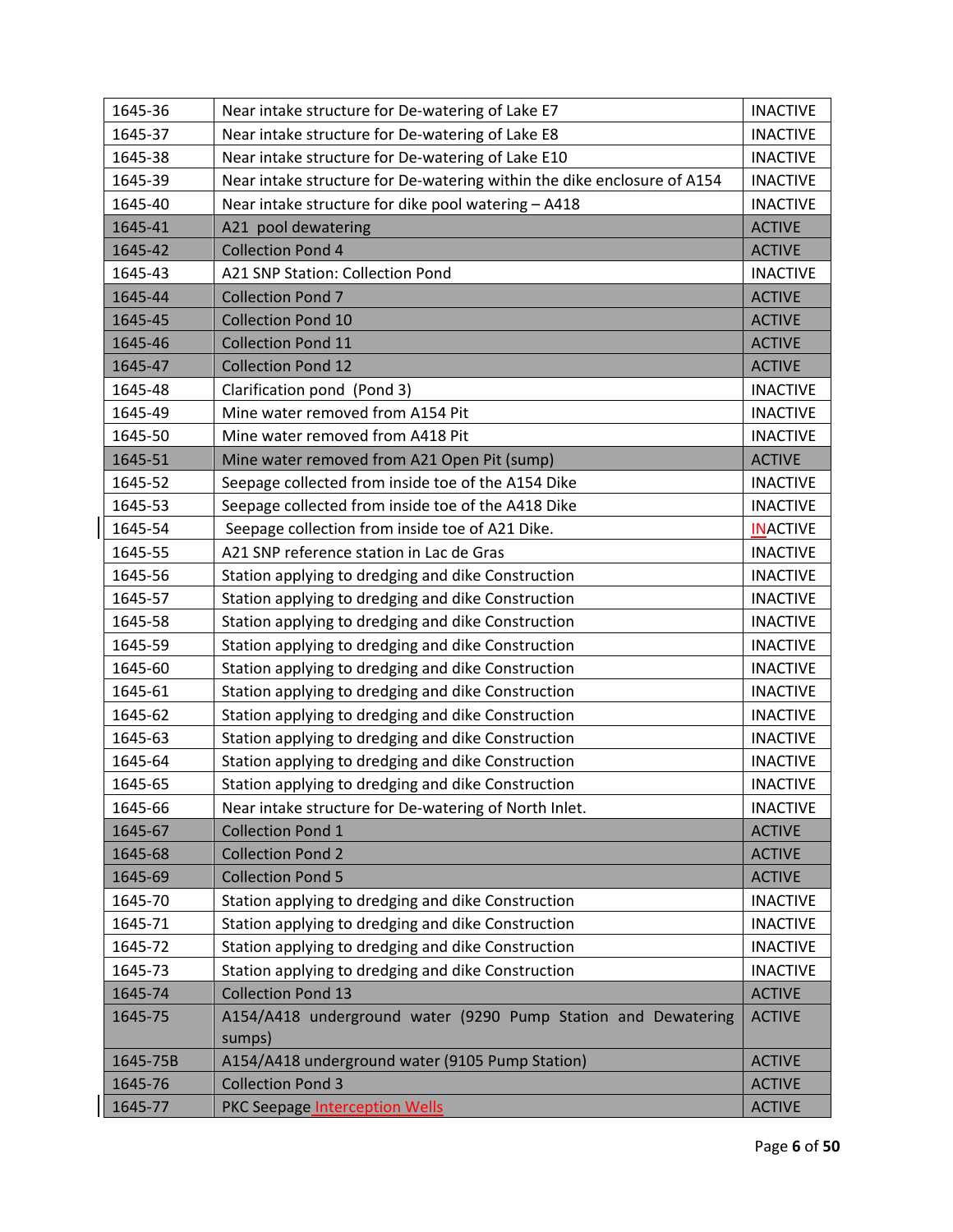| 1645-78    | PKC Seepage Interception Wells                       | <b>ACTIVE</b>   |
|------------|------------------------------------------------------|-----------------|
| 1645-79    | PKC Seepage Interception Wells                       | <b>ACTIVE</b>   |
| 1645-80    | PKC Seepage Interception Wells                       | <b>ACTIVE</b>   |
| 1645-81A/B | <b>Surface Runoff during Freshet</b>                 | <b>ACTIVE</b>   |
| 1645-82    | A21 SNP dredging and dike construction               | <b>INACTIVE</b> |
| 1645-83    | A21 SNP dredging and dike construction               | <b>INACTIVE</b> |
| 1645-84    | A21 SNP dredging and dike construction               | <b>INACTIVE</b> |
| 1645-85a   | Clarifier 1 Sludge North Inlet Water Treatment Plant | <b>ACTIVE</b>   |
| 1645-85b   | Clarifier 2 Sludge North Inlet Water Treatment Plant | <b>ACTIVE</b>   |
| 1645-86a   | Clarifier 3 Sludge North Inlet Water Treatment Plant | <b>ACTIVE</b>   |
| 1645-86b   | Clarifier 4 Sludge North Inlet Water Treatment Plant | <b>ACTIVE</b>   |
| 1645-87    | Sump E21                                             | <b>ACTIVE</b>   |

# **STATIONS APPLYING TO TREATED EFFLUENT DISCHARGE**

 $\overline{\phantom{a}}$ 

# **Surveillance Network Program (SNP) Station 1645‐11 (Active)**

| Description:                | Sewage Discharge                                                                                                          |
|-----------------------------|---------------------------------------------------------------------------------------------------------------------------|
| Location:                   | South Sewage Treatment Plant                                                                                              |
| <b>Sampling Frequency:</b>  | Annually                                                                                                                  |
| <b>Sampling Parameters:</b> | $BOD5$ , $pH4$ , Faecal Coliforms, Nutrients <sup>5</sup> , Oil and Grease, Temperature,<br><b>Total Suspended Solids</b> |
| Rationale for Station:      | To verify that Sewage treatment planting is operating effectively                                                         |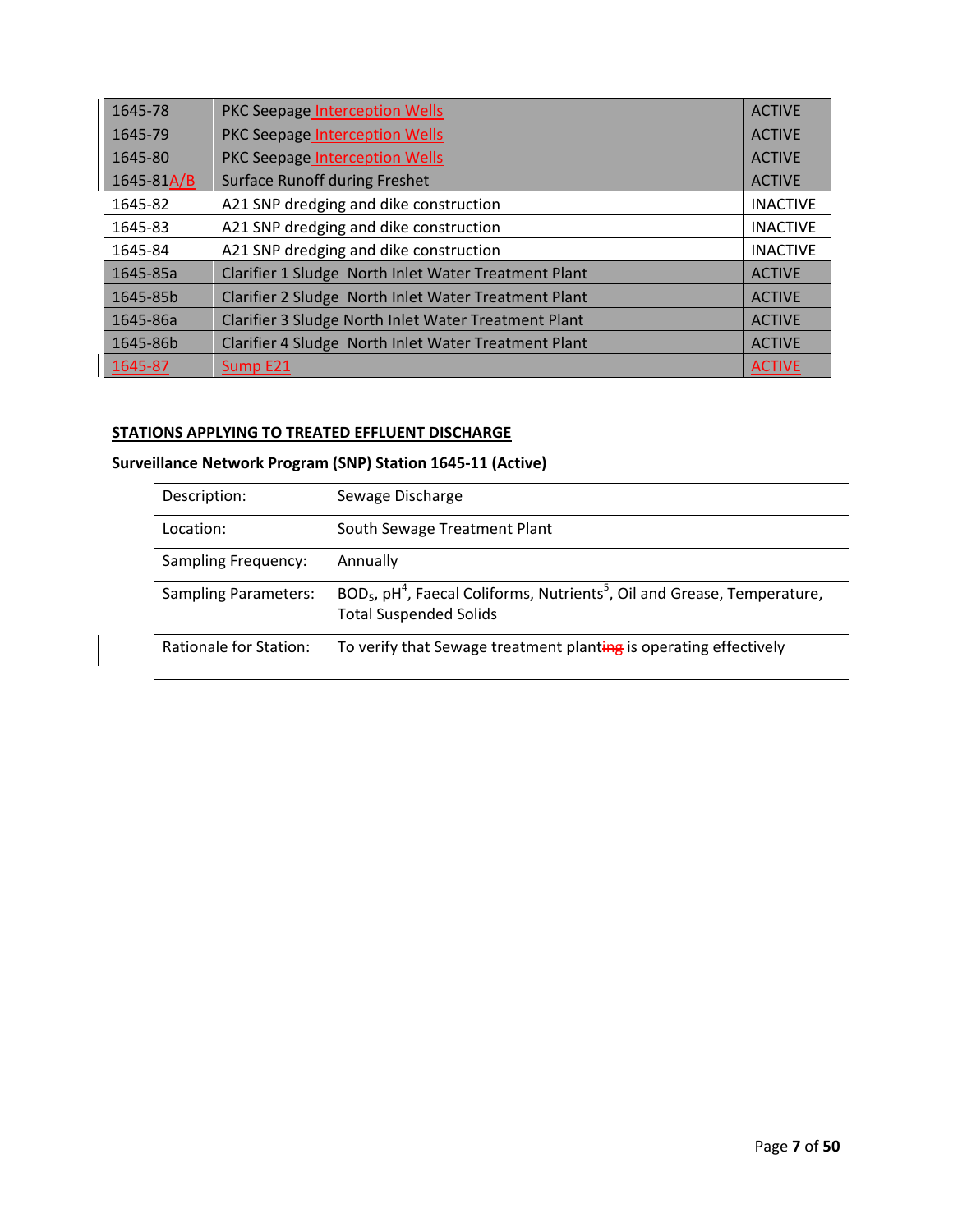| Description:                  | North Inlet - Influent prior to treatment                                                                                                                                                                                                                                                                                                   |                                                                                                                                                                                                                                                                                                                                                                                                      |  |
|-------------------------------|---------------------------------------------------------------------------------------------------------------------------------------------------------------------------------------------------------------------------------------------------------------------------------------------------------------------------------------------|------------------------------------------------------------------------------------------------------------------------------------------------------------------------------------------------------------------------------------------------------------------------------------------------------------------------------------------------------------------------------------------------------|--|
| Location:                     | North Inlet Water Treatment Plant                                                                                                                                                                                                                                                                                                           |                                                                                                                                                                                                                                                                                                                                                                                                      |  |
| <b>Sampling Frequency:</b>    | Every six (6) days to correspond<br>with the sampling of Effluent<br>(1645-18 and 1645-18B)                                                                                                                                                                                                                                                 | Monthly to correspond with the<br>sampling of Effluent (1645-18 and<br>1645-18B)                                                                                                                                                                                                                                                                                                                     |  |
| <b>Sampling Parameters:</b>   | Total Arsenic, Field Parameters <sup>3</sup> ,<br>ICP-MS Metal Scan <sup>1</sup> (Total), Major<br>lons <sup>2</sup> , pH <sup>4</sup> , Nutrients <sup>5</sup> , Total<br>Mercury, Total Suspended Solids,<br>Turbidity, Total Petroleum<br>Hydrocarbons <sup>6</sup> (TPH), PHC (F1-F4) <sup>7</sup>                                      | <b>Total Arsenic, Dissolved Organic</b><br>Carbon, Dissolved Oxygen, Field<br>Parameters <sup>3</sup> , ICP-MS Metal Scan <sup>1</sup><br>(Total and Dissolved), Major Ions <sup>2</sup> ,<br>pH <sup>4</sup> , Nutrients <sup>5</sup> , Total Mercury,<br><b>Total Organic Carbon, Total</b><br>Suspended Solids, Turbidity, Total<br>Petroleum Hydrocarbons <sup>6</sup> (TPH),<br>PHC $(F1-F4)^7$ |  |
| <b>Rationale for Station:</b> | To monitor influent water quality prior to North Inlet Water Treatment<br>Plant. Helps to determine treatment plant efficiency, and, in the event<br>of poor effluent quality, can help determine the source of the problem.<br>Also provides information regarding water quality in the north inlet,<br>which can inform closure planning. |                                                                                                                                                                                                                                                                                                                                                                                                      |  |

# **Surveillance Network Program (SNP) Station 1645‐13 (Active)**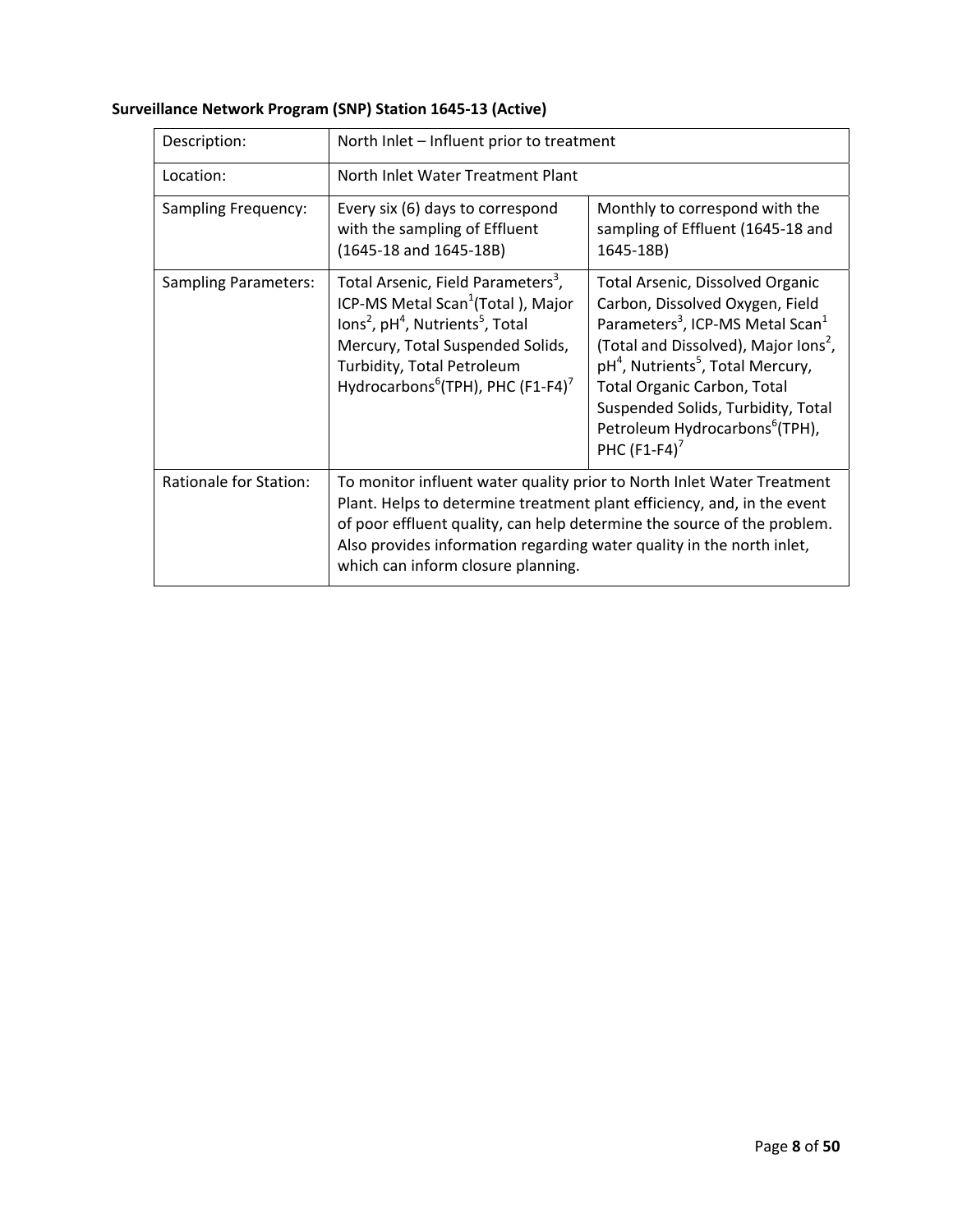| Description:              | Main effluent Discharge to Lac de Gras from NIWTP (point of compliance)                                                                                                                                                                                                                                          |                                                                                                                                                                                                                                                                                                                                                                                                                                    |                                                                                                                                                                              |                                                                                                          |
|---------------------------|------------------------------------------------------------------------------------------------------------------------------------------------------------------------------------------------------------------------------------------------------------------------------------------------------------------|------------------------------------------------------------------------------------------------------------------------------------------------------------------------------------------------------------------------------------------------------------------------------------------------------------------------------------------------------------------------------------------------------------------------------------|------------------------------------------------------------------------------------------------------------------------------------------------------------------------------|----------------------------------------------------------------------------------------------------------|
| Location:                 |                                                                                                                                                                                                                                                                                                                  | North Inlet Water Treatment Plant 1 - 1645-18<br>North Inlet Water Treatment Plant 2 - 1645-18B                                                                                                                                                                                                                                                                                                                                    |                                                                                                                                                                              |                                                                                                          |
| Sampling<br>Frequency:    | Every six (6) days                                                                                                                                                                                                                                                                                               | Monthly                                                                                                                                                                                                                                                                                                                                                                                                                            | Every (7) days                                                                                                                                                               | Quarterly or<br>monthly                                                                                  |
| Sampling<br>Parameters:   | Total Arsenic,<br>Field Parameters <sup>3</sup> ,<br><b>ICP-MS Metal</b><br>Scan <sup>1</sup> (Total),<br>Major lons <sup>2</sup> , $pH4$ ,<br>Nutrients <sup>5</sup> , Total<br>Mercury, , Total<br>Suspended Solids,<br>Turbidity, Total<br>Petroleum Hydro-<br>carbons <sup>6</sup> (TPH),<br>PHC $(F1-F4)^7$ | Total Arsenic,<br>Dissolved Organic<br>Carbon, Dissolved<br>Oxygen, Field<br>Parameters <sup>3</sup> , ICP-<br>MS Metal Scan <sup>1</sup><br>(Total and<br>Dissolved), Major<br>lons <sup>2</sup> , $pH^4$ ,<br>Nutrients <sup>5</sup> , Total<br>Mercury, Total<br>Organic Carbon,<br><b>Total Suspended</b><br>Solids, Turbidity,<br><b>Total Petroleum</b><br>Hydrocarbons <sup>6</sup><br>(TPH), PHC (F1-<br>$F4$ <sup>7</sup> | Additionally, If<br>effluent from<br>Sewage<br>Treatment<br><b>Facilities are</b><br>directed to Lac<br>de Gras<br>Faecal Coliforms,<br>BOD <sub>5</sub> , Oil and<br>Grease | 1.1n<br>accordance<br>with Part H,<br>Item $30(a)$<br>and $(b)^a$<br>2. Chronic<br>toxicity <sup>b</sup> |
| Rationale for<br>Station: | This information is required to confirm compliance with<br>EQC, and can also provide information about effectiveness<br>of treatment plant.                                                                                                                                                                      |                                                                                                                                                                                                                                                                                                                                                                                                                                    |                                                                                                                                                                              |                                                                                                          |

#### **Surveillance Network Program (SNP) Station 1645‐18/18B (Active)**

<sup>a</sup> Samples of effluent shall be provided to an accredited bioassay laboratory for the purpose of performing the following acute toxicity tests at the specified frequencies:

- i. Tests required under Part H, Item 30 (a) and (b) of the Water Licence shall be performed quarterly unless and until a result of >50% mortality in 100% effluent is obtained for a test organism; at that time the frequency of the acute toxicity test will increase to monthly. If the monthly acute toxicity tests show less than or equal to 50% mortality in 100% effluent for 12 consecutive tests, the frequency of testing can again be reduced to quarterly. Note that acute toxicity for these tests is defined using the LC50 value; the Board may alter this definition for acute toxicity if deemed necessary (e.g., based on results of round whitefish testing). If a result of >50% mortality in 100% effluent is obtained, the Licensee must report both the LC50 and the LC20 values in the SNP reports required under SNP Part A, Item 1.
- ii. The Licensee shall submit a revised round whitefish toxicity testing protocol, based on a directive to be provided by the Board. The purpose of the testing is to evaluate the relative sensitivity of round whitefish to ammonia compared to rainbow trout. The Board will provide further instructions regarding toxicity testing with round whitefish following submission of these results to the WLWB; and,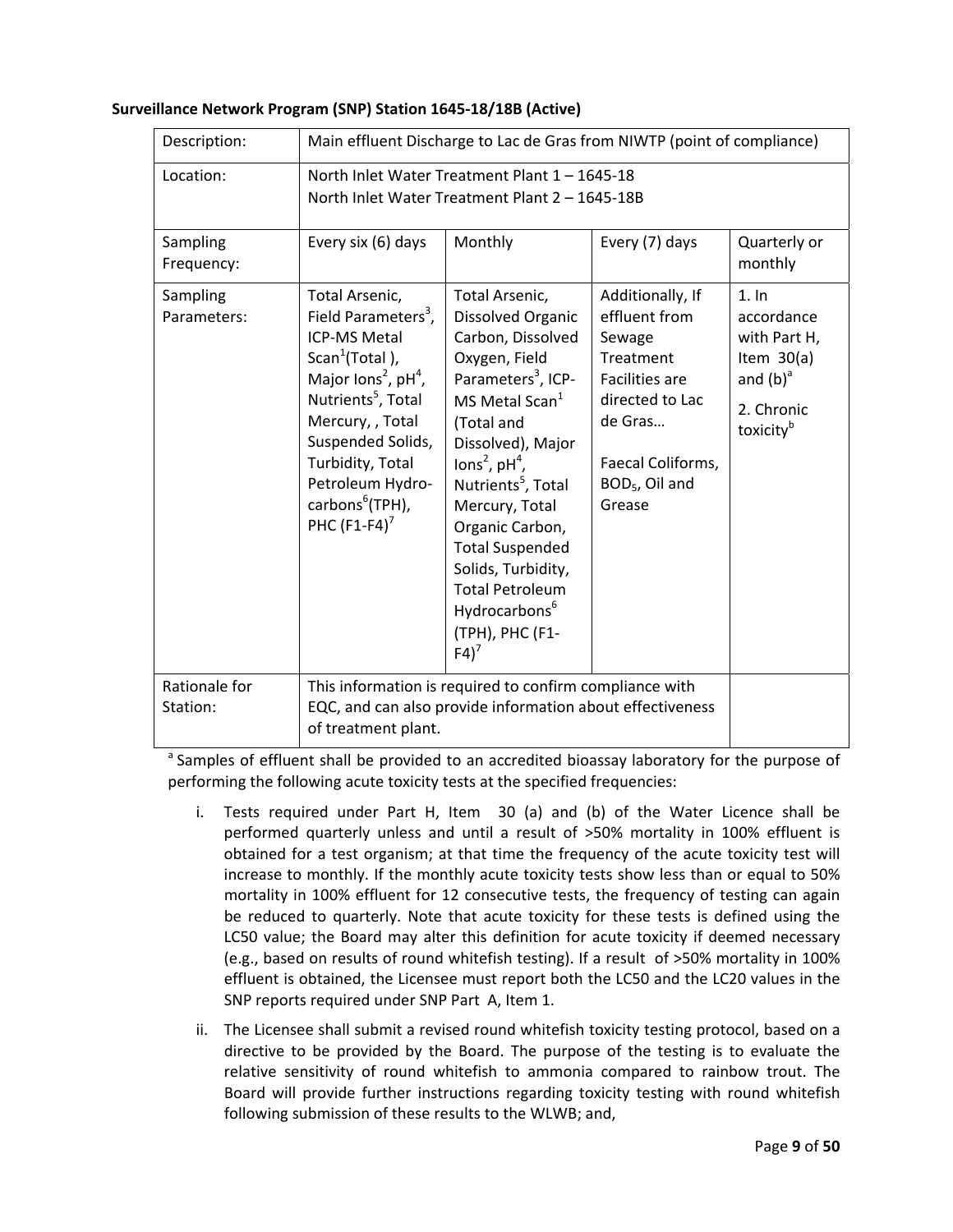b Bioassay samples shall be provided to an accredited bioassay laboratory for the following analyses:

- i. Chronic toxicity to the early life stages of salmonid fish (as per Environment Canada's Environmental Protection Series Biological Test Method EPS/1/RM/28); and
- ii. Chronic toxicity to the crustacean, *Ceriodaphnia dubia* (as per Environment Canada's Environmental Protection Series Biological Test Method EPS/1/RM/21); and
- iii. Chronic toxicity to the alga, *Pseudokirchneriella subcapitata* (as per Environment Canada's Environmental Protection Series Biological Test Method EPS/1/RM/25).

| Description:                  | Effluent mixing zone in Lac de Gras                                                                                                                                                                                                                                                                              |                                                                                                                                                                                                   |  |
|-------------------------------|------------------------------------------------------------------------------------------------------------------------------------------------------------------------------------------------------------------------------------------------------------------------------------------------------------------|---------------------------------------------------------------------------------------------------------------------------------------------------------------------------------------------------|--|
| Location:                     | 60 meters from the effluent Discharge                                                                                                                                                                                                                                                                            |                                                                                                                                                                                                   |  |
| <b>Sampling Frequency:</b>    | Water Sampled Monthly (provided safe<br>access via open water or sufficient ice<br>thickness) at three (3) stations located at a<br>sixty (60) metre radius from the diffuser.<br>Samples shall be collected at surface and at<br>five (5) metre intervals to depth at each<br>station and analyzed <sup>c</sup> | Sediments sampled<br>annually at each of the<br>three (3) sites                                                                                                                                   |  |
| <b>Sampling Parameters:</b>   | Total Arsenic, Dissolved Organic Carbon,<br>Dissolved Oxygen, Field Parameters <sup>3</sup> , ICP-<br>MS Metal Scan <sup>1</sup> (Total and Dissolved), Major<br>Ions <sup>2</sup> , pH <sup>4</sup> , Nutrients <sup>5</sup> , Total Mercury, Total<br>Organic Carbon, Total Suspended Solids,<br>Turbidity     | Total Metals (strong acid<br>Digestion), Total Organic<br>Carbon, Simultaneous<br>Extracted Metals <sup>d</sup> , Acid<br>Volatile Sulphide, Total<br>Ammonia, PAH's,<br>Hydrogen Sulfide, PHC F3 |  |
| <b>Rationale for Station:</b> | To assess whether water quality objectives are being met at the edge of<br>the initial dilution zone.                                                                                                                                                                                                            |                                                                                                                                                                                                   |  |

#### **Surveillance Network Program (SNP) Station 1645‐19 (Active)**

<sup>c</sup> Methods for analysis for Simultaneous Extracted Metals and Acid Volatile Sulphide shall be approved by the Analyst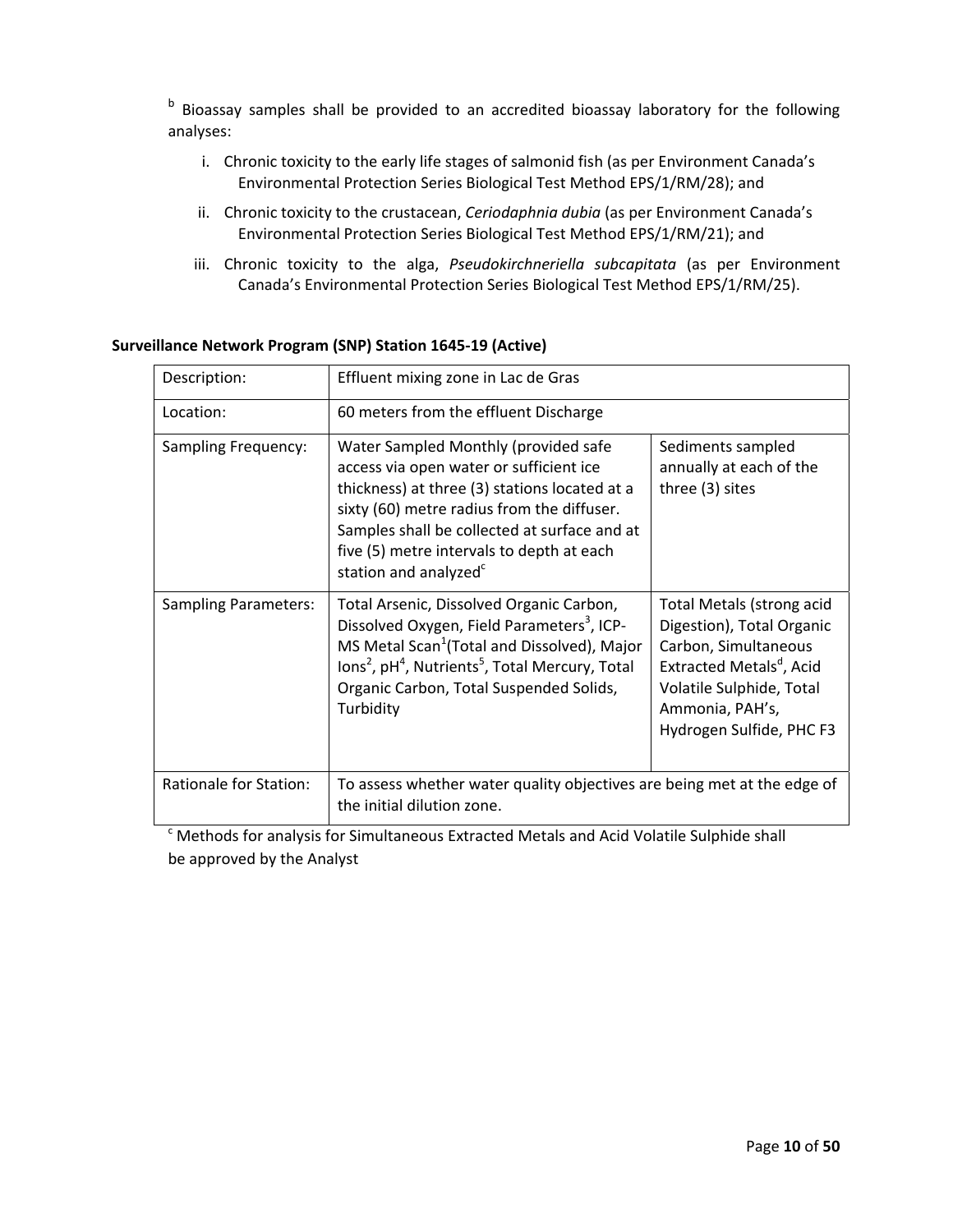#### **STATIONS APPLYING TO SURFACE RUNOFF AND GROUNDWATER**

# **Surveillance Network Program (SNP) Station 1645‐33 (Active)**

| Description:                | Groundwater nearest to Bulk Fuel Storage                                                                                                                                                                        |
|-----------------------------|-----------------------------------------------------------------------------------------------------------------------------------------------------------------------------------------------------------------|
| Location:                   | South of Main Tank Farm                                                                                                                                                                                         |
| <b>Sampling Frequency:</b>  | Checked weekly for Groundwater flow and sampled monthly.                                                                                                                                                        |
| <b>Sampling Parameters:</b> | Total Ammonia, Field Parameters <sup>3</sup> , ICP-MS Metal Scan <sup>1</sup> (Total), Major<br>lons <sup>2</sup> , pH <sup>4</sup> , Total Petroleum Hydrocarbons <sup>6</sup> (TPH), PHC (F1-F4) <sup>7</sup> |
| Rationale for Station:      | To monitor water down gradient of Bulk Fuel Storage                                                                                                                                                             |

# **Surveillance Network Program (SNP) Station 1645‐81A/B (Active)**

| Description:                | Surface Runoff during Freshet                                                                                                                                                                                   |
|-----------------------------|-----------------------------------------------------------------------------------------------------------------------------------------------------------------------------------------------------------------|
| Location:                   | <b>Emulsion Plant and Ammonium Nitrate Storage Building</b>                                                                                                                                                     |
| <b>Sampling Frequency:</b>  | Checked weekly for Groundwater flow and sampled monthly.                                                                                                                                                        |
| <b>Sampling Parameters:</b> | Total Ammonia, Field Parameters <sup>3</sup> , ICP-MS Metal Scan <sup>1</sup> (Total), Major<br>lons <sup>2</sup> , pH <sup>4</sup> , Total Petroleum Hydrocarbons <sup>6</sup> (TPH), PHC (F1-F4) <sup>7</sup> |
| Rationale for Station:      | To monitor surface runoff water quality and identify the presence<br>efdetermine if any contaminants from the Emulsion Plant and the<br>Ammonia Nitrate Storage building reach-in the receiving environment.    |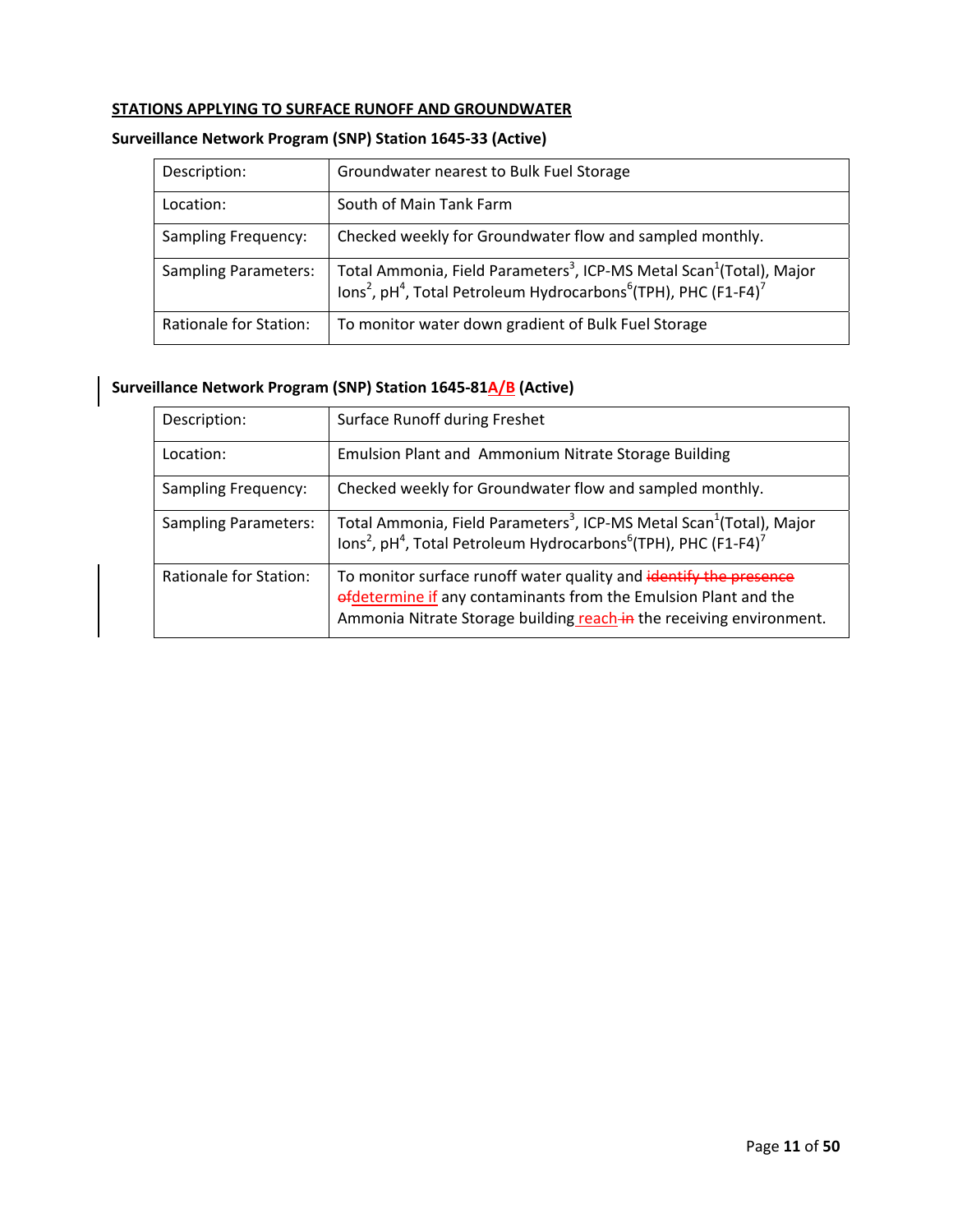# **STATIONS APPLYING TO COLLECTION PONDS**

| Description:                | <b>Collection Pond</b>                                                                                                                                                                                                 |                                                                                                                                                                                                                                    |                           |
|-----------------------------|------------------------------------------------------------------------------------------------------------------------------------------------------------------------------------------------------------------------|------------------------------------------------------------------------------------------------------------------------------------------------------------------------------------------------------------------------------------|---------------------------|
| Location:                   | Pond 4                                                                                                                                                                                                                 |                                                                                                                                                                                                                                    |                           |
| <b>Sampling Frequency:</b>  | Sampled monthly when<br>water is present and ice<br>cover does not prevent the<br>collection of pond samples,<br>or as directed by the Board<br>or Inspector                                                           | Once prior to the<br>commencement of<br>Discharge. Discharge<br>cannot occur if there is<br>water or waste from the<br>facilities identified in Part<br>H, Items 21b, 22b, 23d,<br>and only in accordance<br>with Part H, Item 27. | Daily during<br>Discharge |
| <b>Sampling Parameters:</b> | Total Ammonia, Field<br>Parameters <sup>3</sup> , Total ICP-MS<br>Metal Scan <sup>1</sup> , Major Ions <sup>2</sup> ,<br>Nitrate, Nitrite, pH <sup>4</sup> , Total<br>Phosphorus, Total<br>Suspended Solids, Turbidity | <b>Total Petroleum</b><br>Hydrocarbons <sup>6</sup> (TPH), PHC<br>$(F1-F4)^7$                                                                                                                                                      | TSS, $pH4$ ,<br>Turbidity |
| Rationale for Station:      | To monitor runoff water quality of the PKC West Dam embankment and<br>site roads and PKC Facility seepage, if present.                                                                                                 |                                                                                                                                                                                                                                    |                           |

# **Surveillance Network Program (SNP) Station 1645‐42 (Active)**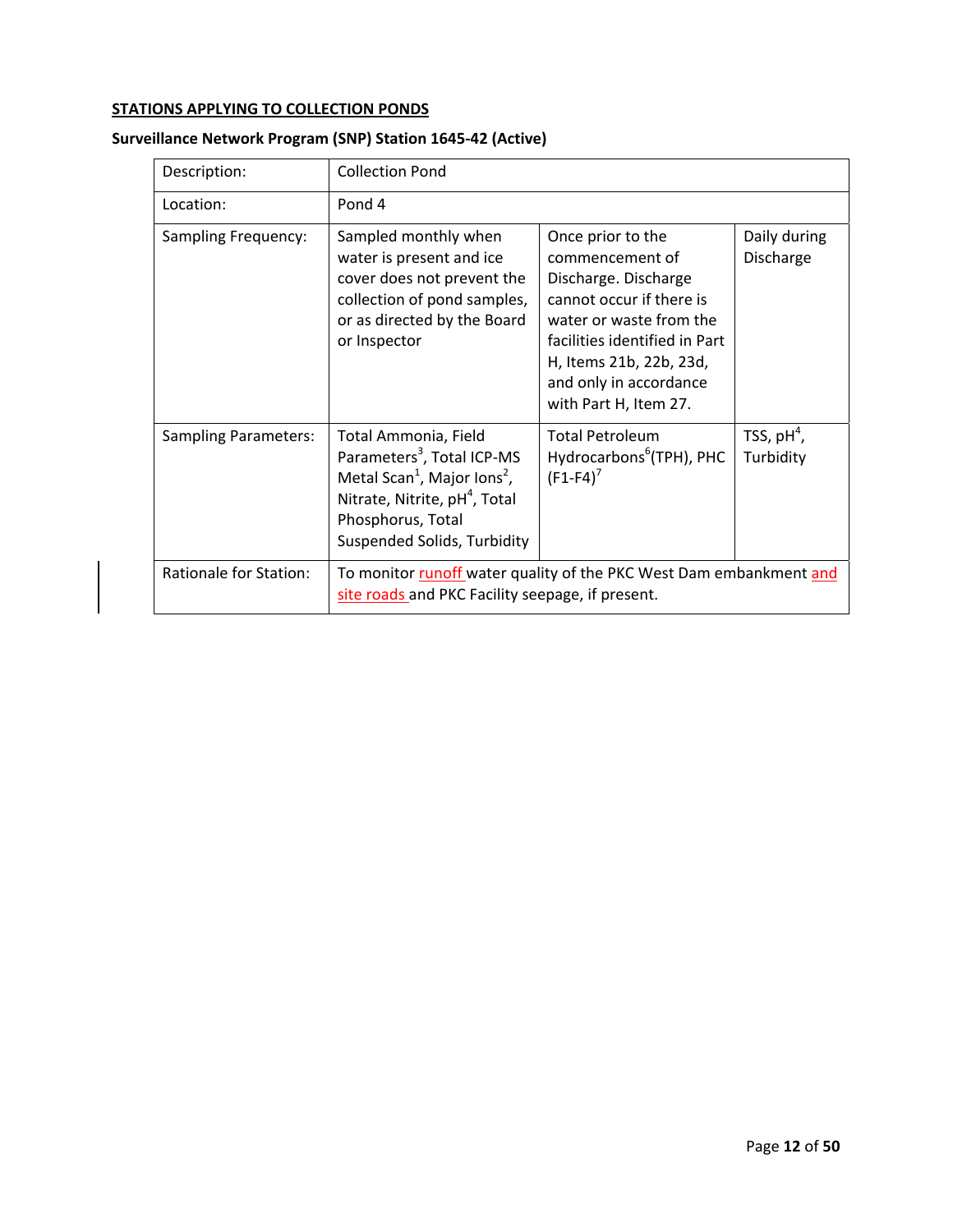| Description:                | <b>Collection Pond</b>                                                                                                                                                                                                 |                                                                                                                                                                                                                                    |                            |
|-----------------------------|------------------------------------------------------------------------------------------------------------------------------------------------------------------------------------------------------------------------|------------------------------------------------------------------------------------------------------------------------------------------------------------------------------------------------------------------------------------|----------------------------|
| Location:                   | Pond <sub>7</sub>                                                                                                                                                                                                      |                                                                                                                                                                                                                                    |                            |
| <b>Sampling Frequency:</b>  | Sampled monthly when<br>water is present and ice<br>cover does not prevent the<br>collection of pond samples,<br>or as directed by the Board<br>or Inspector                                                           | Once prior to the<br>commencement of<br>Discharge. Discharge<br>cannot occur if there is<br>water or waste from the<br>facilities identified in Part<br>H, Items 21b, 22b, 23d,<br>and only in accordance<br>with Part H, Item 27. | Daily during<br>Discharge  |
| <b>Sampling Parameters:</b> | Total Ammonia, Field<br>Parameters <sup>3</sup> , Total ICP-MS<br>Metal Scan <sup>1</sup> , Major Ions <sup>2</sup> ,<br>Nitrate, Nitrite, pH <sup>4</sup> , Total<br>Phosphorus, Total<br>Suspended Solids, Turbidity | <b>Total Petroleum</b><br>Hydrocarbons <sup>6</sup> (TPH), PHC<br>$(F1 - F4)^7$                                                                                                                                                    | TSS, $pH^4$ ,<br>Turbidity |
| Rationale for Station:      | To monitor runoff water quality of the Ammonium Nitrate Storage and<br>Emulsion Plant areas and site roads, as well as PKC Facility seepage and<br>runoff, if present.                                                 |                                                                                                                                                                                                                                    |                            |

# **Surveillance Network Program (SNP) Station 1645‐44 (Active)**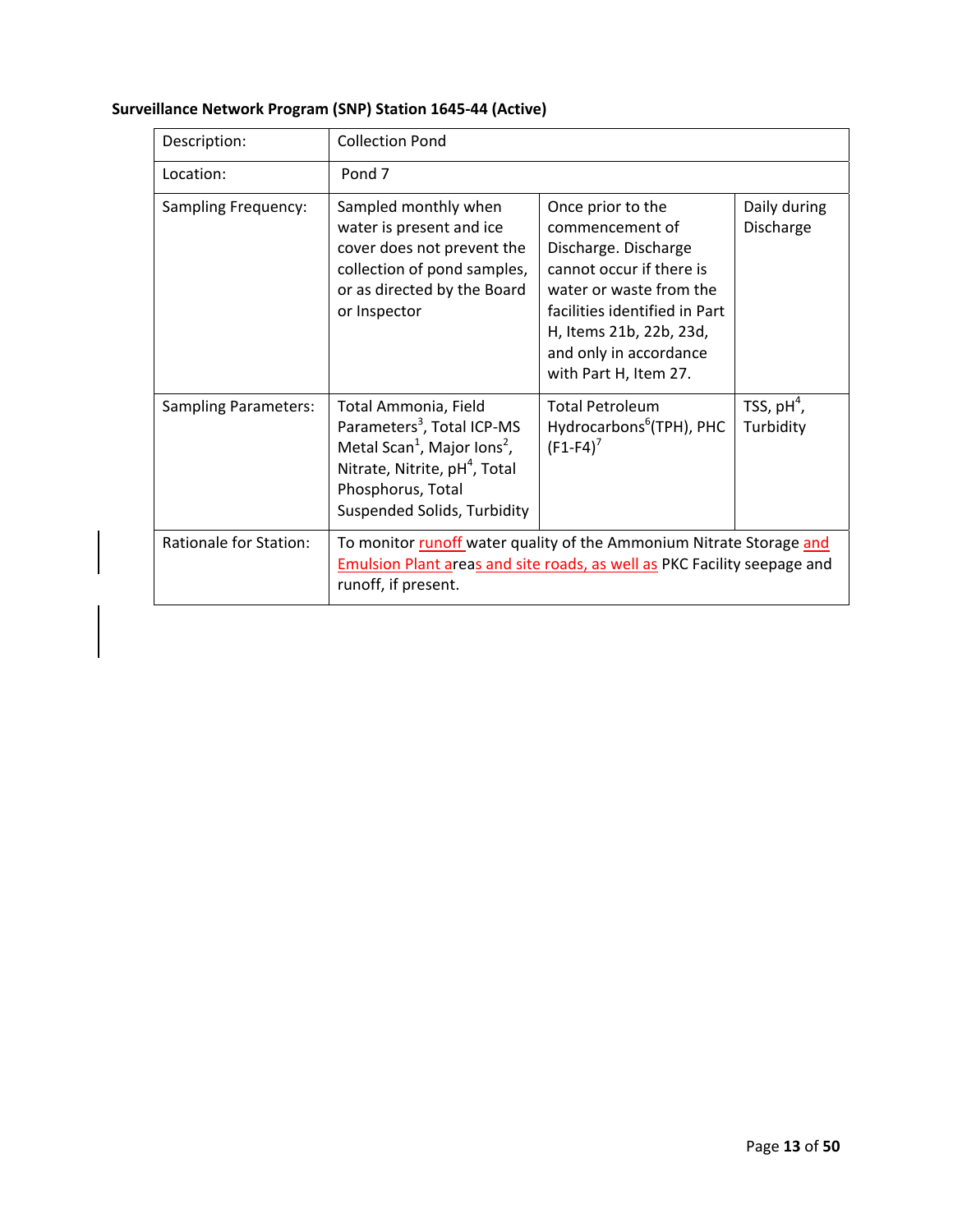| Description:                | <b>Collection Pond</b>                                                                                                                                                                                                        |                                                                                                                                                                                                                                          |                           |
|-----------------------------|-------------------------------------------------------------------------------------------------------------------------------------------------------------------------------------------------------------------------------|------------------------------------------------------------------------------------------------------------------------------------------------------------------------------------------------------------------------------------------|---------------------------|
| Location:                   | Pond 10                                                                                                                                                                                                                       |                                                                                                                                                                                                                                          |                           |
| <b>Sampling Frequency:</b>  | Sampled monthly when<br>water is present and ice<br>cover does not prevent the<br>collection of pond samples,<br>or as directed by the Board<br>or Inspector                                                                  | Once prior to the<br>commencement of<br>Discharge. Discharge<br>cannot occur if there<br>is water or waste<br>from the facilities<br>identified in Part H,<br>Items 21b, 22b, 23d,<br>and only in<br>accordance with<br>Part H, Item 27. | Daily during<br>Discharge |
| <b>Sampling Parameters:</b> | Total Ammonia, Field<br>Parameters <sup>3</sup> , Total ICP-MS<br>Metal Scan <sup>1</sup> , Major Ions <sup>2</sup> ,<br>Nitrate, Nitrite, pH <sup>4</sup> , Total<br>Phosphorus, Total<br><b>Suspended Solids, Turbidity</b> | <b>Total Petroleum</b><br>Hydrocarbons <sup>6</sup> (TPH),<br>PHC $(F1-F4)^7$                                                                                                                                                            | TSS, $pH4$ , Turbidity    |
| Rationale for Station:      | To monitor runoff water quality of the Maintenance Building,<br>accommodations, Processing Plant runoff and site roads, if present.                                                                                           |                                                                                                                                                                                                                                          |                           |

# **Surveillance Network Program (SNP) Station 1645‐45 (Active)**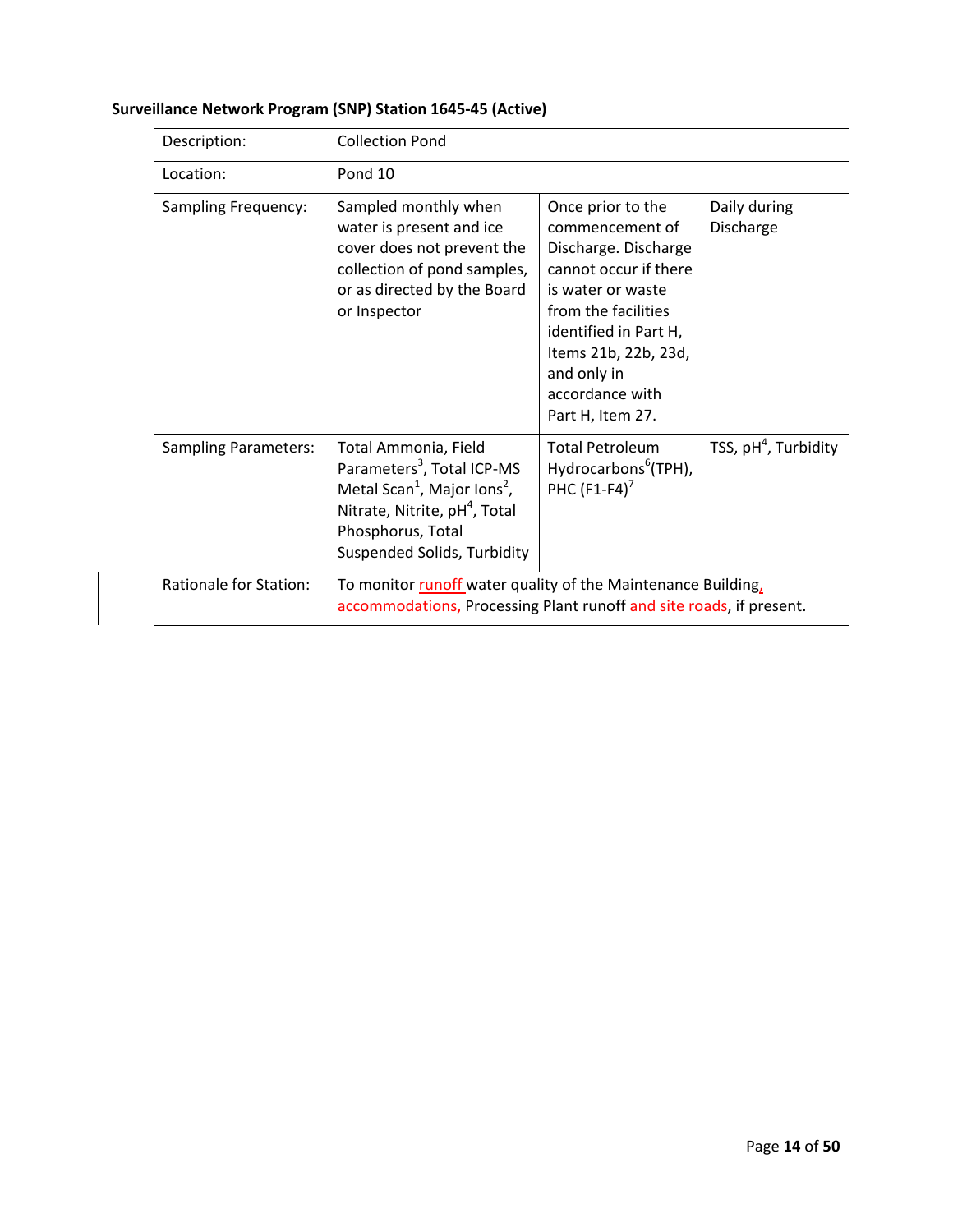| Description:                | <b>Collection Pond</b>                                                                                                                                                                                               |                                                                                                                                                                                                                                          |                           |
|-----------------------------|----------------------------------------------------------------------------------------------------------------------------------------------------------------------------------------------------------------------|------------------------------------------------------------------------------------------------------------------------------------------------------------------------------------------------------------------------------------------|---------------------------|
| Location:                   | Pond 11                                                                                                                                                                                                              |                                                                                                                                                                                                                                          |                           |
| <b>Sampling Frequency:</b>  | Sampled monthly when<br>water is present and ice<br>cover does not prevent the<br>collection of pond samples,<br>or as directed by the Board<br>or Inspector                                                         | Once prior to the<br>commencement of<br>Discharge. Discharge<br>cannot occur if there<br>is water or waste<br>from the facilities<br>identified in Part H,<br>Items 21b, 22b, 23d,<br>and only in<br>accordance with<br>Part H, Item 27. | Daily during<br>Discharge |
| <b>Sampling Parameters:</b> | Total Ammonia, Field<br>Parameters <sup>3</sup> , Total ICP-MS<br>Metal Scan <sup>1</sup> , Major Ions <sup>2</sup><br>Nitrate, Nitrite, pH <sup>4</sup> , Total<br>Phosphorus, Total<br>Suspended Solids, Turbidity | <b>Total Petroleum</b><br>Hydrocarbons <sup>6</sup> (TPH),<br>PHC $(F1-F4)^7$                                                                                                                                                            | TSS, $pH4$ , Turbidity    |
| Rationale for Station:      | To monitor runoff water quality of the Accommodations, South Tank<br>Farm and Warehouse Laydown and site roads, if present.                                                                                          |                                                                                                                                                                                                                                          |                           |

# **Surveillance Network Program (SNP) Station 1645‐46 (Active)**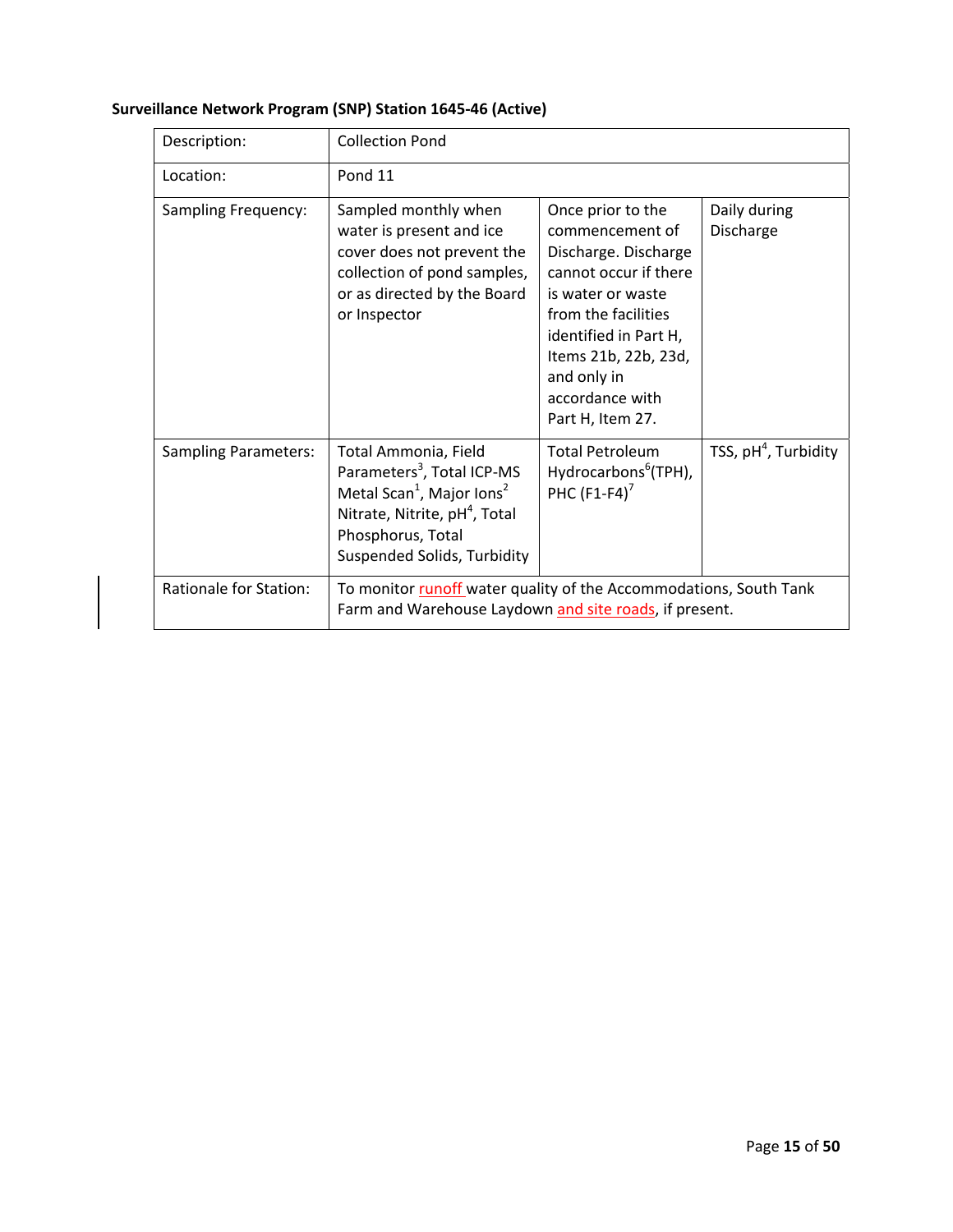| Description:                  | <b>Collection Pond</b>                                                                                                                                                                                               |                                                                                                                                                                                                                                          |                           |
|-------------------------------|----------------------------------------------------------------------------------------------------------------------------------------------------------------------------------------------------------------------|------------------------------------------------------------------------------------------------------------------------------------------------------------------------------------------------------------------------------------------|---------------------------|
| Location:                     | Pond 12                                                                                                                                                                                                              |                                                                                                                                                                                                                                          |                           |
| <b>Sampling Frequency:</b>    | Sampled monthly when<br>water is present and ice<br>cover does not prevent the<br>collection of pond samples,<br>or as directed by the Board<br>or Inspector.                                                        | Once prior to the<br>commencement of<br>Discharge. Discharge<br>cannot occur if there<br>is water or waste<br>from the facilities<br>identified in Part H,<br>Items 21b, 22b, 23d,<br>and only in<br>accordance with<br>Part H, Item 27. | Daily during<br>Discharge |
| <b>Sampling Parameters:</b>   | Total Ammonia, Field<br>Parameters <sup>3</sup> , Total ICP-MS<br>Metal Scan <sup>1</sup> , Major Ions <sup>2</sup><br>Nitrate, Nitrite, pH <sup>4</sup> , Total<br>Phosphorus, Total<br>Suspended Solids, Turbidity | <b>Total Petroleum</b><br>Hydrocarbons <sup>6</sup> (TPH),<br>PHC $(F1-F4)^7$                                                                                                                                                            | TSS, $pH4$ , Turbidity    |
| <b>Rationale for Station:</b> | To monitor runoff water quality of the Process Plant ROM (Run of<br>Mine), site roads and Waste Transfer Area, if present.                                                                                           |                                                                                                                                                                                                                                          |                           |

# **Surveillance Network Program (SNP) Station 1645‐47 (Active)**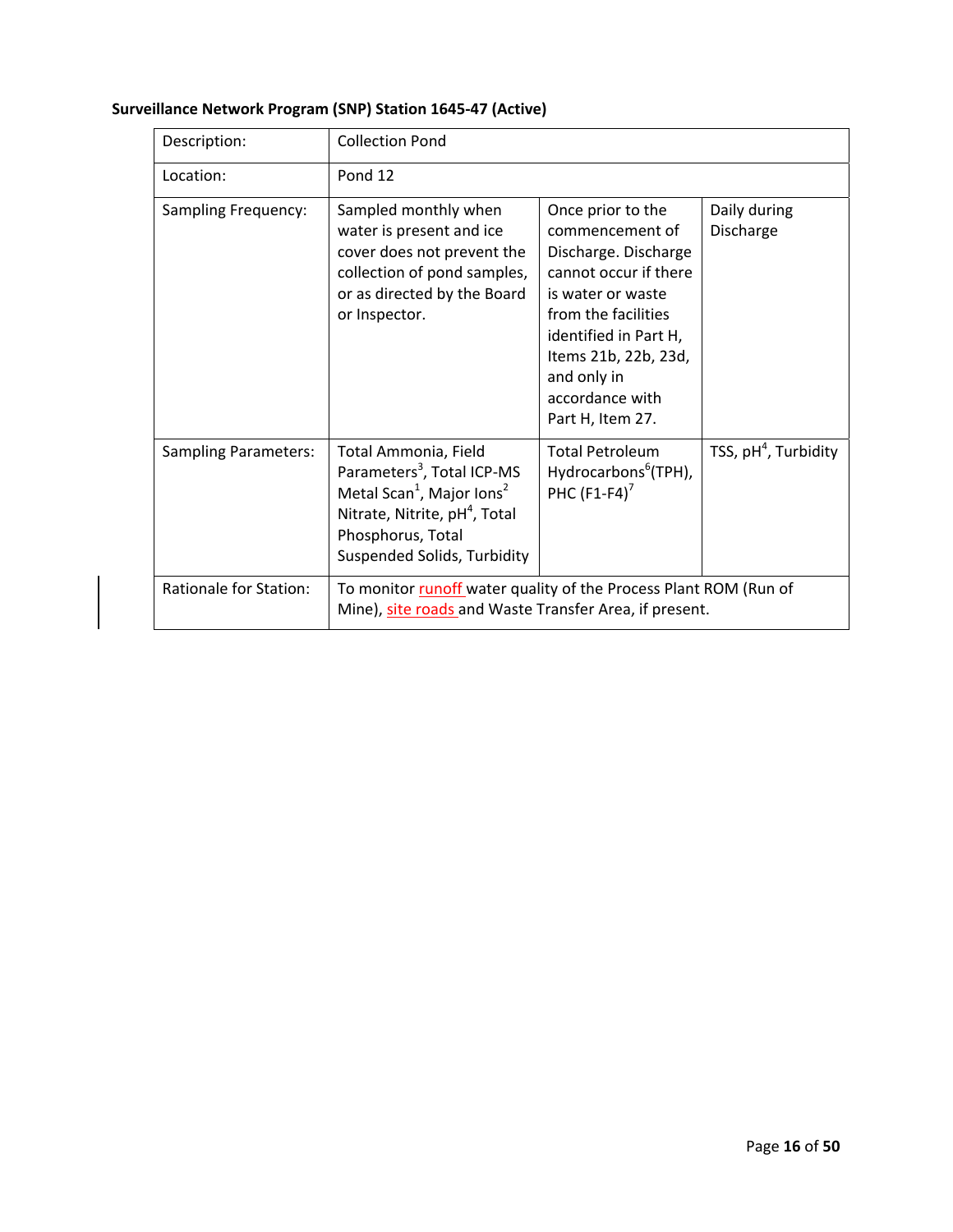| Description:                  | <b>Collection Pond</b>                                                                                                                                                                                                                                                   |                                                                                                                                                                                                                                          |                           |
|-------------------------------|--------------------------------------------------------------------------------------------------------------------------------------------------------------------------------------------------------------------------------------------------------------------------|------------------------------------------------------------------------------------------------------------------------------------------------------------------------------------------------------------------------------------------|---------------------------|
| Location:                     | Pond 1                                                                                                                                                                                                                                                                   |                                                                                                                                                                                                                                          |                           |
| <b>Sampling Frequency:</b>    | Sampled monthly when<br>water is present and ice<br>cover does not prevent the<br>collection of pond samples,<br>or as directed by the Board<br>or Inspector.                                                                                                            | Once prior to the<br>commencement of<br>Discharge. Discharge<br>cannot occur if there<br>is water or waste<br>from the facilities<br>identified in Part H,<br>Items 21b, 22b, 23d,<br>and only in<br>accordance with<br>Part H, Item 27. | Daily during<br>Discharge |
| <b>Sampling Parameters:</b>   | Total Ammonia, Field<br>Parameters <sup>3</sup> , Total ICP-MS<br>Metal Scan <sup>1</sup> , Major Ions <sup>2</sup> ,<br>Nitrate, Nitrite, pH <sup>4</sup> , Total<br>Phosphorus, Total<br>Suspended Solids, Turbidity                                                   | <b>Total Petroleum</b><br>Hydrocarbons <sup>6</sup> (TPH),<br>PHC $(F1-F4)^7$                                                                                                                                                            | TSS, $pH4$ , Turbidity    |
| <b>Rationale for Station:</b> | To monitor runoff water quality of the South Haul Road, site roads,<br>Waste Rock Storage Area-North Country Rock Pile (WRSA-NCRP),<br>Backfill and Crusher Plants-and East PKC Dam embankment-tunoff, and<br>as well as PKC Facility and WRSA-NCRP seepage, if present. |                                                                                                                                                                                                                                          |                           |

# **Surveillance Network Program (SNP) Station 1645‐67 (Active)**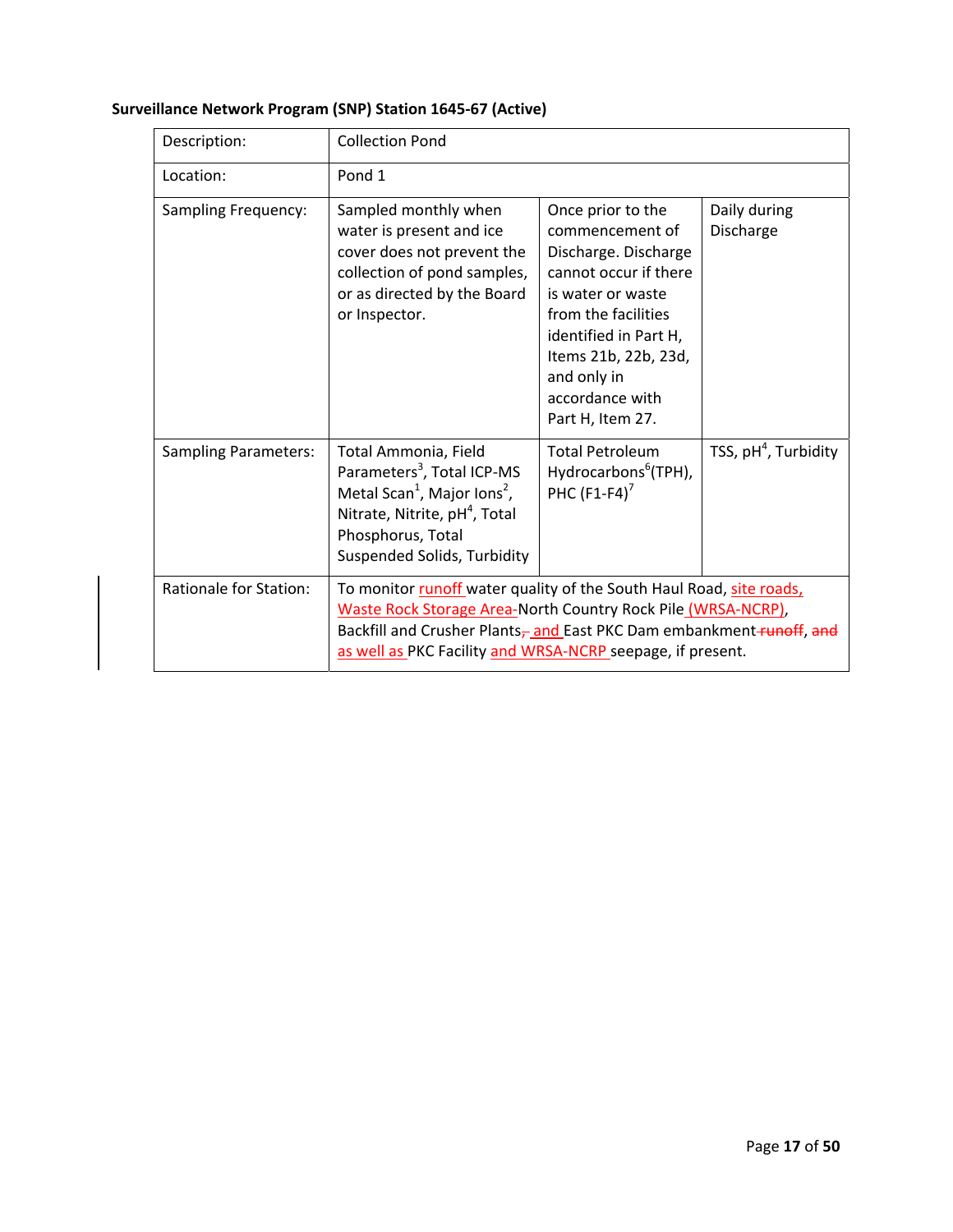| Description:                  | <b>Collection Pond</b>                                                                                                                                                                                                 |                                                                                                                                                                                                                                          |                           |
|-------------------------------|------------------------------------------------------------------------------------------------------------------------------------------------------------------------------------------------------------------------|------------------------------------------------------------------------------------------------------------------------------------------------------------------------------------------------------------------------------------------|---------------------------|
| Location:                     | Pond <sub>2</sub>                                                                                                                                                                                                      |                                                                                                                                                                                                                                          |                           |
| <b>Sampling Frequency:</b>    | Sampled monthly when<br>water is present and ice<br>cover does not prevent the<br>collection of pond samples,<br>or as directed by the Board<br>or Inspector                                                           | Once prior to the<br>commencement of<br>Discharge. Discharge<br>cannot occur if there<br>is water or waste<br>from the facilities<br>identified in Part H,<br>Items 21b, 22b, 23d,<br>and only in<br>accordance with<br>Part H, Item 27. | Daily during<br>Discharge |
| <b>Sampling Parameters:</b>   | Total Ammonia, Field<br>Parameters <sup>3</sup> , Total ICP-MS<br>Metal Scan <sup>1</sup> , Major Ions <sup>2</sup> ,<br>Nitrate, Nitrite, pH <sup>4</sup> , Total<br>Phosphorus, Total<br>Suspended Solids, Turbidity | <b>Total Petroleum</b><br>Hydrocarbons <sup>6</sup> (TPH),<br>PHC $(F1-F4)^7$                                                                                                                                                            | TSS, $pH4$ , Turbidity    |
| <b>Rationale for Station:</b> | To monitor runoff water quality of the North Country Rock PileWRSA-<br>NCRP and site roads, as well as WRSA-NCRP seepage, if present.                                                                                  |                                                                                                                                                                                                                                          |                           |

# **Surveillance Network Program (SNP) Station 1645‐68 (Active)**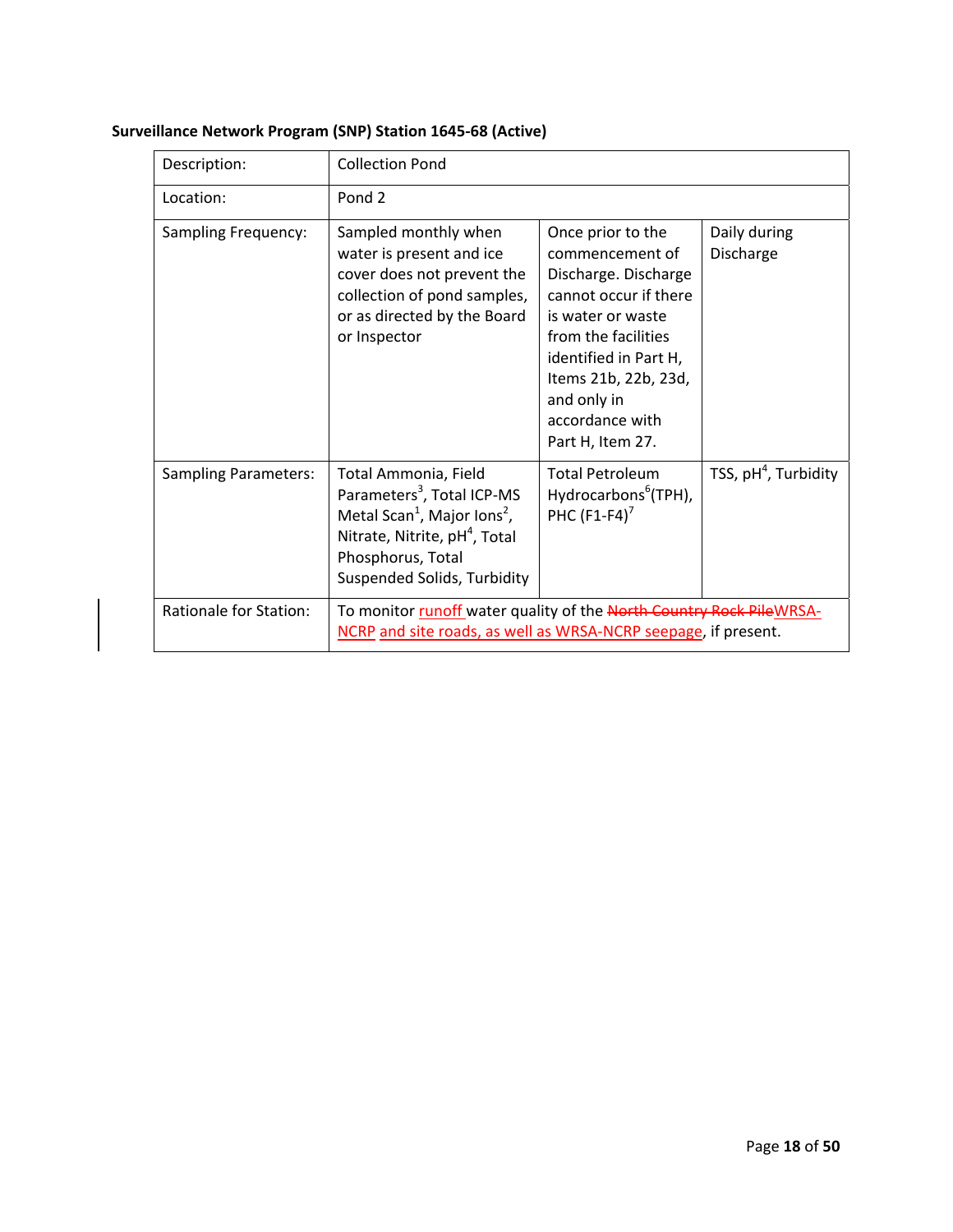| Description:                  | <b>Collection Pond</b>                                                                                                                                                                                                 |                                                                                                                                                                                                                                          |                           |
|-------------------------------|------------------------------------------------------------------------------------------------------------------------------------------------------------------------------------------------------------------------|------------------------------------------------------------------------------------------------------------------------------------------------------------------------------------------------------------------------------------------|---------------------------|
| Location:                     | Pond 5                                                                                                                                                                                                                 |                                                                                                                                                                                                                                          |                           |
| Sampling Frequency:           | Sampled monthly when<br>water is present and ice<br>cover does not prevent the<br>collection of pond samples,<br>or as directed by the Board<br>or Inspector                                                           | Once prior to the<br>commencement of<br>Discharge. Discharge<br>cannot occur if there<br>is water or waste<br>from the facilities<br>identified in Part H,<br>Items 21b, 22b, 23d,<br>and only in<br>accordance with<br>Part H, Item 27. | Daily during<br>Discharge |
| <b>Sampling Parameters:</b>   | Total Ammonia, Field<br>Parameters <sup>3</sup> , Total ICP-MS<br>Metal Scan <sup>1</sup> , Major Ions <sup>2</sup> ,<br>Nitrate, Nitrite, pH <sup>4</sup> , Total<br>Phosphorus, Total<br>Suspended Solids, Turbidity | <b>Total Petroleum</b><br>Hydrocarbons <sup>6</sup> (TPH)<br>PHC $(F1-F4)^7$ ,                                                                                                                                                           | TSS, $pH4$ , Turbidity    |
| <b>Rationale for Station:</b> | To monitor runoff water quality of the South Haul Road, site roads, PKC<br>East Dam embankment and ROM, as well as PKC Facility seepage, if<br>present.                                                                |                                                                                                                                                                                                                                          |                           |

# **Surveillance Network Program (SNP) Station 1645‐69 (Active)**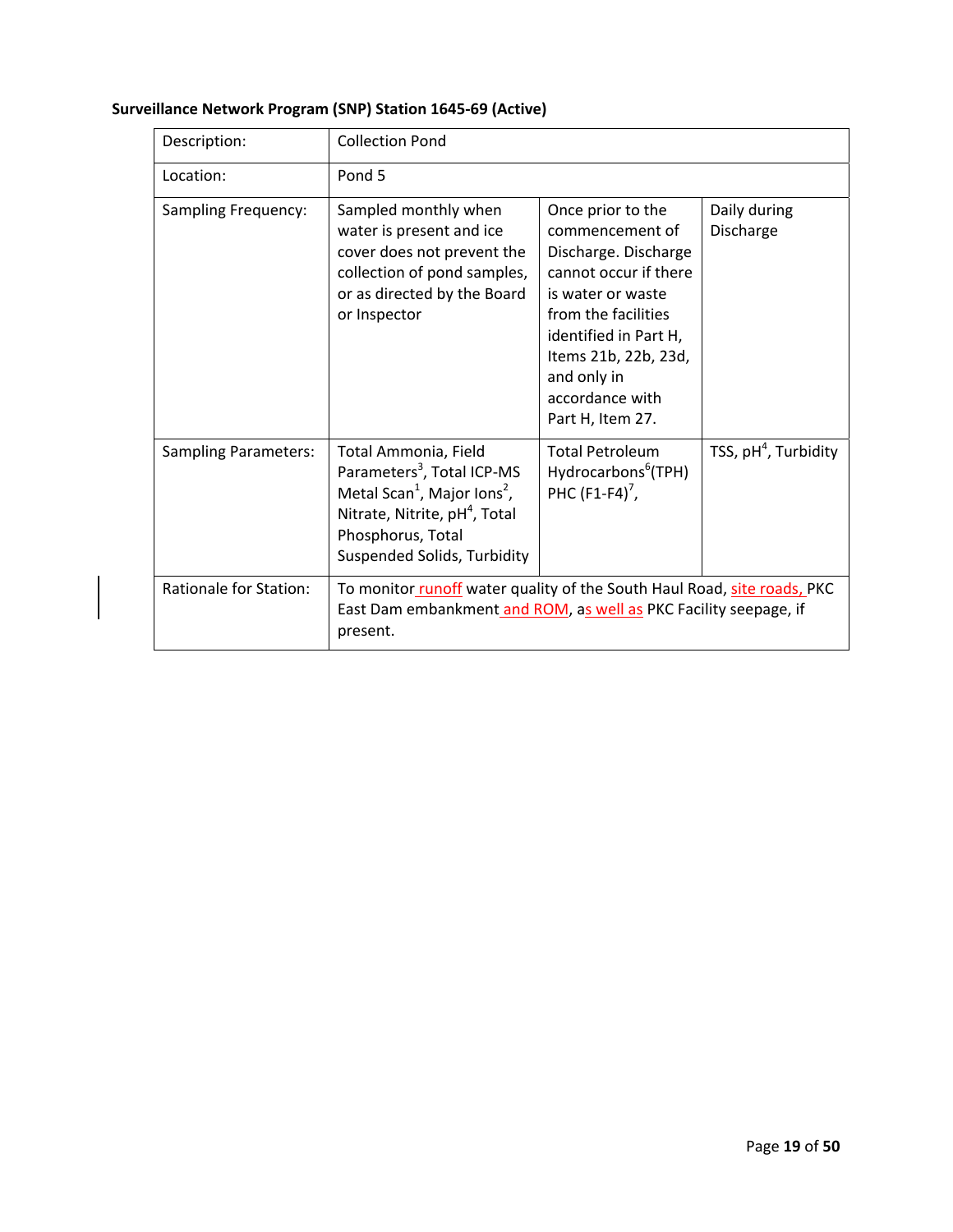| Description:                  | <b>Collection Pond</b>                                                                                                                                                                                                        |                                                                                                                                                                                                                                          |                            |
|-------------------------------|-------------------------------------------------------------------------------------------------------------------------------------------------------------------------------------------------------------------------------|------------------------------------------------------------------------------------------------------------------------------------------------------------------------------------------------------------------------------------------|----------------------------|
| Location:                     | Pond 13                                                                                                                                                                                                                       |                                                                                                                                                                                                                                          |                            |
| <b>Sampling Frequency:</b>    | Sampled monthly when<br>water is present and ice<br>cover does not prevent the<br>collection of pond samples,<br>or as directed by the Board<br>or Inspector                                                                  | Once prior to the<br>commencement of<br>Discharge. Discharge<br>cannot occur if there<br>is water or waste<br>from the facilities<br>identified in Part H,<br>Items 21b, 22b, 23d,<br>and only in<br>accordance with Part<br>H, Item 27. | Daily during<br>Discharge  |
| <b>Sampling Parameters:</b>   | Total Ammonia, Field<br>Parameters <sup>3</sup> , Total ICP-MS<br>Metal Scan <sup>1</sup> , Major Ions <sup>2</sup> ,<br>Nitrate, Nitrite, pH <sup>4</sup> , Total<br>Phosphorus, Total<br><b>Suspended Solids, Turbidity</b> | <b>Total Petroleum</b><br>Hydrocarbons <sup>6</sup> (TPH),<br>PHC $(F1-F4)^7$                                                                                                                                                            | TSS, $pH^4$ ,<br>Turbidity |
| <b>Rationale for Station:</b> | To monitor the runoff water quality of the Main Underground Portal<br>Ore and Waste Storage Pad, North Construction office area and site<br>roads, if present.                                                                |                                                                                                                                                                                                                                          |                            |

# **Surveillance Network Program (SNP) Station 1645‐74 (Active)**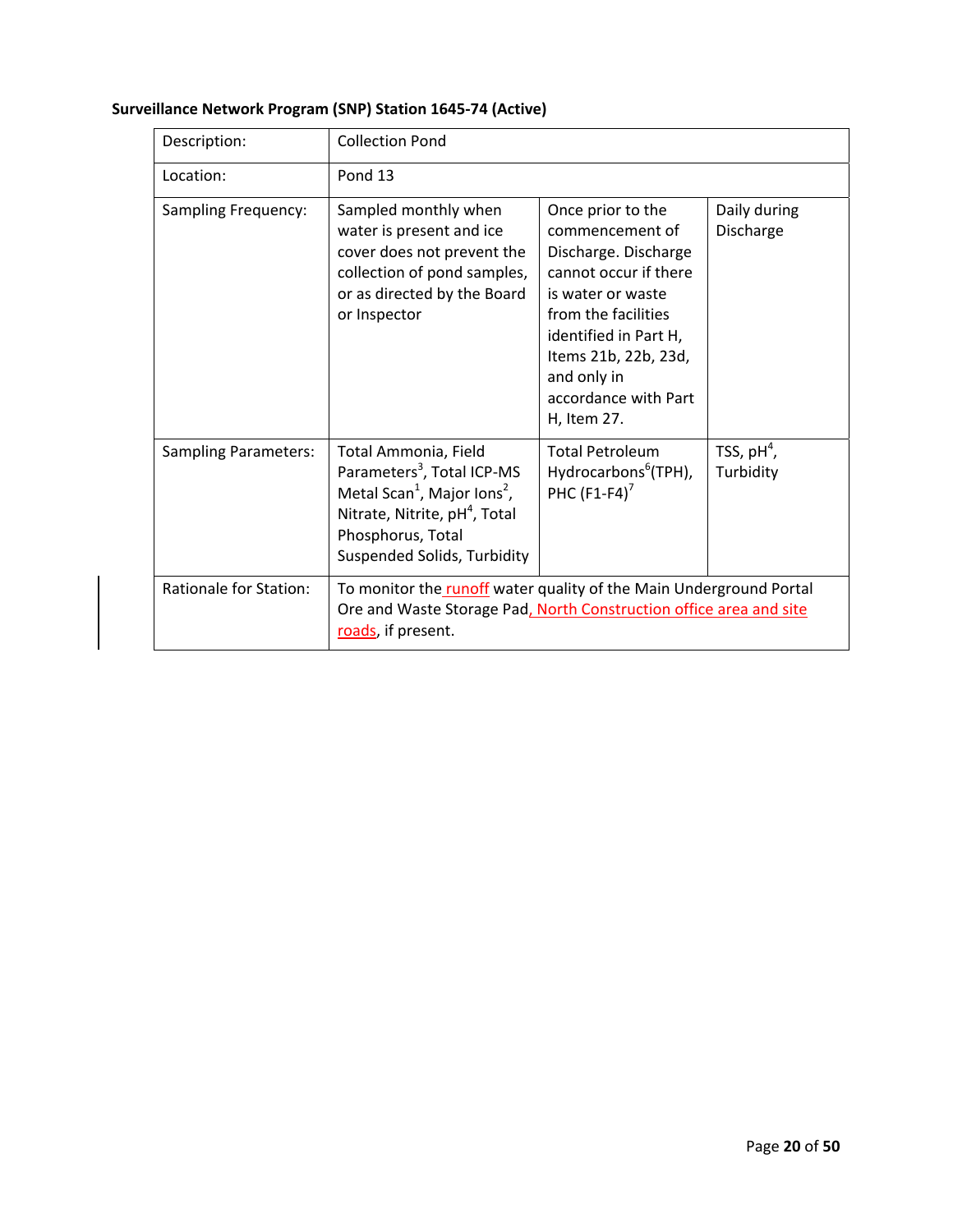| Description:                  | <b>Collection Pond</b>                                                                                                                                                                                                        |                                                                                                                                                                                                                                             |                            |
|-------------------------------|-------------------------------------------------------------------------------------------------------------------------------------------------------------------------------------------------------------------------------|---------------------------------------------------------------------------------------------------------------------------------------------------------------------------------------------------------------------------------------------|----------------------------|
| Location:                     | Pond <sub>3</sub>                                                                                                                                                                                                             |                                                                                                                                                                                                                                             |                            |
| <b>Sampling Frequency:</b>    | Sampled monthly when water is<br>present and ice cover does not<br>prevent the collection of pond<br>samples, or as directed by the<br>Board or Inspector                                                                     | Once prior to the<br>commencement<br>of Discharge.<br>Discharge cannot<br>occur if there is<br>water or waste<br>from the facilities<br>identified in Part<br>H, Items 21b, 22b,<br>23d, and only in<br>accordance with<br>Part H, Item 27. | Daily during<br>Discharge  |
| Sampling<br>Parameters:       | Total Ammonia, Field<br>Parameters <sup>3</sup> , Total ICP-MS<br>Metal Scan <sup>1</sup> , Major Ions <sup>2</sup> ,<br>Nitrate, Nitrite, pH <sup>4</sup> , Total<br>Phosphorus, Total Suspended<br>Solids, Turbidity        | <b>Total Petroleum</b><br>Hydrocarbons <sup>6</sup><br>(TPH), PHC (F1-<br>$F4$ <sup>7</sup>                                                                                                                                                 | TSS, $pH^4$ ,<br>Turbidity |
| <b>Rationale for Station:</b> | To monitor runoff water quality of the North Country Rock PileWRSA-<br>NCRP, Inert Landfill, North and West PKC Dam embankment, site roads<br>and PKC Spillway, as well as PKC Facility and WRSA-NCRP seepage, if<br>present. |                                                                                                                                                                                                                                             |                            |

# **Surveillance Network Program (SNP) Station 1645‐76 (Active)**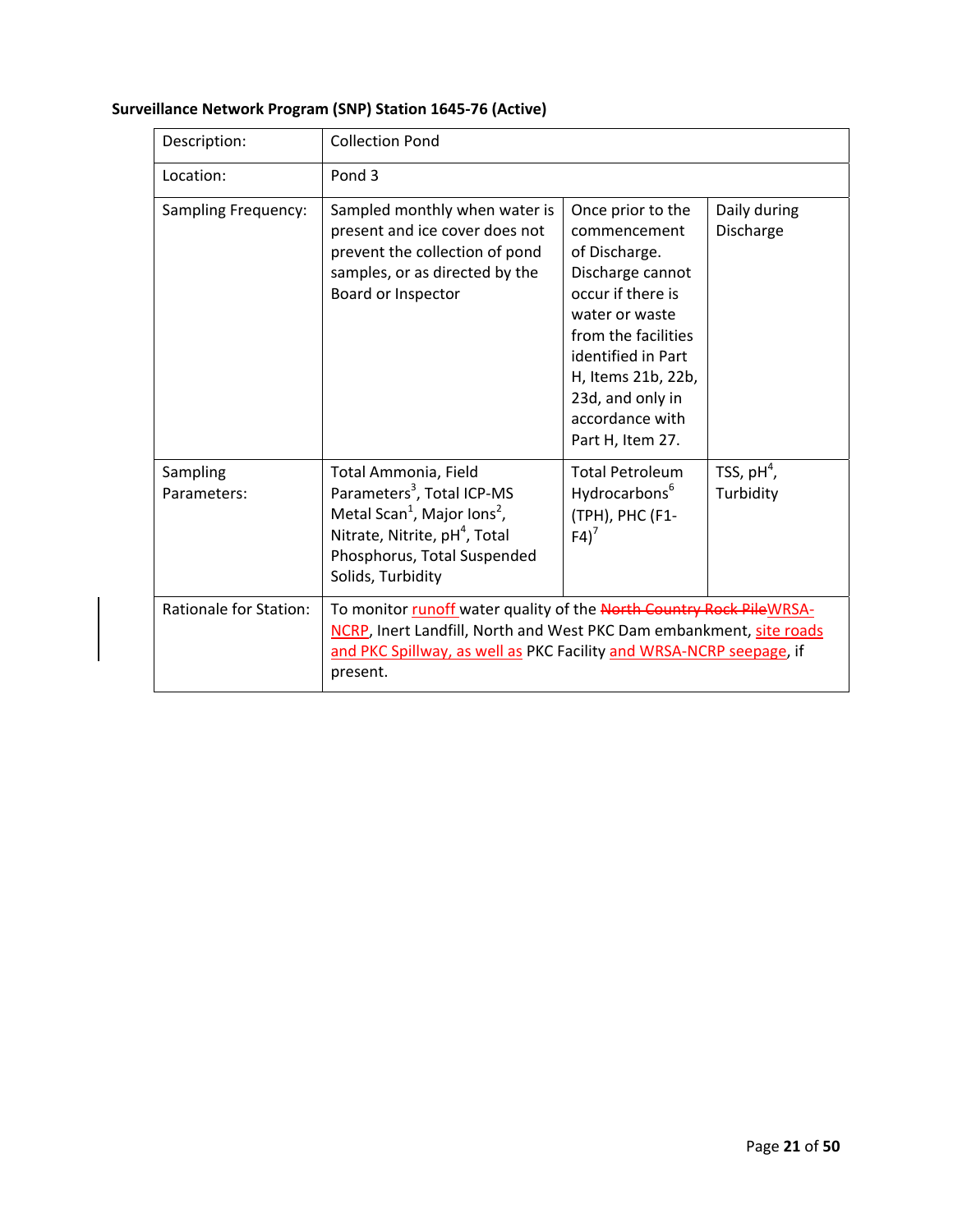| Description:                  | Sump                                                                                                                                                                                                                   |                                                                                                                                                                                                                                             |                            |
|-------------------------------|------------------------------------------------------------------------------------------------------------------------------------------------------------------------------------------------------------------------|---------------------------------------------------------------------------------------------------------------------------------------------------------------------------------------------------------------------------------------------|----------------------------|
| Location:                     | Sump E21 (formerly Lake e21)                                                                                                                                                                                           |                                                                                                                                                                                                                                             |                            |
| Sampling Frequency:           | Sampled monthly when water is<br>present and ice cover does not<br>prevent the collection of sump<br>samples, or as directed by the<br>Board or Inspector                                                              | Once prior to the<br>commencement<br>of Discharge.<br>Discharge cannot<br>occur if there is<br>water or waste<br>from the facilities<br>identified in Part<br>H, Items 21b, 22b,<br>23d, and only in<br>accordance with<br>Part H, Item 27. | Daily during<br>Discharge  |
| Sampling<br>Parameters:       | Total Ammonia, Field<br>Parameters <sup>3</sup> , Total ICP-MS<br>Metal Scan <sup>1</sup> , Major Ions <sup>2</sup> ,<br>Nitrate, Nitrite, pH <sup>4</sup> , Total<br>Phosphorus, Total Suspended<br>Solids, Turbidity | <b>Total Petroleum</b><br>Hydrocarbons <sup>6</sup><br>(TPH), PHC (F1-<br>$F4$ <sup>7</sup>                                                                                                                                                 | TSS, $pH^4$ ,<br>Turbidity |
| <b>Rationale for Station:</b> | To monitor runoff water quality from the Waste Rock Storage<br>Area-South Country Rock Pile (WRSA-SCRP) and site roads, as well as<br>WRSA-SCRP seepage, if present.                                                   |                                                                                                                                                                                                                                             |                            |

# **Surveillance Network Program (SNP) Station 1645‐87 (Active)**

 $\overline{\phantom{a}}$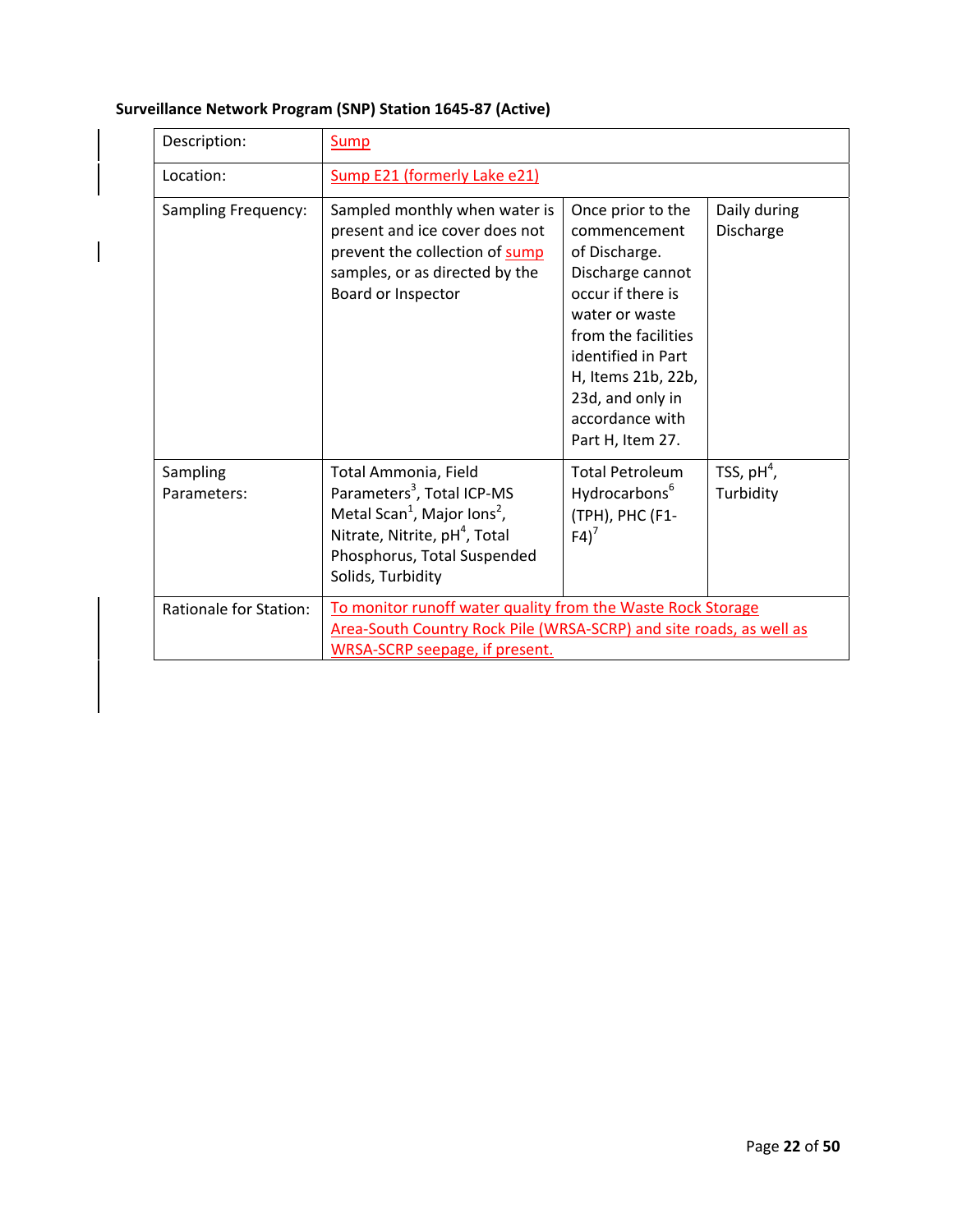#### **STATIONS APPLYING TO DEWATERING OF THE UNDERGROUND MINE**

#### **Surveillance Network Program (SNP) Station 1645‐75 (Active)**

| Description:                | A154/A418 underground water (9290 Pump Station and Dewatering<br>sumps)                                                                                                                                                                                |
|-----------------------------|--------------------------------------------------------------------------------------------------------------------------------------------------------------------------------------------------------------------------------------------------------|
| Location:                   | North Inlet Water Treatment Plant                                                                                                                                                                                                                      |
| Sampling Frequency:         | Every two (2) weeks                                                                                                                                                                                                                                    |
| <b>Sampling Parameters:</b> | Field Parameters <sup>3</sup> , ICP-MS Metal Scan <sup>1</sup> (Total), Major Ions <sup>2</sup> , Nutrients <sup>5</sup> ,<br>pH <sup>4</sup> , Total Suspended Solids, Turbidity, Total Petroleum Hydrocarbons <sup>6</sup><br>(TPH), PHC $(F1-F4)^7$ |
| Rationale for Station:      | This information helps understand how Minewater affects the quality of<br>Water entering the treatment plant, provides information on the<br>changes in Minewater quality over time and may inform closure<br>planning.                                |

#### **Surveillance Network Program (SNP) Station 1645‐75B (Active)**

| Description:                  | A154/A418 underground water (9105 Pump Station)                                                                                                                                                                                                        |
|-------------------------------|--------------------------------------------------------------------------------------------------------------------------------------------------------------------------------------------------------------------------------------------------------|
| Location:                     | Fresh Air Raise/Return Air Riser                                                                                                                                                                                                                       |
| <b>Sampling Frequency:</b>    | Every two (2) weeks                                                                                                                                                                                                                                    |
| <b>Sampling Parameters:</b>   | Field Parameters <sup>3</sup> , ICP-MS Metal Scan <sup>1</sup> (Total), Major Ions <sup>2</sup> , Nutrients <sup>5</sup> ,<br>pH <sup>4</sup> , Total Suspended Solids, Turbidity, Total Petroleum Hydrocarbons <sup>6</sup><br>(TPH), PHC $(F1-F4)^7$ |
| <b>Rationale for Station:</b> | This information helps understand how Minewater affects the quality of<br>Water entering the treatment plant, provides information on the<br>changes in Minewater quality over time and may inform closure<br>planning.                                |

### **STATIONS APPLYING TO THE PROCESSED KIMBERLITE CONTAINMENT FACILITY**

#### **Surveillance Network Program (SNP) Station 1645‐16 (Active)**

| Description:                | PKC pond water within the PKC                                                                                                                                                                                                                                                                                                                                                    |
|-----------------------------|----------------------------------------------------------------------------------------------------------------------------------------------------------------------------------------------------------------------------------------------------------------------------------------------------------------------------------------------------------------------------------|
| Location:                   | <b>PKC Reclaim Barge</b>                                                                                                                                                                                                                                                                                                                                                         |
| <b>Sampling Frequency:</b>  | Sampled Monthly                                                                                                                                                                                                                                                                                                                                                                  |
| <b>Sampling Parameters:</b> | Total Arsenic, Dissolved Organic Carbon, Dissolved Oxygen, Field<br>Parameters <sup>3</sup> , ICP-MS Metal Scan <sup>1</sup> (Total and Dissolved), Major Ions <sup>2</sup> , pH <sup>4</sup> ,<br>Nutrients <sup>5</sup> , Total Mercury, Total Organic Carbon, Total Suspended<br>Solids, Turbidity, Total Petroleum Hydrocarbons <sup>6</sup> (TPH), PHC (F1-F4) <sup>7</sup> |
| Rationale for Station:      | Monitor water quality within PKC pond                                                                                                                                                                                                                                                                                                                                            |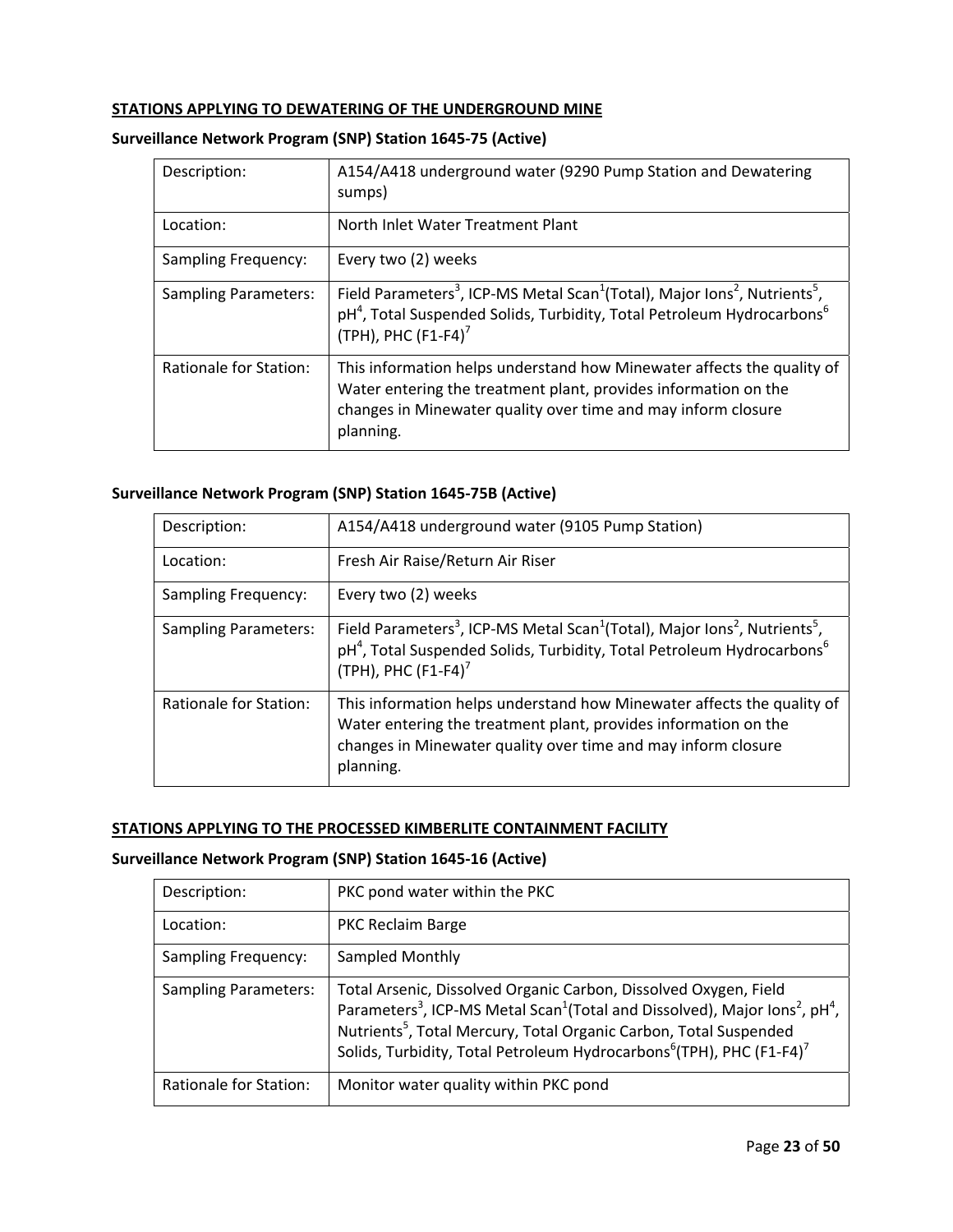### **Surveillance Network Program (SNP) Station 1645‐77 (Active)**

| Description:                | PKC Seepage Interception Wells                                                                                                                                                                                                                                                                        |
|-----------------------------|-------------------------------------------------------------------------------------------------------------------------------------------------------------------------------------------------------------------------------------------------------------------------------------------------------|
| Location:                   | East PKC Dam                                                                                                                                                                                                                                                                                          |
| <b>Sampling Frequency:</b>  | Checked weekly, sampled monthly                                                                                                                                                                                                                                                                       |
| <b>Sampling Parameters:</b> | Total Arsenic, Dissolved Organic Carbon,<br>Dissolved Oxygen, Field Parameters <sup>3</sup> , ICP-MS Metal Scan <sup>1</sup> (Total and<br>Dissolved), Major Ions <sup>2</sup> , pH <sup>4</sup> , Nutrients <sup>5</sup> , Total Mercury, Total Organic<br>Carbon, Total Suspended Solids, Turbidity |
| Rationale for Station:      | To monitor PKC Seepage-chemistry of potential PKC seepage                                                                                                                                                                                                                                             |

### **Surveillance Network Program (SNP) Station 1645‐78 (Active)**

| Description:                | <b>PKC Seepage Interception Wells</b>                                                                                                                                                                                                                                                                 |
|-----------------------------|-------------------------------------------------------------------------------------------------------------------------------------------------------------------------------------------------------------------------------------------------------------------------------------------------------|
| Location:                   | East PKC Dam                                                                                                                                                                                                                                                                                          |
| <b>Sampling Frequency:</b>  | Checked weekly, sampled monthly                                                                                                                                                                                                                                                                       |
| <b>Sampling Parameters:</b> | Total Arsenic, Dissolved Organic Carbon, Dissolved Oxygen, Field<br>Parameters <sup>3</sup> , ICP-MS Metal Scan <sup>1</sup> (Total and Dissolved), Major Ions <sup>2</sup> , pH <sup>4</sup> ,<br>Nutrients <sup>5</sup> , Total Mercury, Total Organic Carbon, Total Suspended<br>Solids, Turbidity |
| Rationale for Station:      | To monitor PKC Seepage-chemistry of potential PKC seepage                                                                                                                                                                                                                                             |

# **Surveillance Network Program (SNP) Station 1645‐79 (Active)**

| Description:                | PKC Seepage Interception Wells                                                                                                                                                                                                                                                                        |
|-----------------------------|-------------------------------------------------------------------------------------------------------------------------------------------------------------------------------------------------------------------------------------------------------------------------------------------------------|
| Location:                   | South PKC Dam                                                                                                                                                                                                                                                                                         |
| <b>Sampling Frequency:</b>  | Checked weekly, sampled monthly.                                                                                                                                                                                                                                                                      |
| <b>Sampling Parameters:</b> | Total Arsenic, Dissolved Organic Carbon, Dissolved Oxygen, Field<br>Parameters <sup>3</sup> , ICP-MS Metal Scan <sup>1</sup> (Total and Dissolved), Major Ions <sup>2</sup> , pH <sup>4</sup> ,<br>Nutrients <sup>5</sup> , Total Mercury, Total Organic Carbon, Total Suspended<br>Solids, Turbidity |
| Rationale for Station:      | To monitor PKC Seepage-chemistry of potential PKC seepage                                                                                                                                                                                                                                             |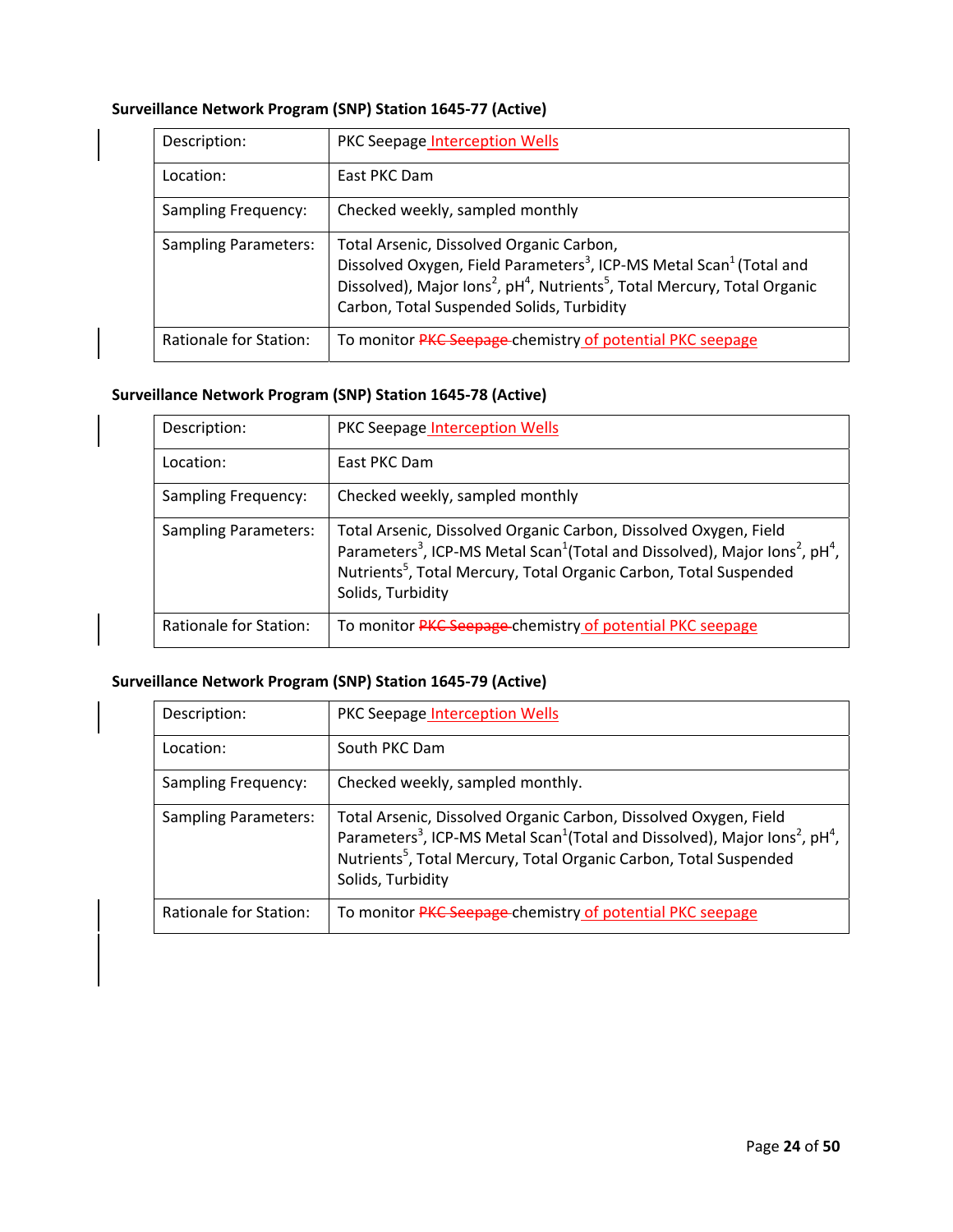### **Surveillance Network Program (SNP) Station 1645‐80 (Active)**

| Description:                | <b>PKC Seepage Interception Wells</b>                                                                                                                                                                                                                                                                 |
|-----------------------------|-------------------------------------------------------------------------------------------------------------------------------------------------------------------------------------------------------------------------------------------------------------------------------------------------------|
| Location:                   | West PKC Dam                                                                                                                                                                                                                                                                                          |
| <b>Sampling Frequency:</b>  | Checked weekly, sampled monthly.                                                                                                                                                                                                                                                                      |
| <b>Sampling Parameters:</b> | Total Arsenic, Dissolved Organic Carbon, Dissolved Oxygen, Field<br>Parameters <sup>3</sup> , ICP-MS Metal Scan <sup>1</sup> (Total and Dissolved), Major Ions <sup>2</sup> , pH <sup>4</sup> ,<br>Nutrients <sup>5</sup> , Total Mercury, Total Organic Carbon, Total Suspended<br>Solids, Turbidity |
| Rationale for Station:      | To monitor <b>PKC Seepage</b> chemistry of potential PKC seepage                                                                                                                                                                                                                                      |

#### **STATIONS APPLYING TO THE NIWTP CLARIFIER SLUDGE SAMPLING PROGRAM**

### **Surveillance Network Program (SNP) Station 1645‐85A (Active)**

| Description:                  | Sludge Sampling from the North Inlet Water Treatment Plant                                                                                     |
|-------------------------------|------------------------------------------------------------------------------------------------------------------------------------------------|
| Location:                     | Clarifier 1, North Inlet Water Treatment Plant (Plant 1)                                                                                       |
| <b>Sampling Frequency:</b>    | Monthly. Sampled with 1645-86A. Offset with 1645-85B and 1645-86B<br>by two weeks.                                                             |
| <b>Sampling Parameters:</b>   | Total Petroleum Hydrocarbons <sup>6</sup> (TPH), PHC (F1-F4) <sup>7</sup>                                                                      |
| <b>Rationale for Station:</b> | To monitor hydrocarbon levels in North Inlet Water Treatment Plant<br>Sludge to ensure sediment and water quality is suitable for aquatic life |

### **Surveillance Network Program (SNP) Station 1645‐85B (Active)**

| Description:                | Sludge Sampling from the North Inlet Water Treatment Plant                                                                                     |
|-----------------------------|------------------------------------------------------------------------------------------------------------------------------------------------|
| Location:                   | Clarifier 2, North Inlet Water Treatment Plant (Plant 1)                                                                                       |
| <b>Sampling Frequency:</b>  | Monthly. Sampled with 1645-86B. Offset with 1645-85A and 1645-86A<br>by two weeks.                                                             |
| <b>Sampling Parameters:</b> | Total Petroleum Hydrocarbons <sup>6</sup> (TPH), PHC (F1-F4) <sup>7</sup>                                                                      |
| Rationale for Station:      | To monitor hydrocarbon levels in North Inlet Water Treatment Plant<br>Sludge to ensure sediment and water quality is suitable for aquatic life |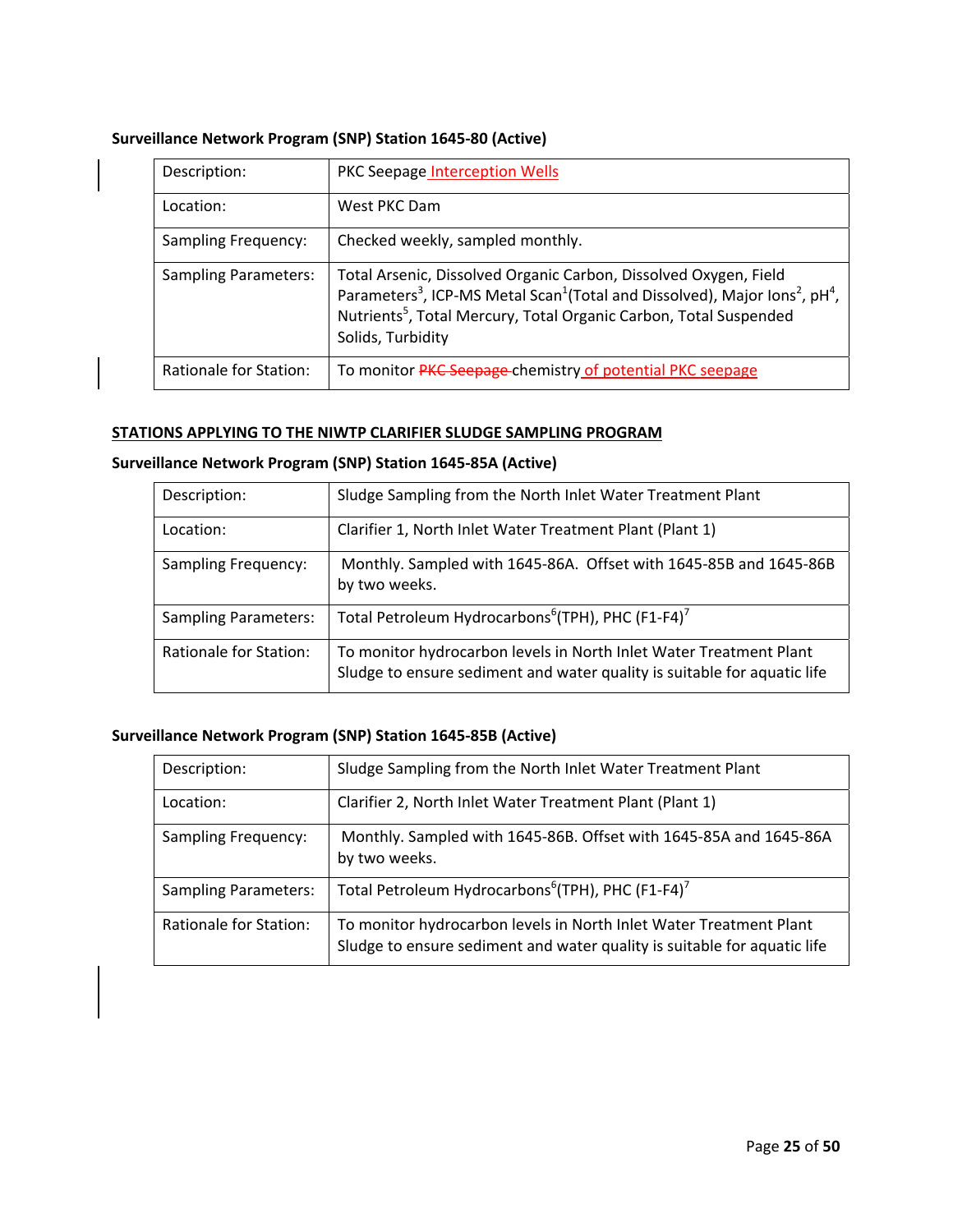| Description:                | Sludge Sampling from the North Inlet Water Treatment Plant                                                                                     |
|-----------------------------|------------------------------------------------------------------------------------------------------------------------------------------------|
| Location:                   | Clarifier 3, North Inlet Water Treatment Plant (Plant 2)                                                                                       |
| <b>Sampling Frequency:</b>  | Monthly. Sampled with 1645-85A. Offset with 1645-85B and 1645-86B<br>by two weeks.                                                             |
| <b>Sampling Parameters:</b> | Total Petroleum Hydrocarbons <sup>6</sup> (TPH), PHC (F1-F4) <sup>7</sup>                                                                      |
| Rationale for Station:      | To monitor hydrocarbon levels in North Inlet Water Treatment Plant<br>Sludge to ensure sediment and water quality is suitable for aquatic life |

# **Surveillance Network Program (SNP) Station 1645‐86A (Active)**

# **Surveillance Network Program (SNP) Station 1645‐86B (Active)**

| Description:                | Sludge Sampling from the North Inlet Water Treatment Plant                                                                                     |
|-----------------------------|------------------------------------------------------------------------------------------------------------------------------------------------|
| Location:                   | Clarifier 4, North Inlet Water Treatment Plant (Plant 2)                                                                                       |
| <b>Sampling Frequency:</b>  | Monthly. Sampled with 1645-85B. Offset with 1645-85A and 1645-86A<br>by two weeks.                                                             |
| <b>Sampling Parameters:</b> | Total Petroleum Hydrocarbons <sup>6</sup> (TPH), PHC (F1-F4) <sup>7</sup>                                                                      |
| Rationale for Station:      | To monitor hydrocarbon levels in North Inlet Water Treatment Plant<br>Sludge to ensure sediment and water quality is suitable for aquatic life |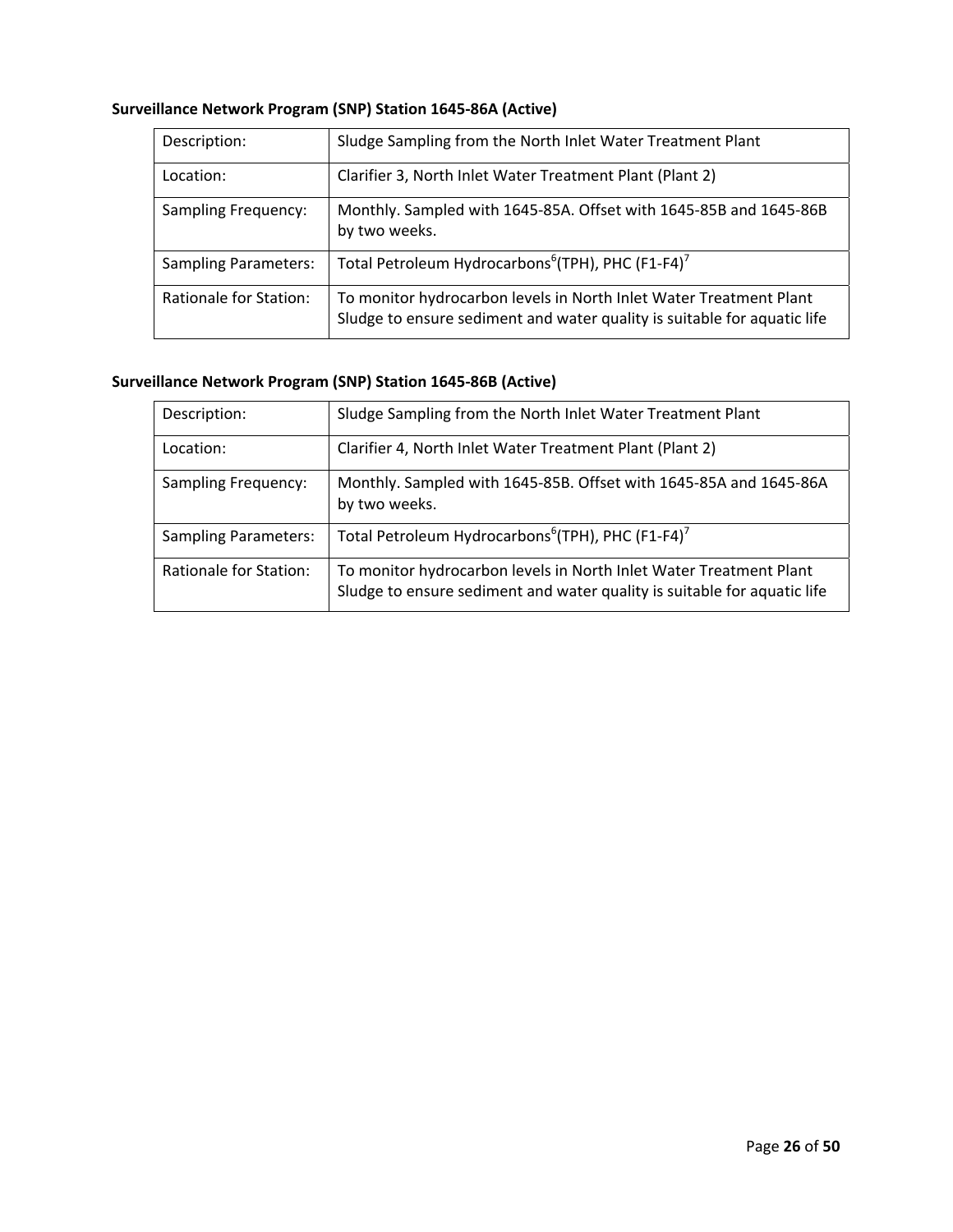### **STATIONS APPLYING TO THE A21 CONSTRUCTION AND DEVELOPMENT**

| Description:              | A21 SNP Station: Sample Spigot from Dewatering Pipeline                                                                                                                                                                                                                                                                       |                                                                            |                                                                                                                                                                                                                                                                                  |                                                                                                                                                                                                                                                        |                                                                                                                                                                                                                                                        |
|---------------------------|-------------------------------------------------------------------------------------------------------------------------------------------------------------------------------------------------------------------------------------------------------------------------------------------------------------------------------|----------------------------------------------------------------------------|----------------------------------------------------------------------------------------------------------------------------------------------------------------------------------------------------------------------------------------------------------------------------------|--------------------------------------------------------------------------------------------------------------------------------------------------------------------------------------------------------------------------------------------------------|--------------------------------------------------------------------------------------------------------------------------------------------------------------------------------------------------------------------------------------------------------|
| Location:                 | A21                                                                                                                                                                                                                                                                                                                           |                                                                            |                                                                                                                                                                                                                                                                                  |                                                                                                                                                                                                                                                        |                                                                                                                                                                                                                                                        |
| Sampling<br>Frequency:    | Once prior to<br>commencement of<br>Discharge at a<br>minimum of five (5)<br>stations evenly<br>spaced along a<br>longitudinal transect<br>in the A21 pool, as<br>approved by an<br>Inspector. At each<br>station, samples<br>must be collected at<br>surface and at two<br>(2) metre intervals                               | Daily during<br>Dewatering to<br>Lac de Gras                               | Every six (6)<br>days during<br>Dewatering to<br>Lac de Gras                                                                                                                                                                                                                     | Once on the<br>final day of<br>Dewatering to<br>Lac de Gras                                                                                                                                                                                            | Every (2)<br>weeks during<br>Dewatering to<br>the North Inlet                                                                                                                                                                                          |
| Sampling<br>Parameters:   | $pH4$ , Field<br>Paramaters <sup>3</sup> , ICP-MS<br>Metal Scan <sup>1</sup> (Total),<br>Major lons <sup>2</sup> , Total<br>Suspended Solids,<br>Turbidity, Nutrients <sup>5</sup> ,<br><b>Total Petroleum</b><br>Hydrocarbons <sup>6</sup> (TPH)<br>Note: Additional sampling may be required at the request of an Inspector | $pH4$ , Total<br>Suspended<br>Solids,<br>Turbidity,<br>Total<br>Phosphorus | $pH4$ , Field<br>Parameters <sup>3</sup> ,<br>ICP-MS Metal<br>Scan <sup>1</sup> (Total),<br>Major lons <sup>2</sup> ,<br>Total<br>Suspended<br>Solids,<br>Turbidity,<br>Nutrients <sup>5</sup> ,<br>Total<br>Petroleum<br>Hydrocarbons <sup>6</sup><br>(TPH), PHC<br>$(F1-F4)^7$ | $pH4$ , Field<br>Parameters <sup>3</sup> ,<br><b>ICP-MS Metal</b><br>Scan <sup>1</sup> (Total),<br>Major lons <sup>2</sup> ,<br>Total<br>Suspended<br>Solids,<br>Turbidity,<br>Nutrients <sup>5</sup> ,<br>Total<br>Petroleum<br>Hydrocarbons<br>(TPH) | $pH4$ , Field<br>Parameters <sup>3</sup> ,<br><b>ICP-MS Metal</b><br>Scan <sup>1</sup> (Total),<br>Major lons <sup>2</sup> ,<br>Total<br>Suspended<br>Solids,<br>Turbidity,<br>Nutrients <sup>5</sup> ,<br>Total<br>Petroleum<br>Hydrocarbons<br>(TPH) |
| Rationale for<br>Station: | To monitor water quality during A21 Pool Dewatering                                                                                                                                                                                                                                                                           |                                                                            |                                                                                                                                                                                                                                                                                  |                                                                                                                                                                                                                                                        |                                                                                                                                                                                                                                                        |

# **Surveillance Network Program (SNP) Station 1645‐41 (Active)**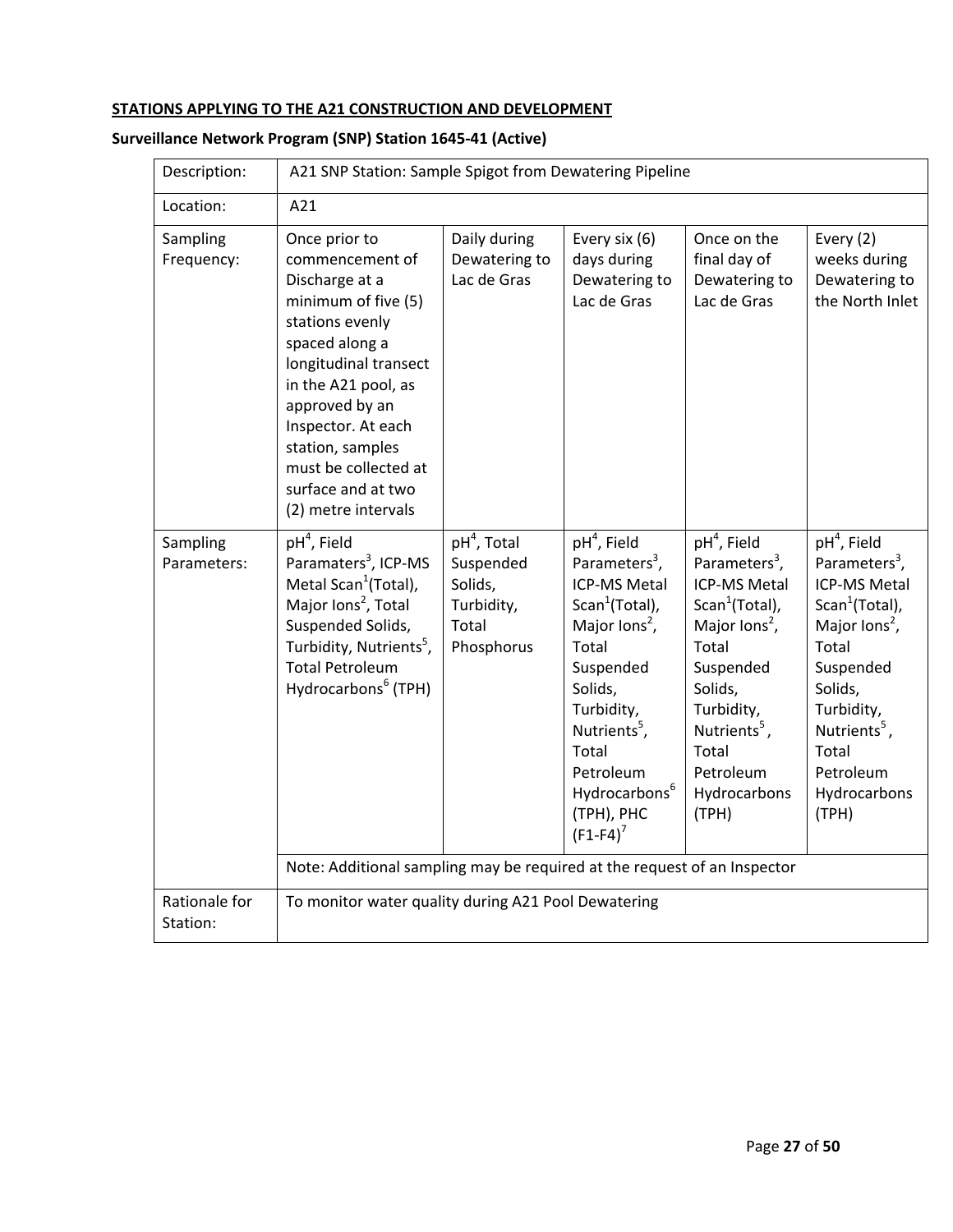#### **STATIONS APPLYING TO THE A21 OPEN PIT MINING SAMPLING PROGRAM**

#### **Surveillance Network Program (SNP) Station 1645‐51 (Active)**

| Description:                | Sump A21 SNP Station                                                                                                                                                                                                                                   |
|-----------------------------|--------------------------------------------------------------------------------------------------------------------------------------------------------------------------------------------------------------------------------------------------------|
| Location:                   | A21 Open Pit                                                                                                                                                                                                                                           |
| <b>Sampling Frequency:</b>  | Every two (2) weeks<br>Note: Will only apply at the time A21 Pit is developed                                                                                                                                                                          |
| <b>Sampling Parameters:</b> | Field Parameters <sup>3</sup> , ICP-MS Metal Scan <sup>1</sup> (Total), Major Ions <sup>2</sup> , Nutrients <sup>5</sup> ,<br>pH <sup>4</sup> , Total Suspended Solids, Turbidity, Total Petroleum Hydrocarbons <sup>6</sup><br>(TPH), PHC $(F1-F4)^7$ |
| Rationale for Station:      | To monitor water quality during A21 development                                                                                                                                                                                                        |

#### **Surveillance Network Program (SNP) Station 1645‐54 (Active)**

| Description:                  | A21 SNP Station. Seepage collection from inside toe of A21 Dike.                                                                                                                                                                                                                                                     |                                                                                                                           |
|-------------------------------|----------------------------------------------------------------------------------------------------------------------------------------------------------------------------------------------------------------------------------------------------------------------------------------------------------------------|---------------------------------------------------------------------------------------------------------------------------|
| Location:                     | <del>To be determined</del>                                                                                                                                                                                                                                                                                          |                                                                                                                           |
| <b>Sampling Frequency:</b>    | Once prior to Discharge<br>Note: Will only apply when A21 pit is<br>developed                                                                                                                                                                                                                                        | <b>Daily during Discharge:</b>                                                                                            |
| <b>Sampling Parameters:</b>   | Total Ammonia, pH <sup>4</sup> , Field Parameters <sup>3</sup> , ICP-<br>MS Metal Scan <sup>+</sup> (Total), Major Ions <sup>2</sup> ,<br>Nutrients <sup>3</sup> , Turbidity, Total Suspended Solids,<br><b>Total Dissolved Solids, Total Petroleum</b><br>Hydrocarbons <sup>6</sup> (TPH), PHC (F1-F4) <sup>+</sup> | Field Parameters <sup>*</sup> , Total<br><b>Suspended Solids, Total</b><br>Phosphorus, Turbidity,<br><b>Total Ammonia</b> |
| <b>Rationale for Station:</b> | To monitor water quality during A21 development                                                                                                                                                                                                                                                                      |                                                                                                                           |

### **INACTIVE STATIONS**

#### **Surveillance Network Program (SNP) Station 1645‐1 (Inactive)**

| Description:                 | Minewater Discharge                |
|------------------------------|------------------------------------|
| <b>Rationale for Status:</b> | Class "B" Licence no longer active |

#### **Surveillance Network Program (SNP) Station 1645‐2 (Inactive)**

| Description:                 | Outflow decant from F1             |
|------------------------------|------------------------------------|
| <b>Rationale for Status:</b> | Class "B" Licence no longer active |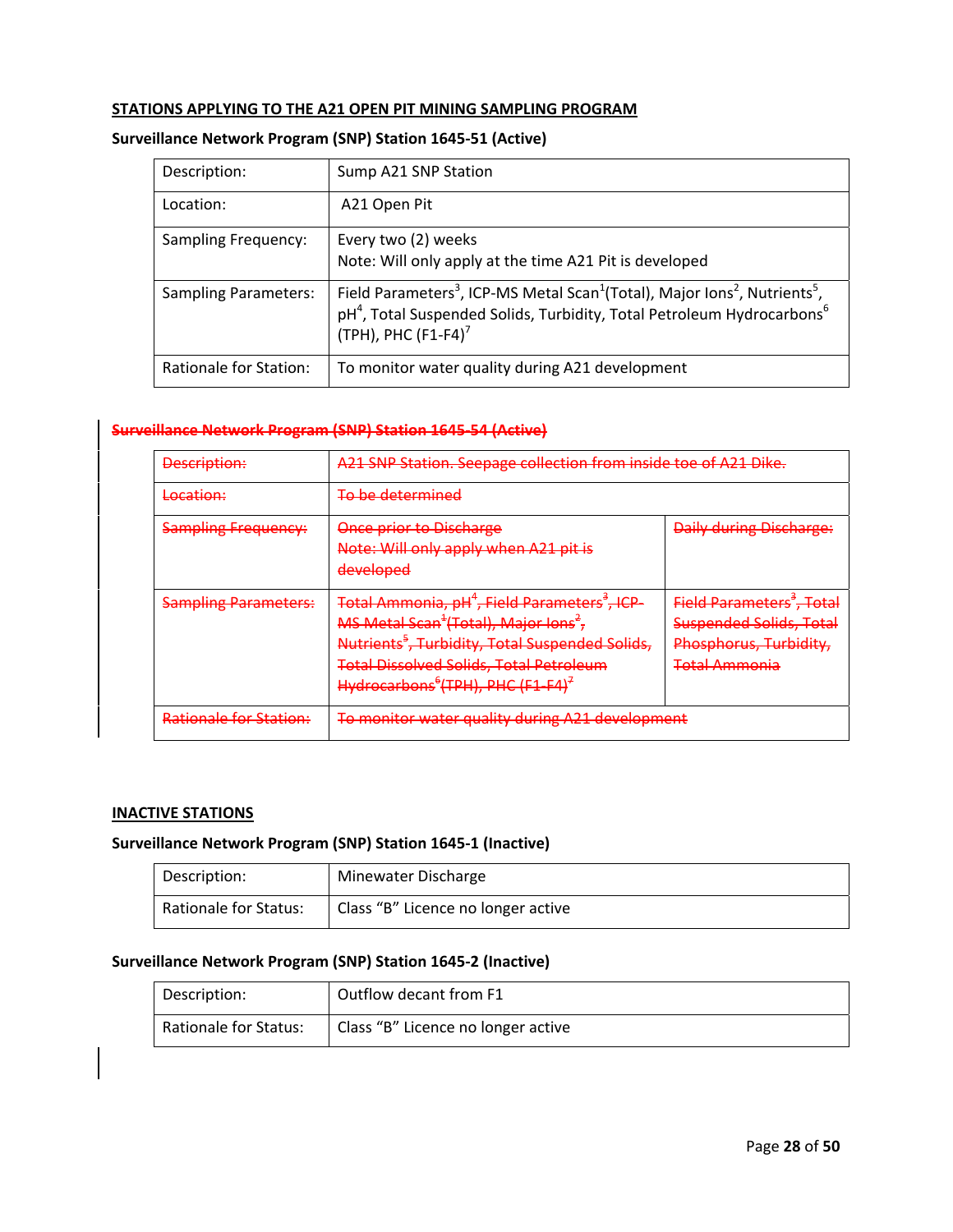#### **Surveillance Network Program (SNP) Station 1645‐3(Inactive)**

| Description:                 | Lac de Gras inflow from F1 Wetlands |
|------------------------------|-------------------------------------|
| <b>Rationale for Status:</b> | Class "B" Licence no longer active  |

#### **Surveillance Network Program (SNP) Station 1645‐4 (Inactive)**

| Description:                 | Discharge from Sewage Disposal Facility |
|------------------------------|-----------------------------------------|
| <b>Rationale for Status:</b> | Class "B" Licence no longer active      |

#### **Surveillance Network Program (SNP) Station 1645‐5 (Inactive)**

| Description:          | Outflow from disposal pond         |
|-----------------------|------------------------------------|
| Rationale for Status: | Class "B" Licence no longer active |

#### **Surveillance Network Program (SNP) Station 1645‐6 (Inactive)**

| Description:                 | Prior to entering Lac de Gras at the stream outflow from the Sewage<br>disposal |
|------------------------------|---------------------------------------------------------------------------------|
| <b>Rationale for Status:</b> | Class "B" Licence no longer active                                              |

#### **Surveillance Network Program (SNP) Station 1645‐7 (Inactive)**

| Description:          | Upstream of the confluence between the ice scrapings disposal area<br>runoff and the stream from the Sewage outflow |
|-----------------------|---------------------------------------------------------------------------------------------------------------------|
| Rationale for Status: | Class "B" Licence no longer active                                                                                  |

#### **Surveillance Network Program (SNP) Station 1645‐8 (Inactive)**

| Description:          | Down slope of the semi-permeable dike in D1 drainage way |  |
|-----------------------|----------------------------------------------------------|--|
| Rationale for Status: | Class "B" Licence no longer active                       |  |

#### **Surveillance Network Program (SNP) Station 1645‐9 (Inactive)**

| Description:                 | Treated Minewater pumped directly to Lac de Gras |
|------------------------------|--------------------------------------------------|
| <b>Rationale for Status:</b> | Class "B" Licence no longer active               |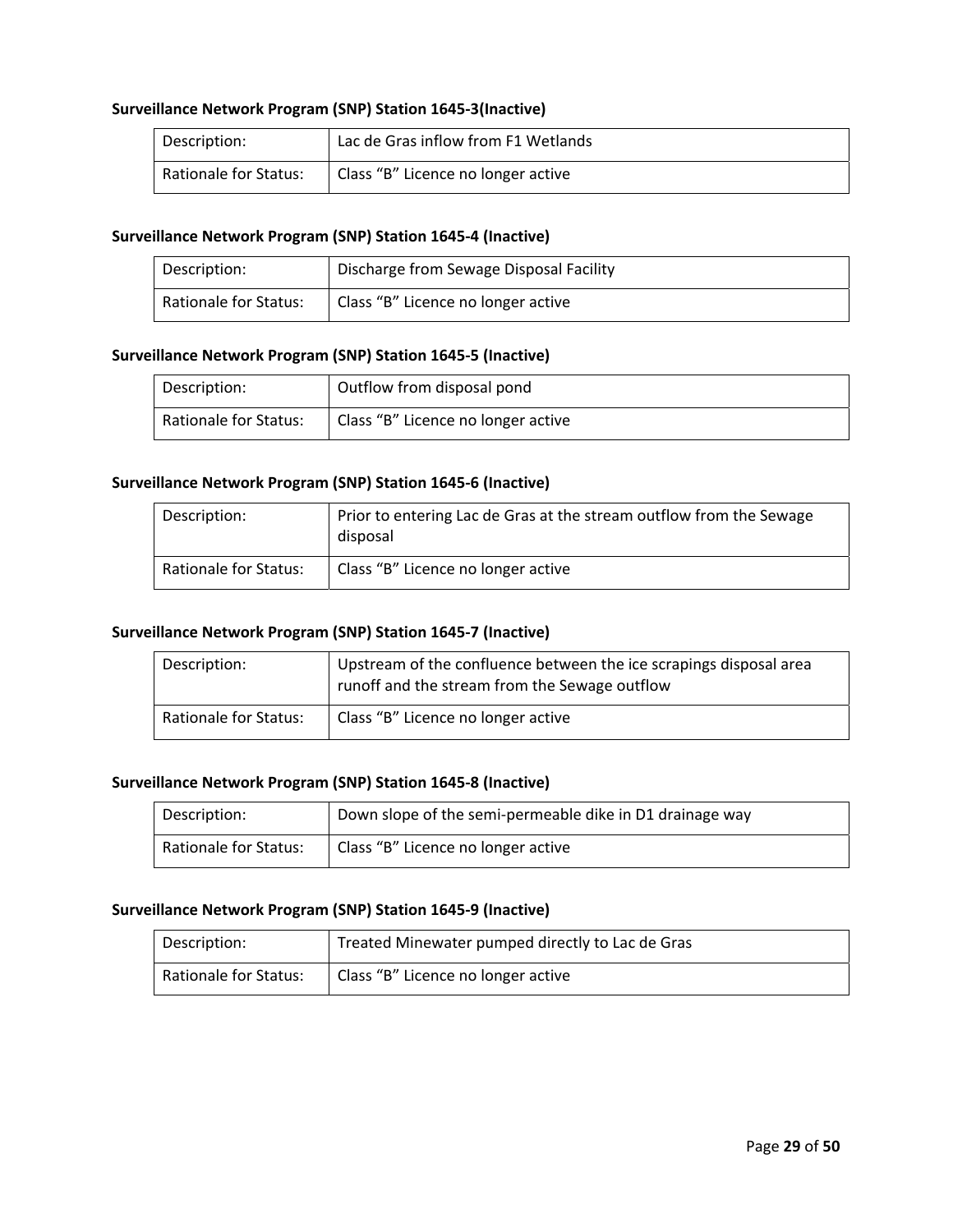# **Surveillance Network Program (SNP) Station 1645‐10 (Inactive)**

| Description:                 | Station applying to treated Effluent Discharge to monitor Sewage<br>Discharge from North Construction Camp |
|------------------------------|------------------------------------------------------------------------------------------------------------|
| <b>Rationale for Status:</b> | Class "B" Licence no longer active.                                                                        |

### **Surveillance Network Program (SNP) Station 1645‐12 (Inactive)**

| Description:                | West Cell - North Inlet Facility                                                                                                                                                                    |
|-----------------------------|-----------------------------------------------------------------------------------------------------------------------------------------------------------------------------------------------------|
| Location:                   | N/A                                                                                                                                                                                                 |
| <b>Sampling Frequency:</b>  | Monthly                                                                                                                                                                                             |
| <b>Sampling Parameters:</b> | Total Ammonia, Turbidity, Field Parameters <sup>3</sup> , Nitrate, Total Suspended<br>Solids, Nitrate, Total Phosphorus, ICP-MS Metal Scan <sup>1</sup> (Total), Major<br>lons <sup>2</sup> , $pH4$ |
| Rationale for Station:      | Station applying to treated Effluent Discharge to monitor water in the<br>West Cell of the North Inlet Facility                                                                                     |
| Rationale for Status:       | West dike never constructed, intermediate SNP station deemed<br>unnecessary.                                                                                                                        |

### **Surveillance Network Program (SNP) Station 1645‐14 (Inactive)**

| Description:                | North Inlet Treatment Plant treated effluent prior to mixing with PKC<br>treated effluent                                                                                                                                                                                                             |
|-----------------------------|-------------------------------------------------------------------------------------------------------------------------------------------------------------------------------------------------------------------------------------------------------------------------------------------------------|
| Location:                   | N/A                                                                                                                                                                                                                                                                                                   |
| <b>Sampling Frequency:</b>  | Every (6) days during periods of Discharge to Lac de Gras                                                                                                                                                                                                                                             |
| <b>Sampling Parameters:</b> | Total Arsenic, Dissolved Organic Carbon, Dissolved Oxygen, Field<br>Parameters <sup>3</sup> , ICP-MS Metal Scan <sup>1</sup> (Total and Dissolved), Major Ions <sup>2</sup> , pH <sup>4</sup> ,<br>Nutrients <sup>5</sup> , Total Mercury, Total Organic Carbon, Total Suspended<br>Solids, Turbidity |
| Rationale for Station:      | Station applying to treated Effluent Discharge to monitor water quality<br>of treated effluent.                                                                                                                                                                                                       |
| Rationale for Status:       | Station was never established                                                                                                                                                                                                                                                                         |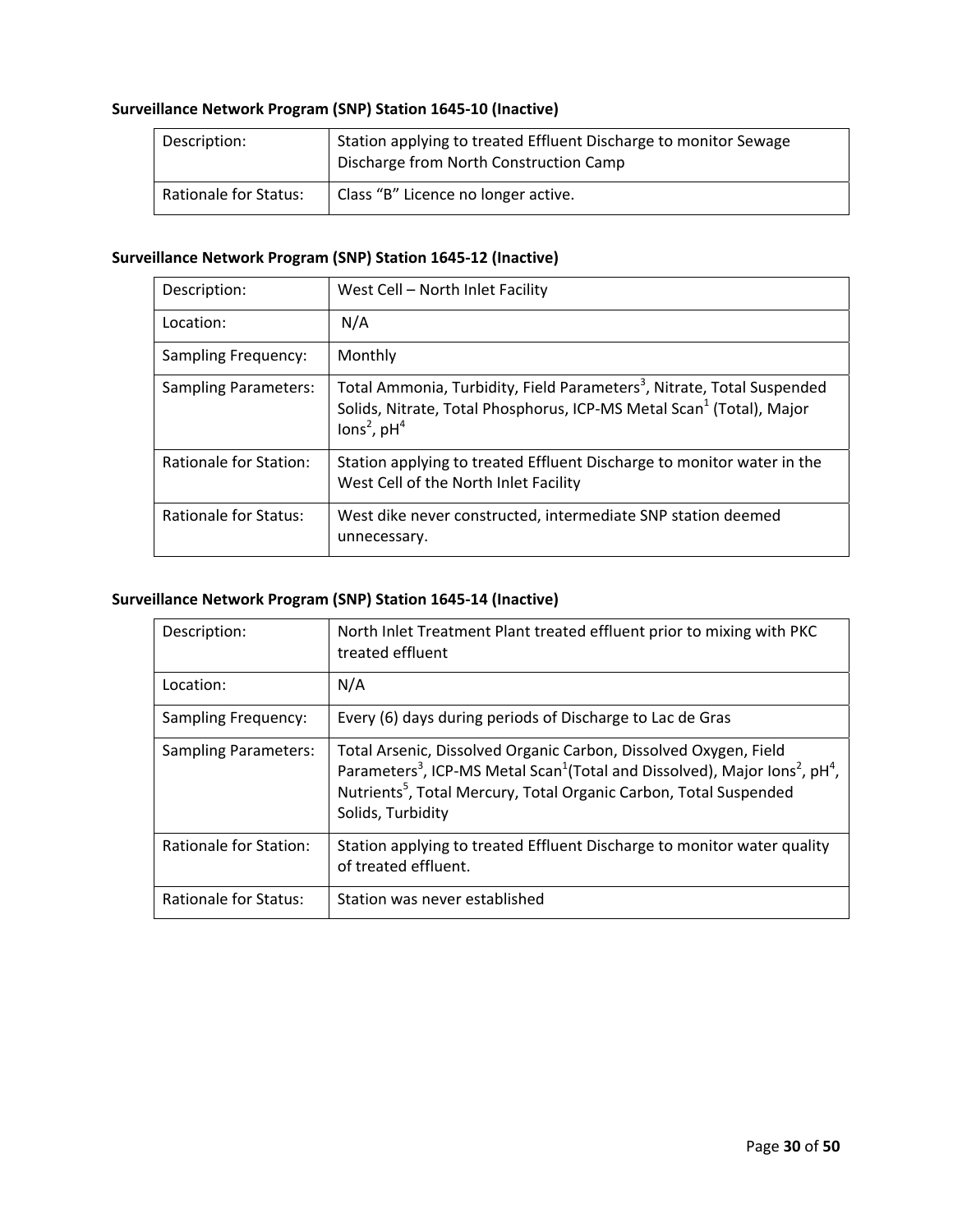| Surveillance Network Program (SNP) Station 1645-15 (Inactive) |  |  |
|---------------------------------------------------------------|--|--|
|---------------------------------------------------------------|--|--|

| Description:                | Process Plan slurry Discharge to PKC facility                                                                                                                                        |
|-----------------------------|--------------------------------------------------------------------------------------------------------------------------------------------------------------------------------------|
| Location:                   | <b>Process Plant</b>                                                                                                                                                                 |
| <b>Sampling Frequency:</b>  | Sampled monthly during periods of Discharge                                                                                                                                          |
| <b>Sampling Parameters:</b> | Volume<br><b>Percent Solids</b>                                                                                                                                                      |
| Rationale for Station:      | Station applying to treated Effluent Discharge to monitor slurry<br>Discharge.                                                                                                       |
| Rationale for Status:       | Diavik proposes to move SNP Station 1645-15 to Section C, Flow and<br>Volume Measurement Requirements as it would support other<br>measurements of the Surveillance Network Program. |

# **Surveillance Network Program (SNP) Station 1645‐17 (Inactive)**

| Description:                  | PKC Treatment Plant Effluent prior to mixing with North Inlet Treatment<br>Plant treated effluent                                                                                                                                                                                                        |                                                                                        |
|-------------------------------|----------------------------------------------------------------------------------------------------------------------------------------------------------------------------------------------------------------------------------------------------------------------------------------------------------|----------------------------------------------------------------------------------------|
| Location:                     | N/A                                                                                                                                                                                                                                                                                                      |                                                                                        |
| Sampling Frequency:           | Every six (6) days                                                                                                                                                                                                                                                                                       | Quarterly                                                                              |
| <b>Sampling Parameters:</b>   | Total Arsenic, Dissolved Organic Carbon, Dissolved<br>Oxygen, Field Parameters <sup>3</sup> , ICP-MS Metal Scan <sup>1</sup> (Total<br>and Dissolved), Major Ions <sup>2</sup> , pH <sup>4</sup> , Nutrients <sup>5</sup> , Total<br>Mercury, Total Organic Carbon, Total Suspended Solids,<br>Turbidity | BOD <sub>5</sub> , Faecal<br>Coliforms,<br>Total<br>Petroleum<br>Hydrocarbons<br>(TPH) |
| <b>Rationale for Station:</b> | To monitor PKC Effluent water quality                                                                                                                                                                                                                                                                    |                                                                                        |
| Rationale for Status:         | The PKC Effluent is discharged into North Inlet and the two treated<br>effluent streams do not mix                                                                                                                                                                                                       |                                                                                        |

# **Surveillance Network Program (SNP) Station 1645‐20 (Inactive)**

| Description:                | Northwest of clarification pond                                                                                      |
|-----------------------------|----------------------------------------------------------------------------------------------------------------------|
| Location:                   | NW of Pond 2                                                                                                         |
| <b>Sampling Frequency:</b>  | Checked weekly, sampled monthly. Last data collected in August 2009.                                                 |
| <b>Sampling Parameters:</b> | N/A                                                                                                                  |
| Rationale for Station:      | To monitor Groundwater down gradient of Water Retention Structures.                                                  |
| Rationale for Status:       | Lack of data from current Station. SNP station will be replaced by<br>monitoring requirements in SNP Part D, Item 8. |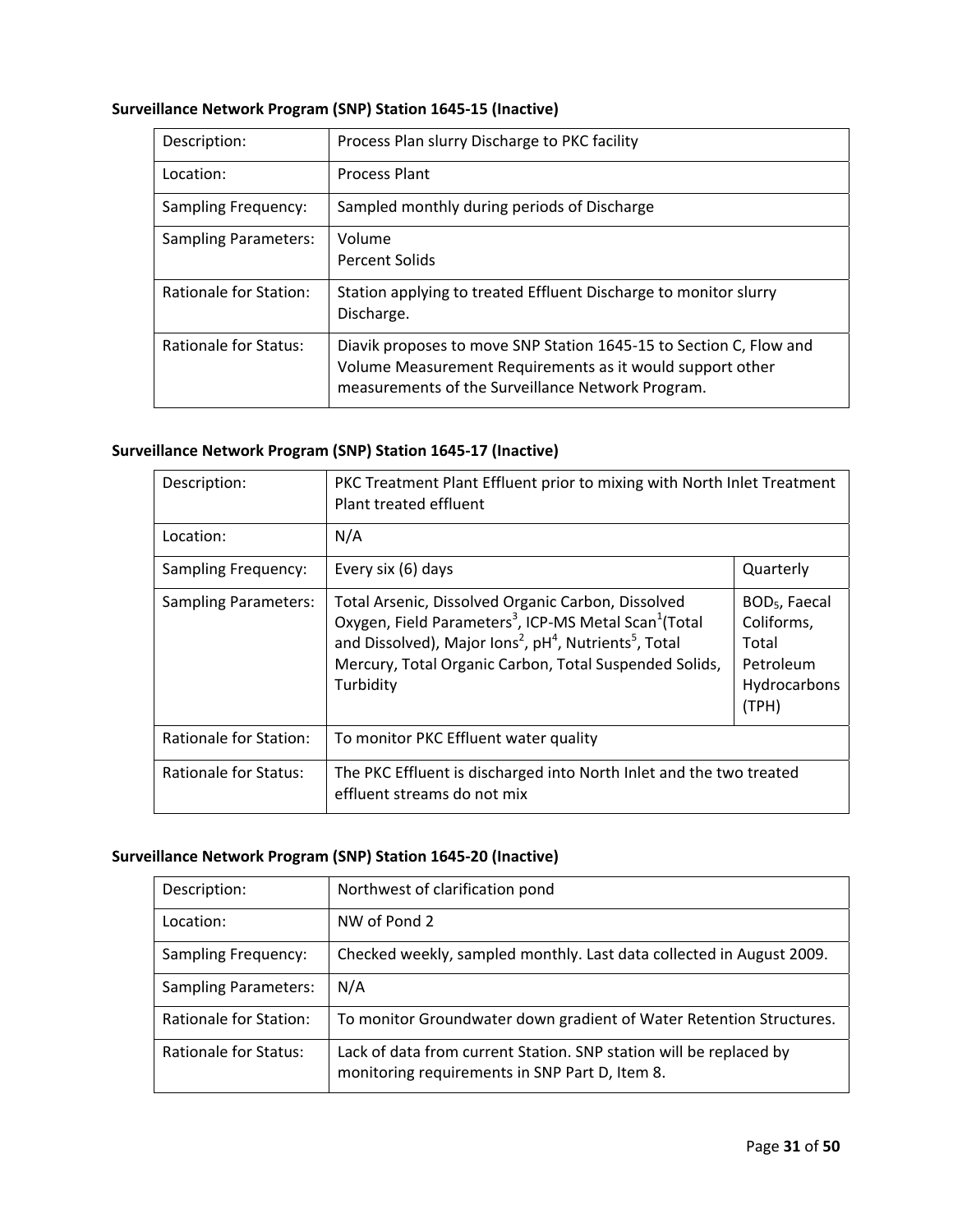# **Surveillance Network Program (SNP) Station 1645‐21 (Inactive)**

| Description:                | West of Clarification pond (drainage course) between Pond 2 and Pond<br>3.                                           |
|-----------------------------|----------------------------------------------------------------------------------------------------------------------|
| Location:                   | West of Ponds 2 and 3                                                                                                |
| <b>Sampling Frequency:</b>  | Checked weekly, sampled monthly. Last data collected in August 2009                                                  |
| <b>Sampling Parameters:</b> | N/A                                                                                                                  |
| Rationale for Station:      | To monitor Groundwater down gradient of Water Retention Structures                                                   |
| Rationale for Status:       | Lack of data from current Station. SNP station will be replaced by<br>monitoring requirements in SNP Part D, Item 8. |

### **Surveillance Network Program (SNP) Station 1645‐22 (Inactive)**

| Description:                | North of Quarry and till areas (drainage course) on the South side of<br>North Inlet Facility                                       |
|-----------------------------|-------------------------------------------------------------------------------------------------------------------------------------|
| Location:                   | North of Till Stockpile                                                                                                             |
| <b>Sampling Frequency:</b>  | Checked weekly, sampled monthly. Last data collected in October 2008                                                                |
| <b>Sampling Parameters:</b> | N/A                                                                                                                                 |
| Rationale for Station:      | To monitor potential surface ARD                                                                                                    |
| Rationale for Status:       | To date, there has not been any observed Seepage from the NCRP. Any<br>Seepage event will be reported in the Annual Seepage Report. |

### **Surveillance Network Program (SNP) Station 1645‐23 (Inactive)**

| Description:                | North perimeter road (drainage course) between road and North Inlet<br>Facility.                                                    |
|-----------------------------|-------------------------------------------------------------------------------------------------------------------------------------|
| Location:                   | North of Waste Rock Pile                                                                                                            |
| <b>Sampling Frequency:</b>  | Checked weekly, sampled monthly. Last data collected in October 2011.                                                               |
| <b>Sampling Parameters:</b> | N/A                                                                                                                                 |
| Rationale for Station:      | To monitor potential surface ARD                                                                                                    |
| Rationale for Status:       | To date, there has not been any observed Seepage from the NCRP. Any<br>Seepage event will be reported in the Annual Seepage Report. |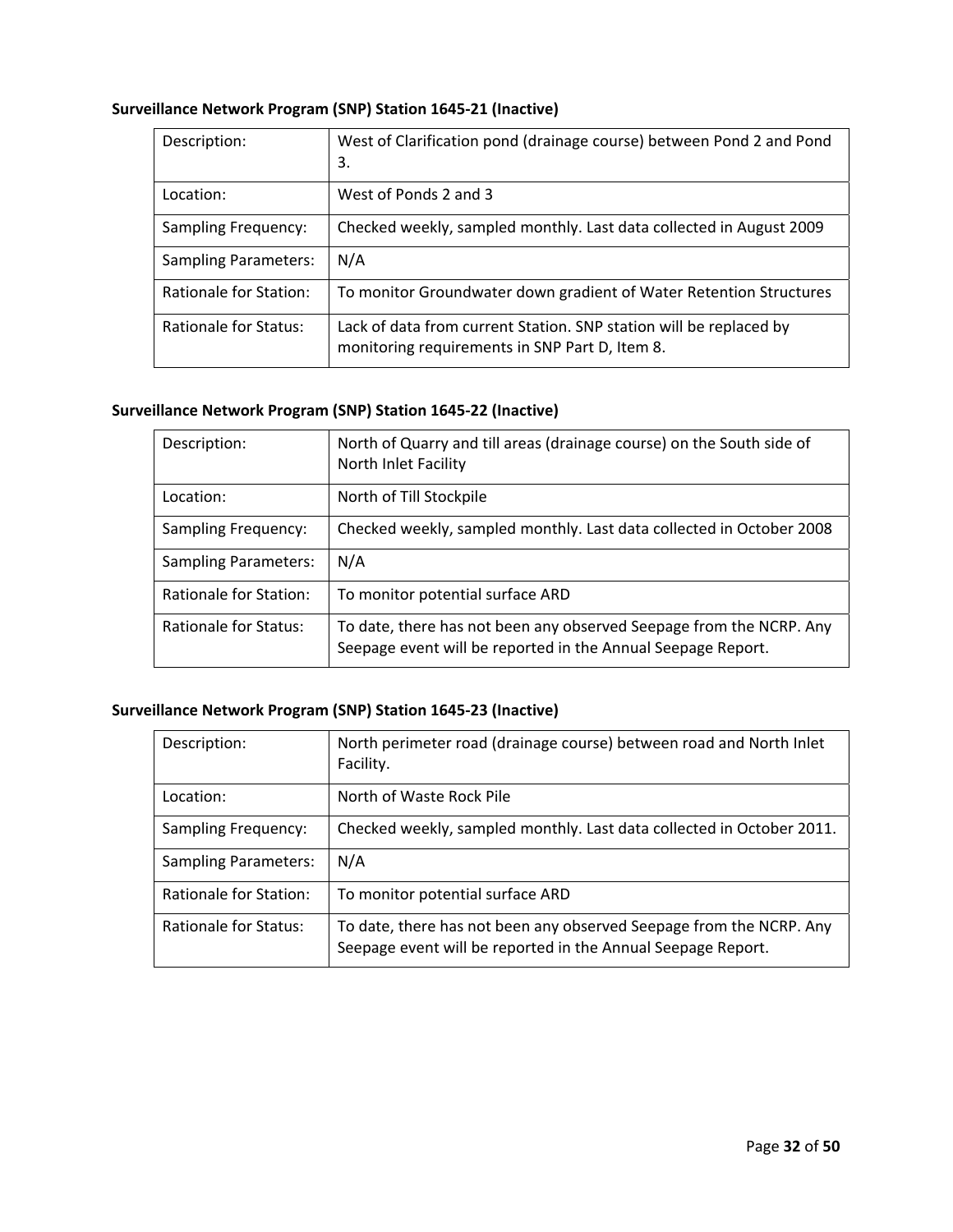# **Surveillance Network Program (SNP) Station 1645‐24 (Inactive)**

| Description:                | East of perimeter road (drainage course)                                                                             |
|-----------------------------|----------------------------------------------------------------------------------------------------------------------|
| Location:                   | South of Pond 1                                                                                                      |
| <b>Sampling Frequency:</b>  | Checked weekly, sampled monthly. Last data collected pre 2008.                                                       |
| <b>Sampling Parameters:</b> | N/A                                                                                                                  |
| Rationale for Station:      | To monitor surface runoff and Seepage down gradient of Water<br>Retention structures.                                |
| Rationale for Status:       | Lack of data from current Station. SNP station will be replaced by<br>monitoring requirements in SNP Part D, Item 8. |

### **Surveillance Network Program (SNP) Station 1645‐25 (Inactive)**

| Description:                | East PKC Dike area (drainage course)                                                                                 |
|-----------------------------|----------------------------------------------------------------------------------------------------------------------|
| Location:                   | East of Pond 5 towards the bay                                                                                       |
| <b>Sampling Frequency:</b>  | Checked weekly, sampled monthly. Last data collected in September<br>2008.                                           |
| <b>Sampling Parameters:</b> | N/A                                                                                                                  |
| Rationale for Station:      | To monitor surface runoff and Seepage down gradient of Water<br><b>Retention Structures</b>                          |
| <b>Rational for Status:</b> | Lack of data from current Station. SNP station will be replaced by<br>monitoring requirements in SNP Part D, Item 8. |

### **Surveillance Network Program (SNP) Station 1645‐26 (Inactive)**

| Description:                | West PKC Dike area (drainage course)                                                                                 |
|-----------------------------|----------------------------------------------------------------------------------------------------------------------|
| Location:                   | West side of Pond 4                                                                                                  |
| <b>Sampling Frequency:</b>  | Checked weekly, sampled monthly. Last data collected in September<br>2008                                            |
| <b>Sampling Parameters:</b> | N/A                                                                                                                  |
| Rationale for Station:      | To monitor surface runoff and Seepage down gradient of Water<br><b>Retention Structures</b>                          |
| Rationale for Status:       | Lack of data from current Station. SNP station will be replaced by<br>monitoring requirements in SNP Part D, Item 8. |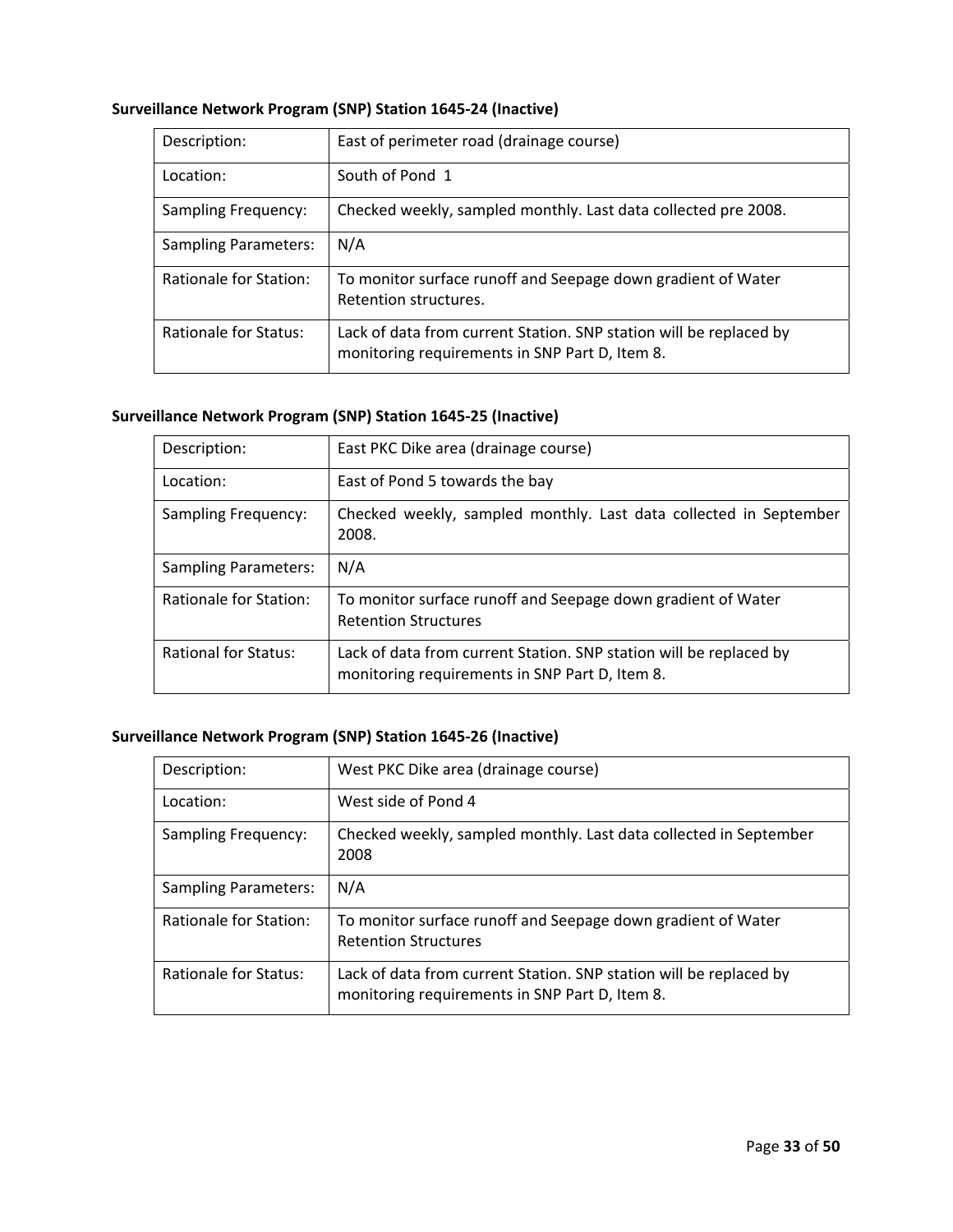| Description:                  | Airstrip Drainage Course                                                                          |
|-------------------------------|---------------------------------------------------------------------------------------------------|
| Location:                     | North of Airstrip                                                                                 |
| <b>Sampling Frequency:</b>    | N/A                                                                                               |
| <b>Sampling Parameters:</b>   | N/A                                                                                               |
| <b>Rationale for Station:</b> | Station applying to surface runoff and Groundwater to monitor water<br>quality of drainage course |
| <b>Rationale for Status:</b>  | Drainage course dried up following Construction of airstrip                                       |

### **Surveillance Network Program (SNP) Station 1645‐27 (Inactive)**

### **Surveillance Network Program (SNP) Station 1645‐28 (Inactive)**

| Description:                | Groundwater GW1 between the North Rock Pile and North Inlet                                                                                                    |
|-----------------------------|----------------------------------------------------------------------------------------------------------------------------------------------------------------|
| Location:                   | North of Waste Rock Pile                                                                                                                                       |
| <b>Sampling Frequency:</b>  | Checked weekly for Groundwater flow and sampled monthly. Last data<br>collected Pre 2008.                                                                      |
| <b>Sampling Parameters:</b> | Total Ammonia, Field Parameters <sup>3</sup> , ICP-MS Metal Scan <sup>1</sup> (Total), Major<br>$\text{Ions}^2$ , $\text{pH}^4$ , Total Petroleum Hydrocarbons |
| Rationale for Station:      | To monitor potential Groundwater ARD                                                                                                                           |
| Rationale for Status:       | To date, there has not been any observed Seepage from the NCRP. Any<br>Seepage event will be reported in the Annual Seepage Report.                            |

### **Surveillance Network Program (SNP) Station 1645‐29 (Inactive)**

| Description:                | Groundwater GW2                                                                                                                                                    |
|-----------------------------|--------------------------------------------------------------------------------------------------------------------------------------------------------------------|
| Location:                   | North of Pond 2                                                                                                                                                    |
| <b>Sampling Frequency:</b>  | Checked weekly for Groundwater flow and sampled monthly. Last data<br>collected pre 2008                                                                           |
| <b>Sampling Parameters:</b> | Total Ammonia, Field Parameters <sup>3</sup> , ICP-MS Metal Scan <sup>1</sup> (Total), Major<br>lons <sup>2</sup> , pH <sup>4</sup> , Total Petroleum Hydrocarbons |
| Rationale for Station:      | To monitor Groundwater down gradient of Water Retention Structures                                                                                                 |
| Rationale for Status:       | Lack of data from current Station. SNP station will be replaced by<br>monitoring requirements in SNP Part D, Item 8.                                               |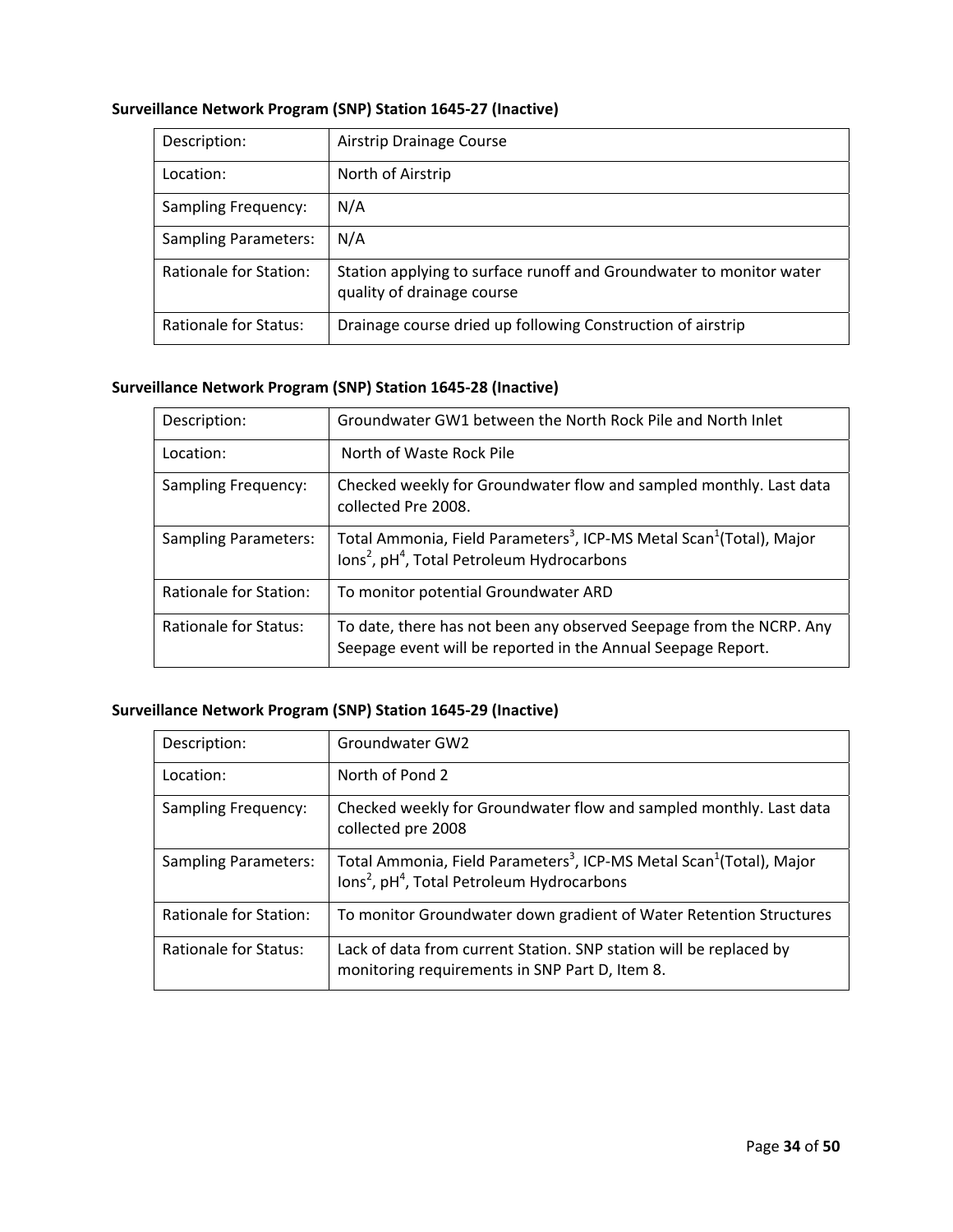### **Surveillance Network Program (SNP) Station 1645‐30 (Inactive)**

| Description:                 | Groundwater GW3 Northwest of Till Disposal Area                                                                                                                    |
|------------------------------|--------------------------------------------------------------------------------------------------------------------------------------------------------------------|
| Location:                    | N/A                                                                                                                                                                |
| <b>Sampling Frequency:</b>   | Checked weekly for Groundwater flow and sampled monthly.                                                                                                           |
| <b>Sampling Parameters:</b>  | Total Ammonia, Field Parameters <sup>3</sup> , ICP-MS Metal Scan <sup>1</sup> (Total), Major<br>lons <sup>2</sup> , pH <sup>4</sup> , Total Petroleum Hydrocarbons |
| Rationale for Station:       | Station applying to surface runoff and Groundwater to monitor<br>Groundwater quality                                                                               |
| <b>Rationale for Status:</b> | Area covered by Till Pile                                                                                                                                          |

### **Surveillance Network Program (SNP) Station 1645‐31 (Inactive)**

| Description:                | Groundwater GW4 West of the PKC                                                                                                                                |
|-----------------------------|----------------------------------------------------------------------------------------------------------------------------------------------------------------|
| Location:                   | South of Pond 4                                                                                                                                                |
| <b>Sampling Frequency:</b>  | Checked weekly for Groundwater flow and sampled monthly. Last data<br>collected pre 2008.                                                                      |
| <b>Sampling Parameters:</b> | Total Ammonia, Field Parameters <sup>3</sup> , ICP-MS Metal Scan <sup>1</sup> (Total), Major<br>$\text{Ions}^2$ , $\text{pH}^4$ , Total Petroleum Hydrocarbons |
| Rationale for Station:      | To monitor Groundwater down gradient of Water Retention Structures                                                                                             |
| Rationale for Status:       | Lack of data from current Station. SNP station will be replaced by<br>monitoring requirements in SNP Part D, Item 8.                                           |

# **Surveillance Network Program (SNP) Station 1645‐32 (Inactive)**

| Description:                | Groundwater - South of PKC, between the Ammonium Nitrate Storage<br>and Pond 7                                                                                                                                |
|-----------------------------|---------------------------------------------------------------------------------------------------------------------------------------------------------------------------------------------------------------|
| Location:                   | South of Pond 7 and Emulsion Plant                                                                                                                                                                            |
| <b>Sampling Frequency:</b>  | Checked weekly for Groundwater flow and sampled monthly. Last data<br>collected pre 2008.                                                                                                                     |
| <b>Sampling Parameters:</b> | Total Ammonia, Field Parameters <sup>3</sup> , ICP-MS Metal Scan <sup>1</sup> (Total), Major<br>$\text{Ions}^2$ , pH <sup>4</sup> , Total Petroleum Hydrocarbons                                              |
| Rationale for Station:      | To monitor water down gradient of Water Retention Structure and<br><b>Emulsion Plant</b>                                                                                                                      |
| Rationale for Status:       | Diavik will create a runoff monitoring and collection program to area<br>surrounding Emulsion Plant and Ammonium Nitrate Storage Building<br>during freshet. New monitoring station is referenced as 1645-81. |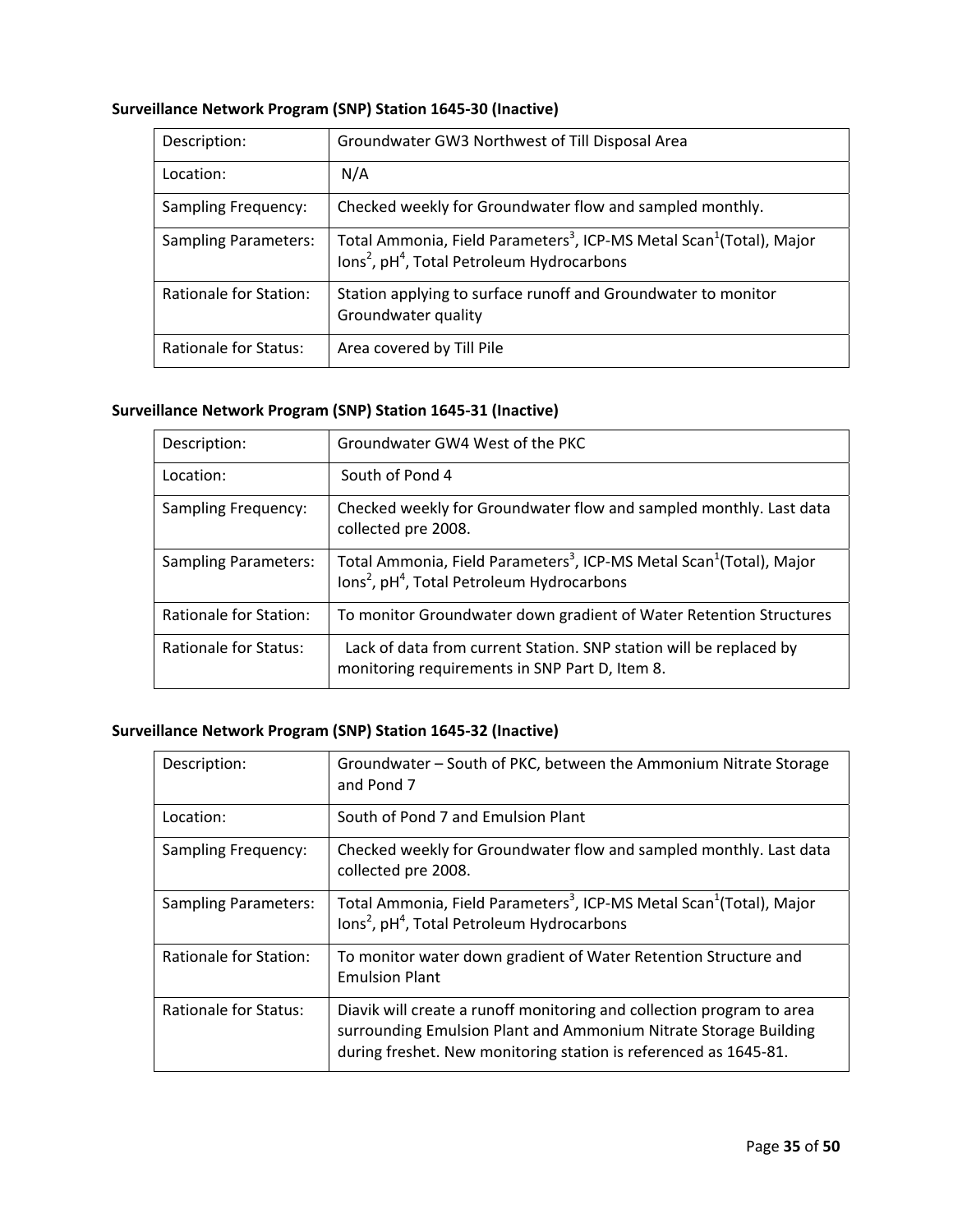# **Surveillance Network Program (SNP) Station 1645‐34 (Inactive)**

| Description:                 | Near intake structure for De-watering of Lake E1                                                                                                                                                      |                                                    |                                                                                                                                                                                                                         |  |
|------------------------------|-------------------------------------------------------------------------------------------------------------------------------------------------------------------------------------------------------|----------------------------------------------------|-------------------------------------------------------------------------------------------------------------------------------------------------------------------------------------------------------------------------|--|
| Location:                    | N/A                                                                                                                                                                                                   |                                                    |                                                                                                                                                                                                                         |  |
| <b>Sampling Frequency:</b>   | Once prior to<br>commencement of de-<br>watering                                                                                                                                                      | Daily<br>during de-<br>watering                    | Once on the final day of de-<br>watering                                                                                                                                                                                |  |
| <b>Sampling Parameters:</b>  | Total Ammonia, Total<br>Suspended Solids, Field<br>Parameters <sup>3</sup> , ICP-MS<br>Metal Scan <sup>1</sup> (Total), Major<br>lons <sup>2</sup> , Total Phosphorus,<br>Nitrate, Nitrite, Turbidity | Total<br>Suspended<br>Solids, $pH4$ ,<br>Turbidity | Total Ammonia, Total<br>Suspended Solids, Field<br>Parameters <sup>3</sup> , ICP-MS Metal<br>Scan <sup>1</sup> (Total), Major Ions <sup>2</sup> ,<br>pH <sup>4</sup> , Total Phosphorus,<br>Nitrate, Nitrite, Turbidity |  |
| Rationale for Station:       | To monitor water quality during de-watering                                                                                                                                                           |                                                    |                                                                                                                                                                                                                         |  |
| <b>Rationale for Status:</b> | Work is completed, Station no longer applicable.                                                                                                                                                      |                                                    |                                                                                                                                                                                                                         |  |

# **Surveillance Network Program (SNP) Station 1645‐35 (Inactive)**

| Description:                | Near intake structure of De-watering of Lake E6                                                                                                                                                       |                                                                         |                                                                                                                                                                                                                         |  |  |
|-----------------------------|-------------------------------------------------------------------------------------------------------------------------------------------------------------------------------------------------------|-------------------------------------------------------------------------|-------------------------------------------------------------------------------------------------------------------------------------------------------------------------------------------------------------------------|--|--|
| Location:                   | N/A                                                                                                                                                                                                   |                                                                         |                                                                                                                                                                                                                         |  |  |
| <b>Sampling Frequency:</b>  | Once prior to<br>commencement of de-<br>watering                                                                                                                                                      | Daily during<br>Once on the final day of de-<br>de-watering<br>watering |                                                                                                                                                                                                                         |  |  |
| <b>Sampling Parameters:</b> | Total Ammonia, Total<br>Suspended Solids, Field<br>Parameters <sup>3</sup> , ICP-MS<br>Metal Scan <sup>1</sup> (Total), Major<br>lons <sup>2</sup> , Total Phosphorus,<br>Nitrate, Nitrite, Turbidity | Total<br>Suspended<br>Solids, $pH4$ ,<br>Turbidity                      | Total Ammonia, Total<br>Suspended Solids, Field<br>Parameters <sup>3</sup> , ICP-MS Metal<br>Scan <sup>1</sup> (Total), Major Ions <sup>2</sup> ,<br>pH <sup>4</sup> , Total Phosphorus,<br>Nitrate, Nitrite, Turbidity |  |  |
| Rationale for Station:      | To monitor water quality during de-watering                                                                                                                                                           |                                                                         |                                                                                                                                                                                                                         |  |  |
| Rationale for Status:       | Work is completed, Station no longer applicable.                                                                                                                                                      |                                                                         |                                                                                                                                                                                                                         |  |  |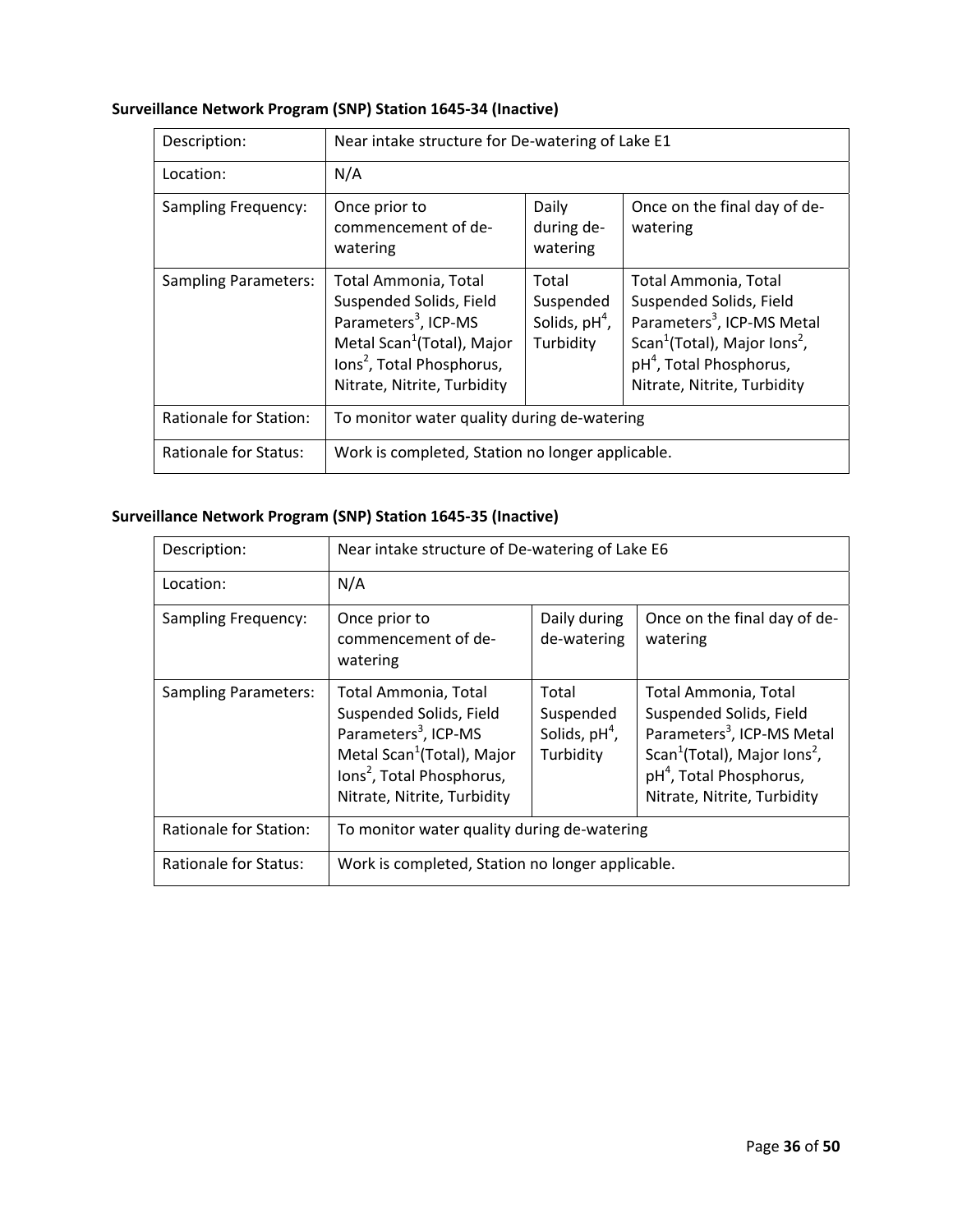# **Surveillance Network Program (SNP) Station 1645‐36 (Inactive)**

| Description:                | Near intake structure for De-watering of Lake E7                                                                                                                                                      |                                                                         |                                                                                                                                                                                                                         |  |  |
|-----------------------------|-------------------------------------------------------------------------------------------------------------------------------------------------------------------------------------------------------|-------------------------------------------------------------------------|-------------------------------------------------------------------------------------------------------------------------------------------------------------------------------------------------------------------------|--|--|
| Location:                   | N/A                                                                                                                                                                                                   |                                                                         |                                                                                                                                                                                                                         |  |  |
| <b>Sampling Frequency:</b>  | Once prior to<br>commencement of de-<br>watering                                                                                                                                                      | Daily during<br>Once on the final day of de-<br>de-watering<br>watering |                                                                                                                                                                                                                         |  |  |
| <b>Sampling Parameters:</b> | Total Ammonia, Total<br>Suspended Solids, Field<br>Parameters <sup>3</sup> , ICP-MS<br>Metal Scan <sup>1</sup> (Total), Major<br>lons <sup>2</sup> , Total Phosphorus,<br>Nitrate, Nitrite, Turbidity | Total<br>Suspended<br>Solids, $pH4$ ,<br>Turbidity                      | Total Ammonia, Total<br>Suspended Solids, Field<br>Parameters <sup>3</sup> , ICP-MS Metal<br>Scan <sup>1</sup> (Total), Major Ions <sup>2</sup> ,<br>pH <sup>4</sup> , Total Phosphorus,<br>Nitrate, Nitrite, Turbidity |  |  |
| Rationale for Station:      | To monitor water quality during de-watering                                                                                                                                                           |                                                                         |                                                                                                                                                                                                                         |  |  |
| Rationale for Status:       | Work is completed, Station no longer applicable.                                                                                                                                                      |                                                                         |                                                                                                                                                                                                                         |  |  |

### **Surveillance Network Program (SNP) Station 1645‐37 (Inactive)**

| Description:                | Near intake structure for De-watering of Lake E8                                                                                                                                                      |                                                    |                                                                                                                                                                                                                         |  |  |
|-----------------------------|-------------------------------------------------------------------------------------------------------------------------------------------------------------------------------------------------------|----------------------------------------------------|-------------------------------------------------------------------------------------------------------------------------------------------------------------------------------------------------------------------------|--|--|
| Location:                   | N/A                                                                                                                                                                                                   |                                                    |                                                                                                                                                                                                                         |  |  |
| <b>Sampling Frequency:</b>  | Daily during<br>Once on the final day of de-<br>Once prior to<br>commencement of de-<br>de-watering<br>watering<br>watering                                                                           |                                                    |                                                                                                                                                                                                                         |  |  |
| <b>Sampling Parameters:</b> | Total Ammonia, Total<br>Suspended Solids, Field<br>Parameters <sup>3</sup> , ICP-MS<br>Metal Scan <sup>1</sup> (Total), Major<br>lons <sup>2</sup> , Total Phosphorus,<br>Nitrate, Nitrite, Turbidity | Total<br>Suspended<br>Solids, $pH4$ ,<br>Turbidity | Total Ammonia, Total<br>Suspended Solids, Field<br>Parameters <sup>3</sup> , ICP-MS Metal<br>Scan <sup>1</sup> (Total), Major Ions <sup>2</sup> ,<br>pH <sup>4</sup> , Total Phosphorus,<br>Nitrate, Nitrite, Turbidity |  |  |
| Rationale for Station:      | To monitor water quality during de-watering                                                                                                                                                           |                                                    |                                                                                                                                                                                                                         |  |  |
| Rationale for Status:       | Work is completed, Station no longer applicable.                                                                                                                                                      |                                                    |                                                                                                                                                                                                                         |  |  |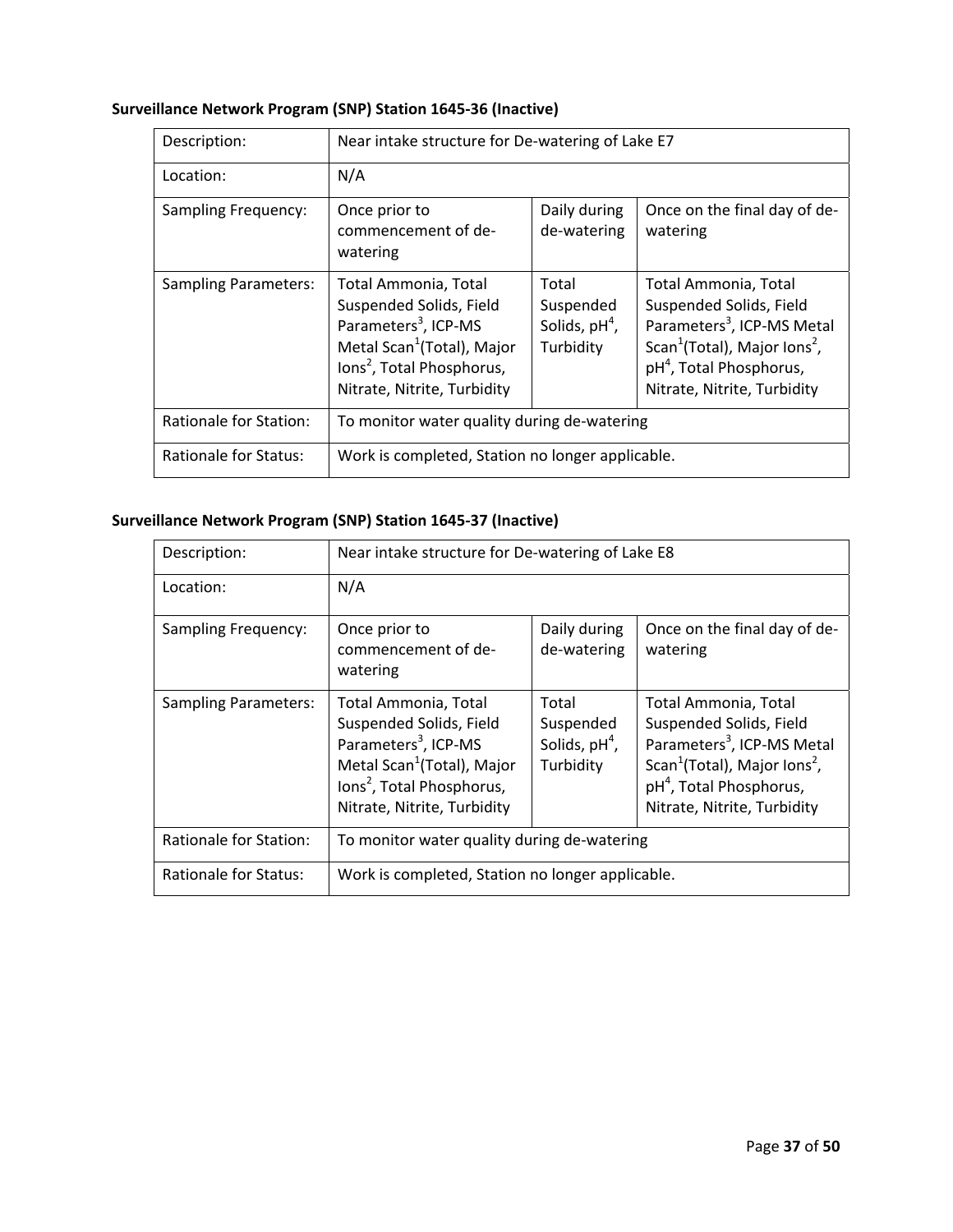|  | Surveillance Network Program (SNP) Station 1645-38 (Inactive) |
|--|---------------------------------------------------------------|
|--|---------------------------------------------------------------|

| Description:                | Near intake structure for De-watering of Lake E10                                                                                                                                                     |                                                    |                                                                                                                                                                                                                         |  |  |
|-----------------------------|-------------------------------------------------------------------------------------------------------------------------------------------------------------------------------------------------------|----------------------------------------------------|-------------------------------------------------------------------------------------------------------------------------------------------------------------------------------------------------------------------------|--|--|
| Location:                   | N/A                                                                                                                                                                                                   |                                                    |                                                                                                                                                                                                                         |  |  |
| Sampling Frequency:         | Daily during<br>Once prior to<br>Once on the final day of de-<br>commencement of de-<br>de-watering<br>watering<br>watering                                                                           |                                                    |                                                                                                                                                                                                                         |  |  |
| <b>Sampling Parameters:</b> | Total Ammonia, Total<br>Suspended Solids, Field<br>Parameters <sup>3</sup> , ICP-MS<br>Metal Scan <sup>1</sup> (Total), Major<br>lons <sup>2</sup> , Total Phosphorus,<br>Nitrate, Nitrite, Turbidity | Total<br>Suspended<br>Solids, $pH4$ ,<br>Turbidity | Total Ammonia, Total<br>Suspended Solids, Field<br>Parameters <sup>3</sup> , ICP-MS Metal<br>Scan <sup>1</sup> (Total), Major Ions <sup>2</sup> ,<br>pH <sup>4</sup> , Total Phosphorus,<br>Nitrate, Nitrite, Turbidity |  |  |
| Rationale for Station:      | To monitor water quality during de-watering                                                                                                                                                           |                                                    |                                                                                                                                                                                                                         |  |  |
| Rationale for Status:       | Work is completed, Station no longer applicable.                                                                                                                                                      |                                                    |                                                                                                                                                                                                                         |  |  |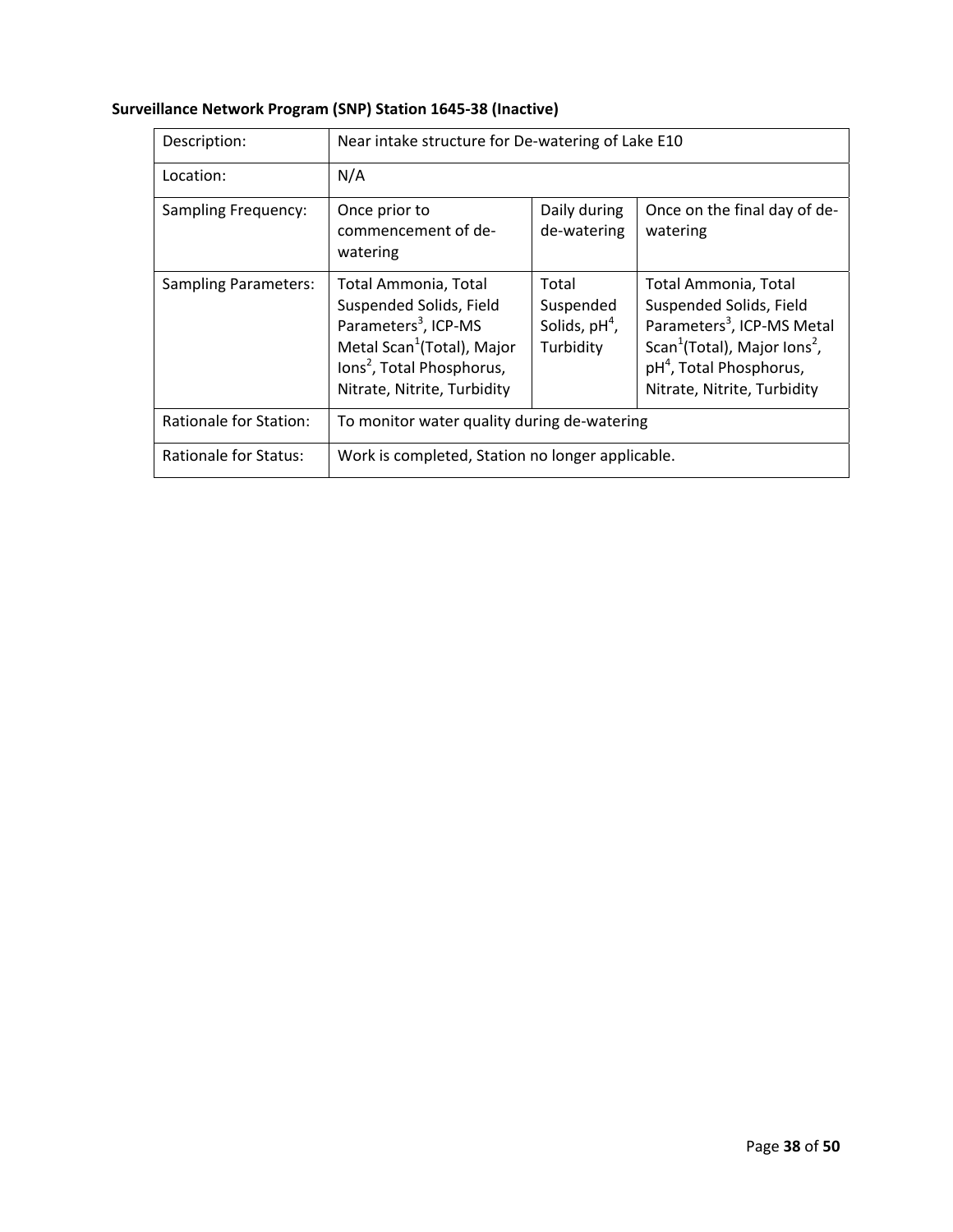| Surveillance Network Program (SNP) Station 1645-39 (Inactive) |  |  |
|---------------------------------------------------------------|--|--|
|---------------------------------------------------------------|--|--|

| Description:                  | Near intake structure for De-watering within the dike enclosure of A154                                                                                                                                                                                                  |                                                                                      |                                                                                                                                                                   |                                                                                                                                                                                                        |
|-------------------------------|--------------------------------------------------------------------------------------------------------------------------------------------------------------------------------------------------------------------------------------------------------------------------|--------------------------------------------------------------------------------------|-------------------------------------------------------------------------------------------------------------------------------------------------------------------|--------------------------------------------------------------------------------------------------------------------------------------------------------------------------------------------------------|
| Location:                     | N/A                                                                                                                                                                                                                                                                      |                                                                                      |                                                                                                                                                                   |                                                                                                                                                                                                        |
| Sampling Frequency:           | Once prior to<br>commencement of<br>Discharge at a<br>minimum of five (5)<br>stations evenly spaced<br>along a longitudinal<br>transect as approved<br>by an Inspector. At<br>each station, samples<br>must be collected at<br>surface and at two (2)<br>metre intervals | Daily during<br>Dewatering                                                           | Every six (6)<br>days during<br>Dewatering                                                                                                                        | Once on the<br>final day of<br>Dewatering at<br>each of the five<br>(5) sites                                                                                                                          |
| <b>Sampling Parameters:</b>   | pH <sup>4</sup> , Field<br>Paramaters <sup>3</sup> , ICP-MS<br>Metal Scan <sup>1</sup> (Total),<br>Major lons <sup>2</sup> , Total<br>Suspended Solids,<br>Turbidity, Nutrients <sup>5</sup>                                                                             | pH <sup>4</sup> , Total<br>Suspended<br>Solids,<br>Turbidity,<br>Total<br>Phosphorus | Field<br>Parameters <sup>3</sup><br>, ICP-MS<br>Metal<br>Scan <sup>1</sup> (Total),<br>Major lons <sup>2</sup> ,<br>Nutrients <sup>5</sup> ,<br>Oil and<br>Grease | $pH4$ , Field<br>Parameters <sup>3</sup> ,<br><b>ICP-MS Metal</b><br>Scan <sup>1</sup> (Total),<br>Major lons <sup>2</sup> ,<br><b>Total Suspended</b><br>Solids, Turbidity,<br>Nutrients <sup>5</sup> |
|                               | Note: Additional sampling may be required at the request of an<br>Inspector                                                                                                                                                                                              |                                                                                      |                                                                                                                                                                   |                                                                                                                                                                                                        |
| <b>Rationale for Station:</b> | To monitor water quality during de-watering                                                                                                                                                                                                                              |                                                                                      |                                                                                                                                                                   |                                                                                                                                                                                                        |
| <b>Rationale for Status:</b>  | Work is completed, Station no longer applicable.                                                                                                                                                                                                                         |                                                                                      |                                                                                                                                                                   |                                                                                                                                                                                                        |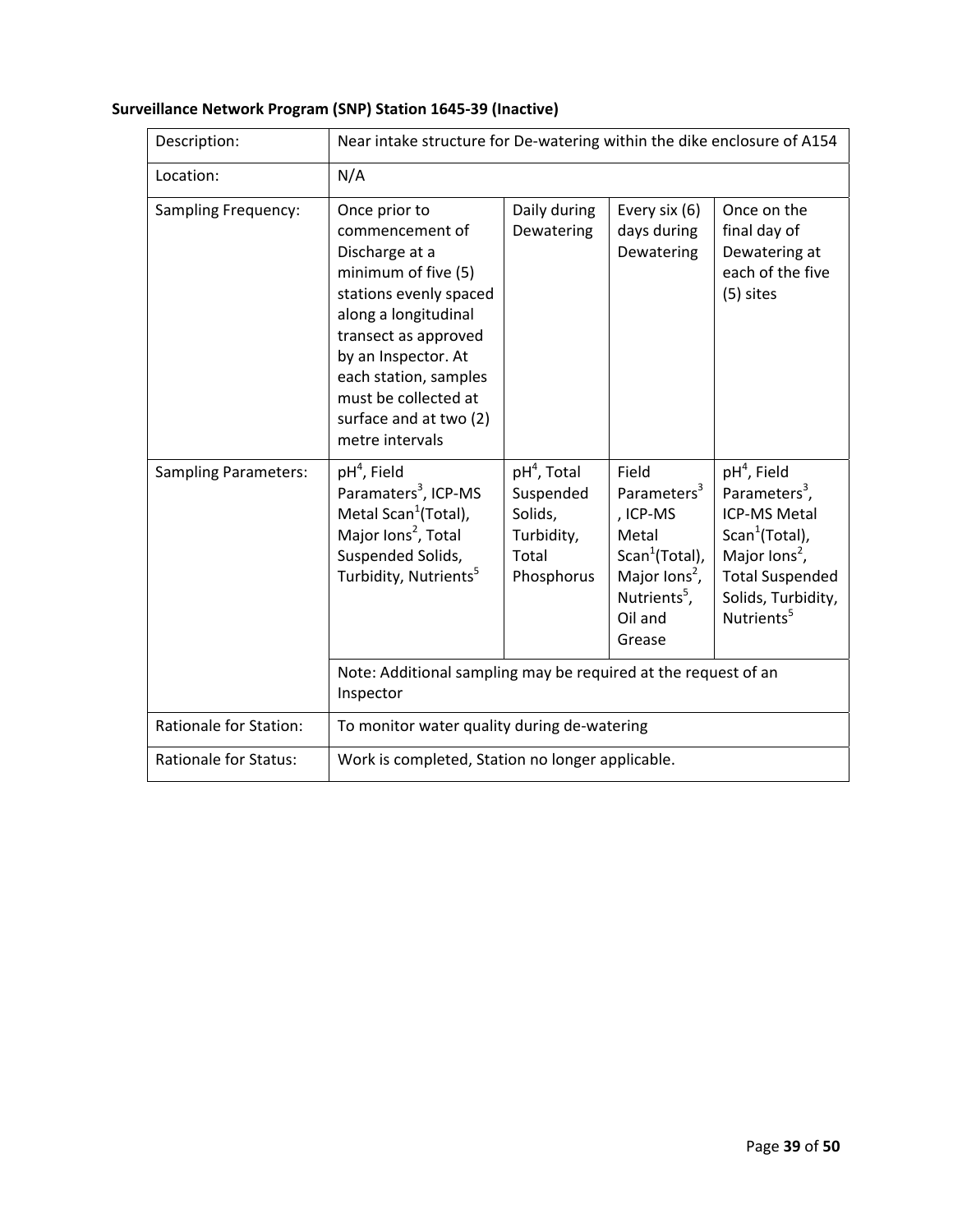| Description:                  | Near intake structure for dike pool watering - A418                                                                                                                                                                                                                                |                                                                                      |                                                                                                                                                                   |                                                                                                                                                                                                       |
|-------------------------------|------------------------------------------------------------------------------------------------------------------------------------------------------------------------------------------------------------------------------------------------------------------------------------|--------------------------------------------------------------------------------------|-------------------------------------------------------------------------------------------------------------------------------------------------------------------|-------------------------------------------------------------------------------------------------------------------------------------------------------------------------------------------------------|
| Location:                     | N/A                                                                                                                                                                                                                                                                                |                                                                                      |                                                                                                                                                                   |                                                                                                                                                                                                       |
| Sampling Frequency:           | Once prior to<br>commencement of<br>Discharge at a<br>minimum of five (5)<br>stations evenly spaced<br>along a longitudinal<br>transect as approved<br>by an Inspector. At<br>each station, samples<br>must be collected at<br>surface and at two (2)<br>metre intervals           | Daily during<br>Dewatering                                                           | Every six (6)<br>days during<br>Dewatering                                                                                                                        | Once on the<br>final day of<br>Dewatering at<br>each of the five<br>(5) sites                                                                                                                         |
| <b>Sampling Parameters:</b>   | pH <sup>4</sup> , Field Paramaters <sup>3</sup> ,<br><b>ICP-MS Metal</b><br>Scan <sup>1</sup> (Total), Major<br>lons <sup>2</sup> , Total Suspended<br>Solids, Turbidity,<br>Nutrients <sup>5</sup><br>Note: Additional sampling may be required at the request of an<br>Inspector | pH <sup>4</sup> , Total<br>Suspended<br>Solids,<br>Turbidity,<br>Total<br>Phosphorus | Field<br>Parameters <sup>3</sup> ,<br>ICP-MS<br>Metal<br>Scan <sup>1</sup> (Total),<br>Major lons <sup>2</sup> ,<br>Nutrients <sup>5</sup> ,<br>Oil and<br>Grease | $pH4$ , Field<br>Parameters <sup>3</sup> ,<br><b>ICP-MS Metal</b><br>Scan <sup>1</sup> (Total),<br>Major lons <sup>2</sup> ,<br>Total<br>Suspended<br>Solids,<br>Turbidity,<br>Nutrients <sup>5</sup> |
| <b>Rationale for Station:</b> | To monitor water quality during de-watering                                                                                                                                                                                                                                        |                                                                                      |                                                                                                                                                                   |                                                                                                                                                                                                       |
| <b>Rationale for Status:</b>  | Work is completed, Station no longer applicable.                                                                                                                                                                                                                                   |                                                                                      |                                                                                                                                                                   |                                                                                                                                                                                                       |

# **Surveillance Network Program (SNP) Station 1645‐40 (Inactive)**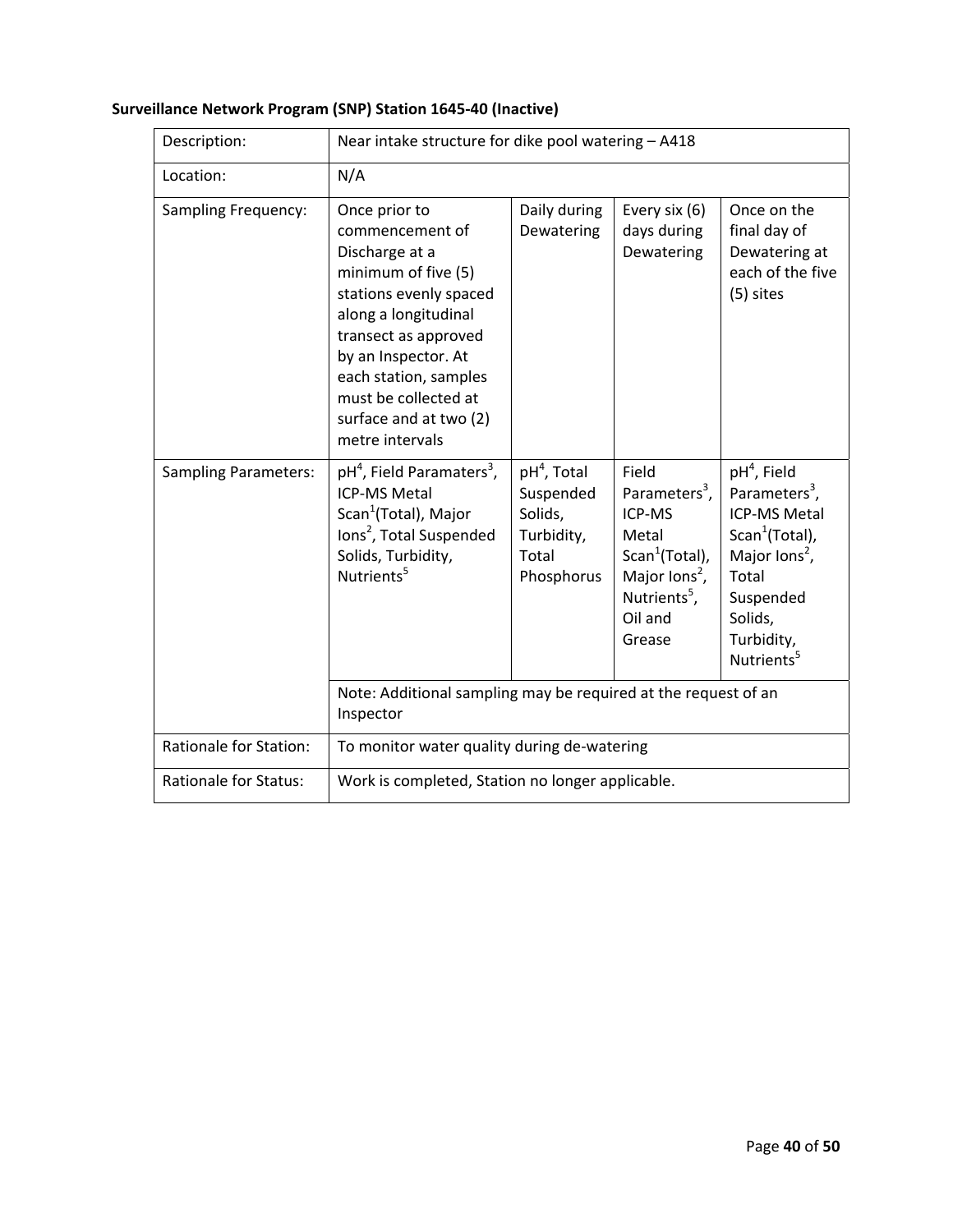# **Surveillance Network Program (SNP) Station 1645‐43 (Inactive)**

| Description:                  | A 21 SNP Station: Collection Pond                                                                                                                                                                               |                                                                  |                                             |
|-------------------------------|-----------------------------------------------------------------------------------------------------------------------------------------------------------------------------------------------------------------|------------------------------------------------------------------|---------------------------------------------|
| Location:                     | Pond 6                                                                                                                                                                                                          |                                                                  |                                             |
| <b>Sampling Frequency:</b>    | Monthly if water is present                                                                                                                                                                                     | Once prior to the<br>commencement of<br>Discharge to Lac de Gras | Daily during<br>Discharge to<br>Lac de Gras |
| <b>Sampling Parameters:</b>   | Total Ammonia, Field<br>Parameters <sup>3</sup> , ICP-MS Metal<br>Scan <sup>1</sup> , Major Ions <sup>2</sup> , Nitrate<br>Nitrite, pH <sup>4</sup> , Total<br>Phosphorus, Total<br>Suspended Solids, Turbidity | <b>Total Petroleum</b><br>Hydrocarbons (TPH)                     | TSS, $pH^4$ ,<br>Turbidity                  |
| <b>Rationale for Station:</b> | To monitor ware quality during A21 development                                                                                                                                                                  |                                                                  |                                             |
| <b>Rationale for Status:</b>  | The approved Construction Environmental Management Plan, Version<br>2.0, indicates that Pond 6 is no longer necessary.                                                                                          |                                                                  |                                             |

# **Surveillance Network Program (SNP) Station 1645‐48 (Inactive)**

| Description:                  | Clarification pond (Pond 3)                                                                                                                                                                                                                                         |                                                                 |                                                                                                                                                                                                                                                             |
|-------------------------------|---------------------------------------------------------------------------------------------------------------------------------------------------------------------------------------------------------------------------------------------------------------------|-----------------------------------------------------------------|-------------------------------------------------------------------------------------------------------------------------------------------------------------------------------------------------------------------------------------------------------------|
| Location:                     | West side of the North Rock Pile                                                                                                                                                                                                                                    |                                                                 |                                                                                                                                                                                                                                                             |
| Sampling Frequency:           | Once prior to the<br>commencement of the<br>Discharge at a minimum of<br>three (3) stations evenly<br>spaced along a longitudinal<br>transect at the centerline of<br>the clarification pond<br>collected at surface, and at<br>two (2) metre intervals to<br>depth | Daily during<br>periods of<br>Discharge                         | Every two (2) weeks<br>during periods of<br>Discharge and once on<br>the final day of Discharge                                                                                                                                                             |
| <b>Sampling Parameters:</b>   | pH <sup>4</sup> , Field Parameters <sup>3</sup><br>ICP-MS Metal Scan <sup>1</sup> (Total),<br>Major Ions <sup>2</sup> , Total Ammonia,<br>Nitrite, Oil and Grease, Total<br>Phosphorus, Nitrate, Total<br>Suspended Solids, Turbidity                               | Total<br>Suspended<br>Solids, Total<br>Phosphorus,<br>Turbidity | pH <sup>4</sup> , Field Parameters <sup>3</sup> ,<br><b>ICP-MS Metal</b><br>Scan <sup>1</sup> (Total), Major Ions <sup>2</sup> ,<br>Total Ammonia, Nitrite,<br>Oil and Grease, Total<br>Phosphorus, Nitrate,<br><b>Total Suspended Solids,</b><br>Turbidity |
| <b>Rationale for Station:</b> | To monitor water quality of Pond 3.                                                                                                                                                                                                                                 |                                                                 |                                                                                                                                                                                                                                                             |
| <b>Rationale for Status:</b>  | Pond is no longer large enough for three (3) stations along centre-line<br>transect. It is now covered by SNP Station 1645-76.                                                                                                                                      |                                                                 |                                                                                                                                                                                                                                                             |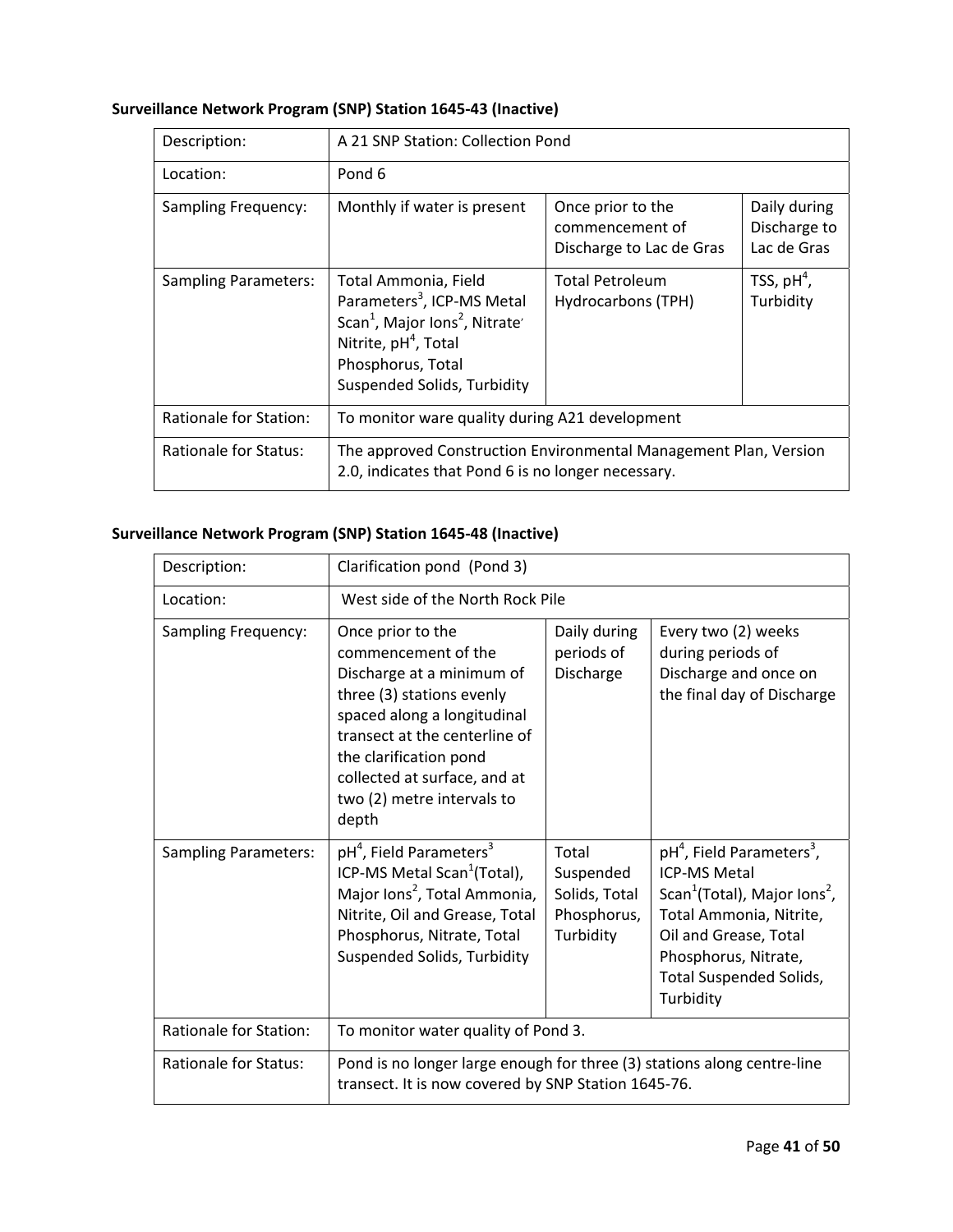| Description:                 | Mine water removed from A154 Pit                                                                                                                                                                  |
|------------------------------|---------------------------------------------------------------------------------------------------------------------------------------------------------------------------------------------------|
| Location:                    | N/A                                                                                                                                                                                               |
| <b>Sampling Frequency:</b>   | Every two (2) weeks                                                                                                                                                                               |
| <b>Sampling Parameters:</b>  | Field Parameters <sup>3</sup> , ICP-MS Metal Scan <sup>1</sup> (Total), Major Ions <sup>2</sup> , Nutrients <sup>5</sup> ,<br>pH <sup>4</sup> , Total Suspended Solids, Turbidity, Oil and Grease |
| Rationale for Station:       | Station applying to Dewatering to monitor water quality from A154 Pit                                                                                                                             |
| <b>Rationale for Status:</b> | Inactive after the closure of the A154 Open Pit                                                                                                                                                   |

# **Surveillance Network Program (SNP) Station 1645‐49 (Inactive)**

### **Surveillance Network Program (SNP) Station 1645‐50 (Inactive)**

| Description:                 | Mine water removed from A418 Pit                                                                                                                                                                  |
|------------------------------|---------------------------------------------------------------------------------------------------------------------------------------------------------------------------------------------------|
| Location:                    | A418 Open Pit                                                                                                                                                                                     |
| <b>Sampling Frequency:</b>   | Not currently Monitored. Last data collected in June 2012 every two (2)<br>weeks.<br>Note: Will only apply at the time A418 Pit is developed.                                                     |
| <b>Sampling Parameters:</b>  | Field Parameters <sup>3</sup> , ICP-MS Metal Scan <sup>1</sup> (Total), Major Ions <sup>2</sup> , Nutrients <sup>5</sup> ,<br>pH <sup>4</sup> , Total Suspended Solids, Turbidity, Oil and Grease |
| Rationale for Station:       | Monitor quality of Pit Water                                                                                                                                                                      |
| <b>Rationale for Status:</b> | With the closure of A418 Open Pit, there is no need for this station. Any<br>water                                                                                                                |

### **Surveillance Network Program (SNP) Station 1645‐52 (Inactive)**

| Description:                | Potential seepage collected from inside toe of the A154 Dike                                                                                                                                                                                    |                                                                                                                    |
|-----------------------------|-------------------------------------------------------------------------------------------------------------------------------------------------------------------------------------------------------------------------------------------------|--------------------------------------------------------------------------------------------------------------------|
| Location:                   | A154 Dike                                                                                                                                                                                                                                       |                                                                                                                    |
| <b>Sampling Frequency:</b>  | Not Currently monitored. Last data collected<br>in 2008.<br>Sample once prior to Discharge:                                                                                                                                                     | Daily during Discharge:                                                                                            |
| <b>Sampling Parameters:</b> | Total Ammonia, pH <sup>4</sup> , Field Parameters <sup>3</sup> , ICP-<br>MS Metal Scan <sup>1</sup> (Total), Major Ions <sup>2</sup> ,<br>Nutrients <sup>5</sup> , Turbidity, Total Suspended<br>Solids, Total Dissolved Solids, Oil and Grease | Field Parameters <sup>3</sup> , Total<br>Suspended Solids, Total<br>Phosphorus, Turbidity,<br><b>Total Ammonia</b> |
| Rationale for Station:      | Monitor Lake water Seepage through open pit dikes prior to Discharge<br>to Lac de Gras                                                                                                                                                          |                                                                                                                    |
| Rationale for Status:       | Seepage through open pit dikes is considered intermediate and<br>inconsistent and is discharged to North Inlet, not to Lac de Gras.                                                                                                             |                                                                                                                    |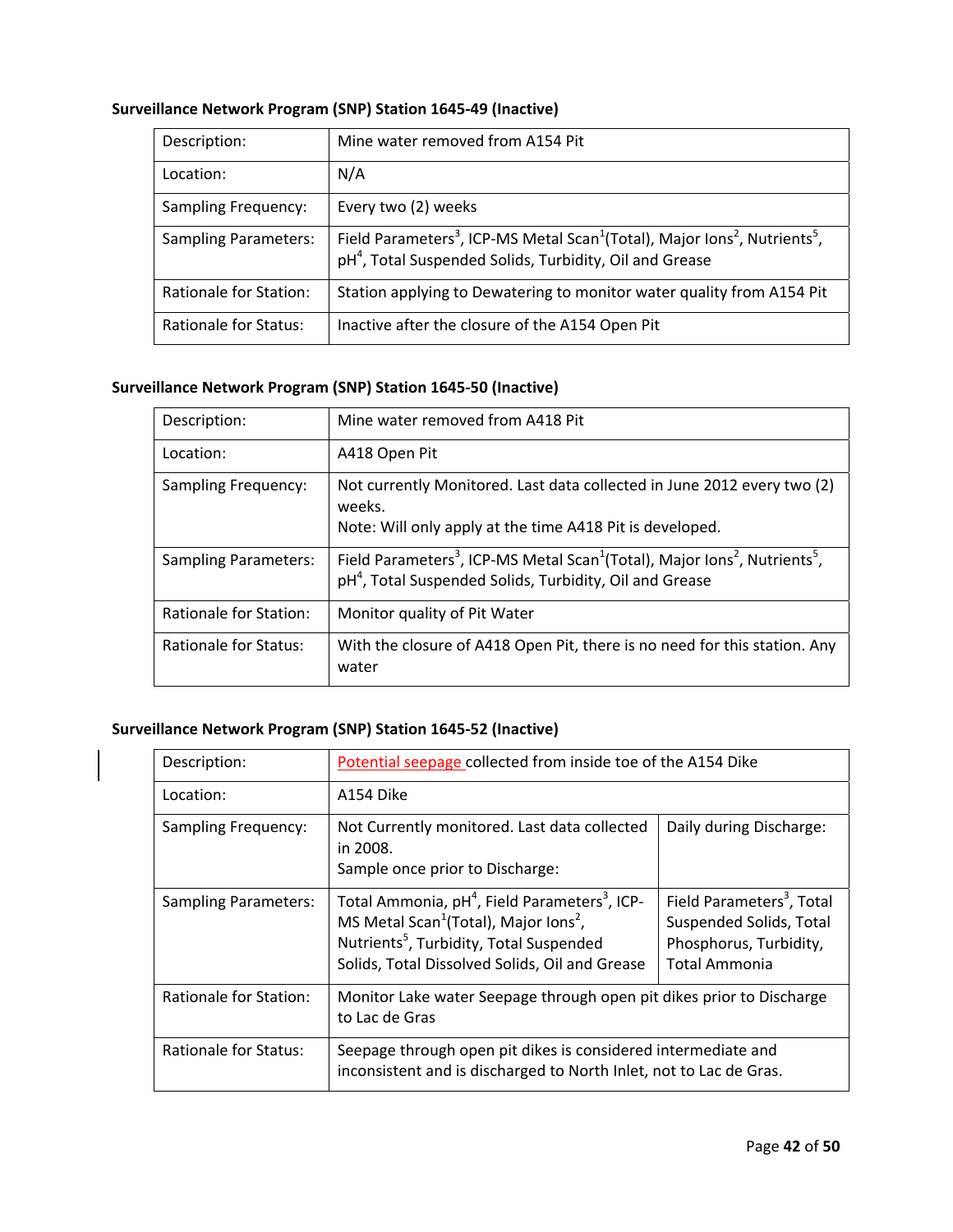# **Surveillance Network Program (SNP) Station 1645‐53 (Inactive)**

| Description:                | Potential seepage collected from inside toe of the A418 Dike                                                                                                                                                                                    |                                                                                                             |
|-----------------------------|-------------------------------------------------------------------------------------------------------------------------------------------------------------------------------------------------------------------------------------------------|-------------------------------------------------------------------------------------------------------------|
| Location:                   | A418 Dike                                                                                                                                                                                                                                       |                                                                                                             |
| <b>Sampling Frequency:</b>  | Not Currently monitored. Data collection<br>was never established.<br>Sample once prior to Discharge:                                                                                                                                           | Daily during Discharge:                                                                                     |
| <b>Sampling Parameters:</b> | Total Ammonia, pH <sup>4</sup> , Field Parameters <sup>3</sup> , ICP-<br>MS Metal Scan <sup>1</sup> (Total), Major Ions <sup>2</sup> ,<br>Nutrients <sup>5</sup> , Turbidity, Total Suspended<br>Solids, Total Dissolved Solids, Oil and Grease | Field Parameters <sup>3</sup> , Total<br>Suspended Solids, Total<br>Phosphorus, Turbidity,<br>Total Ammonia |
| Rationale for station:      | Monitor Lake water Seepage through open pit dikes prior to Discharge<br>to Lac de Gras                                                                                                                                                          |                                                                                                             |
| Rationale for Status:       | Seepage through open pit dikes is considered intermediate and<br>inconsistent and is discharged to North Inlet, not to Lac de Gras.                                                                                                             |                                                                                                             |

# **Surveillance Network Program (SNP) Station 1645‐54 (Inactive)**

| Description:                  | A21 SNP Station. Potential seepage collected from inside toe of A21<br>Dike.                                                                                                                                                                                                                                         |                                                                                                                           |
|-------------------------------|----------------------------------------------------------------------------------------------------------------------------------------------------------------------------------------------------------------------------------------------------------------------------------------------------------------------|---------------------------------------------------------------------------------------------------------------------------|
| Location:                     | A21                                                                                                                                                                                                                                                                                                                  |                                                                                                                           |
| <b>Sampling Frequency:</b>    | Not Currently monitored. Data collection was<br>never established.<br>Sample once prior to Discharge:<br>Note: Will only apply when A21 pit is<br>developed                                                                                                                                                          | Daily during Discharge:                                                                                                   |
| <b>Sampling Parameters:</b>   | Total Ammonia, pH <sup>4</sup> , Field Parameters <sup>3</sup> , ICP-<br>MS Metal Scan <sup>1</sup> (Total), Major Ions <sup>2</sup> ,<br>Nutrients <sup>5</sup> , Turbidity, Total Suspended Solids,<br><b>Total Dissolved Solids, Total Petroleum</b><br>Hydrocarbons <sup>6</sup> (TPH), PHC (F1-F4) <sup>7</sup> | Field Parameters <sup>3</sup> , Total<br><b>Suspended Solids, Total</b><br>Phosphorus, Turbidity,<br><b>Total Ammonia</b> |
| <b>Rationale for Station:</b> | Monitor Lake water Seepage through open pit dikes prior to Discharge<br>to Lac de Gras                                                                                                                                                                                                                               |                                                                                                                           |
| <b>Rationale for Status:</b>  | Seepage through open pit dikes is considered intermediate and<br>inconsistent and is discharged to North Inlet, not to Lac de Gras.                                                                                                                                                                                  |                                                                                                                           |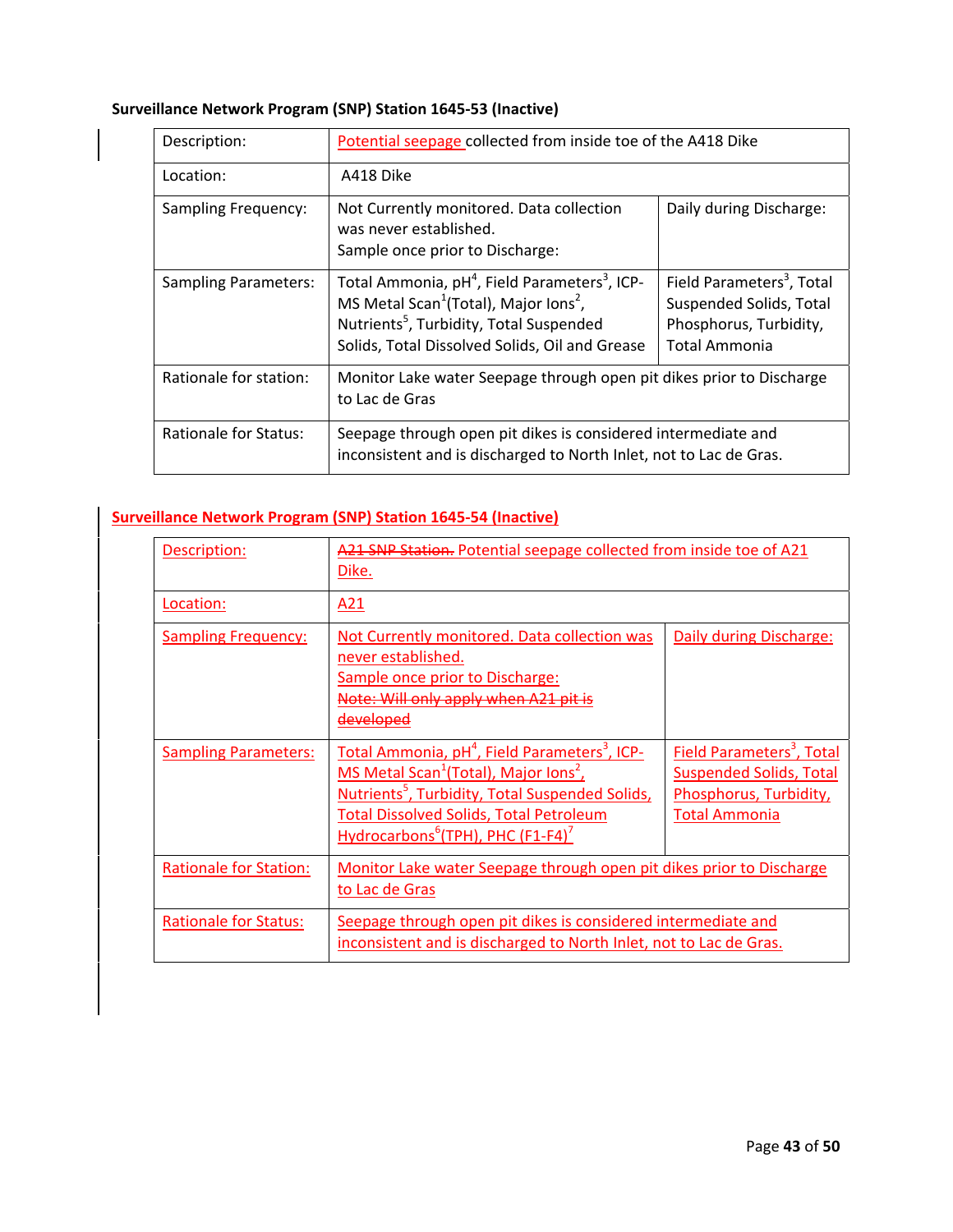| Surveillance Network Program (SNP) Station 1645-55 (Inactive) |  |  |
|---------------------------------------------------------------|--|--|
|---------------------------------------------------------------|--|--|

| Description:                | A21 SNP reference station in Lac de Gras                                                                |
|-----------------------------|---------------------------------------------------------------------------------------------------------|
| Location:                   | Northing: 7151091, Easting: 537393                                                                      |
| <b>Sampling Frequency:</b>  | Sample daily using approved depth integrated sampler (provided safe<br>boating conditions)              |
| <b>Sampling Parameters:</b> | <b>Total Suspended Solids, Turbidity</b>                                                                |
| Rationale for Station:      | Reference station for regulation of dredging and dike Construction<br>activities during A21 development |
| Rationale for Status:       | A21 in-lake work is complete; Station no longer applicable.                                             |

#### **Surveillance Network Program (SNP) Station 1645‐56 (Inactive)**

| Description:          | Station applying to dredging and dike Construction                                                        |
|-----------------------|-----------------------------------------------------------------------------------------------------------|
| Rationale for Status: | Fixed Dredging/Diking Station located 200 meters east from the<br>centerline of the North Inlet East Dike |

### **Surveillance Network Program (SNP) Station 1645‐57 (Inactive)**

| Description:                 | Station applying to dredging and dike Construction                                      |
|------------------------------|-----------------------------------------------------------------------------------------|
| <b>Rationale for Status:</b> | Removed as per approved Dredging TSS Management and In Lake<br><b>Construction Plan</b> |

### **Surveillance Network Program (SNP) Station 1645‐58 (Inactive)**

| Description:                | Station applying to dredging and dike Construction                                                            |
|-----------------------------|---------------------------------------------------------------------------------------------------------------|
| Location:                   | N 7.152.057, E 537.073                                                                                        |
| <b>Sampling Frequency:</b>  | Sample daily using approved depth integrated sampler                                                          |
| <b>Sampling Parameters:</b> | <b>Total Suspended Solids, Turbidity</b>                                                                      |
| Rationale for Station:      | N/A                                                                                                           |
| Rationale for Status:       | Station as referenced in Figure 8.1 of the approved Dredging TSS<br>Management and In Lake Construction Plan. |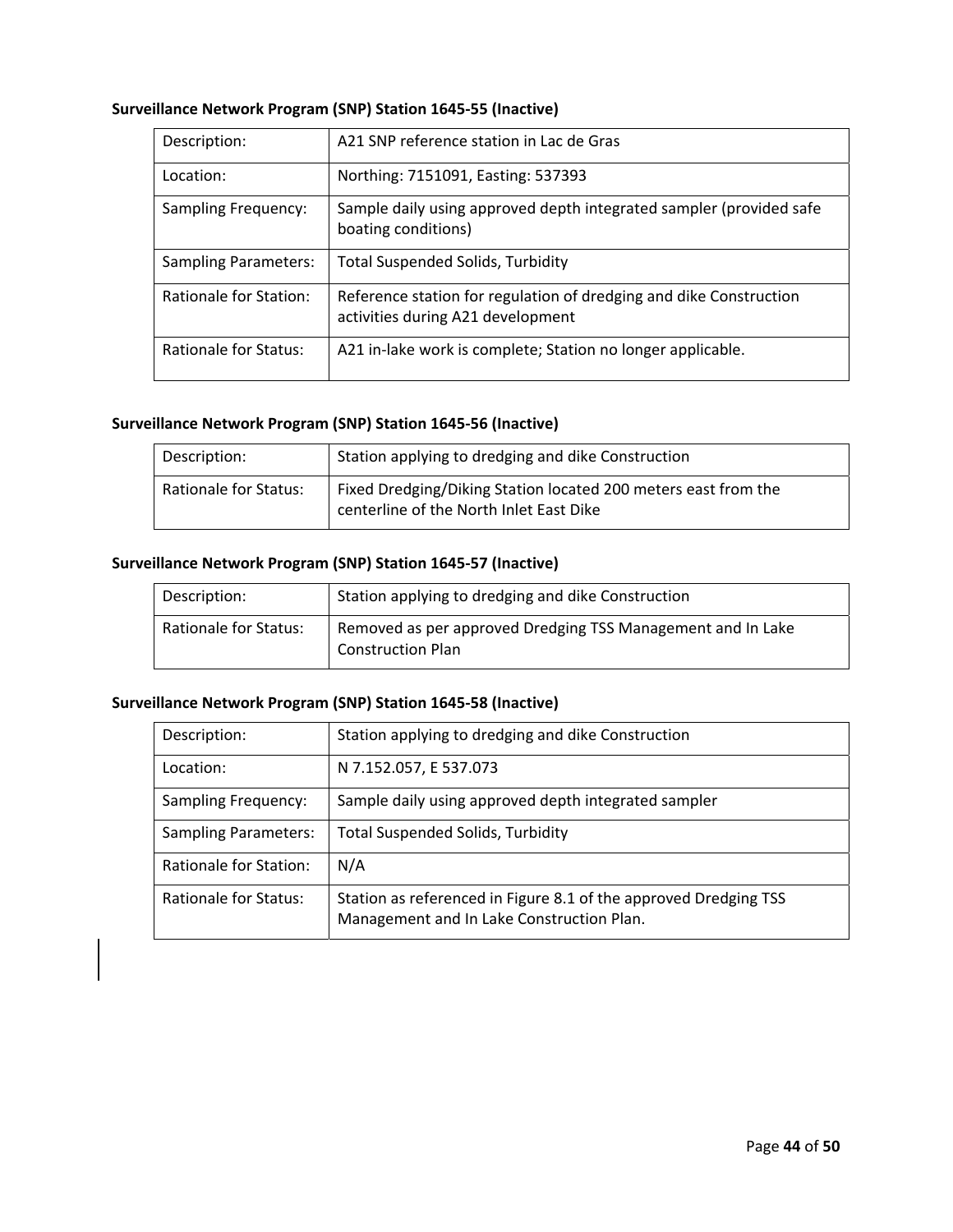| Description:                 | Station applying to dredging and dike Construction                                                            |
|------------------------------|---------------------------------------------------------------------------------------------------------------|
| Location:                    | N 7.152.210, E 537.342                                                                                        |
| <b>Sampling Frequency:</b>   | Sample daily using approved depth integrated sampler                                                          |
| <b>Sampling Parameters:</b>  | <b>Total Suspended Solids</b><br>Turbidity                                                                    |
| Rationale for Station:       | N/A                                                                                                           |
| <b>Rationale for Status:</b> | Station as referenced in Figure 8.1 of the approved Dredging TSS<br>Management and In Lake Construction Plan. |

### **Surveillance Network Program (SNP) Station 1645‐59 (Inactive)**

# **Surveillance Network Program (SNP) Station 1645‐60 (Inactive)**

| Description:                  | Station applying to dredging and dike Construction                                                            |
|-------------------------------|---------------------------------------------------------------------------------------------------------------|
| Location:                     | N 7.152.587, E 537.575                                                                                        |
| <b>Sampling Frequency:</b>    | Sample daily using approved depth integrated sampler                                                          |
| <b>Sampling Parameters:</b>   | <b>Total Suspended Solids, Turbidity</b>                                                                      |
| <b>Rationale for Station:</b> | N/A                                                                                                           |
| Rationale for Status:         | Station as referenced in Figure 8.1 of the approved Dredging TSS<br>Management and In Lake Construction Plan. |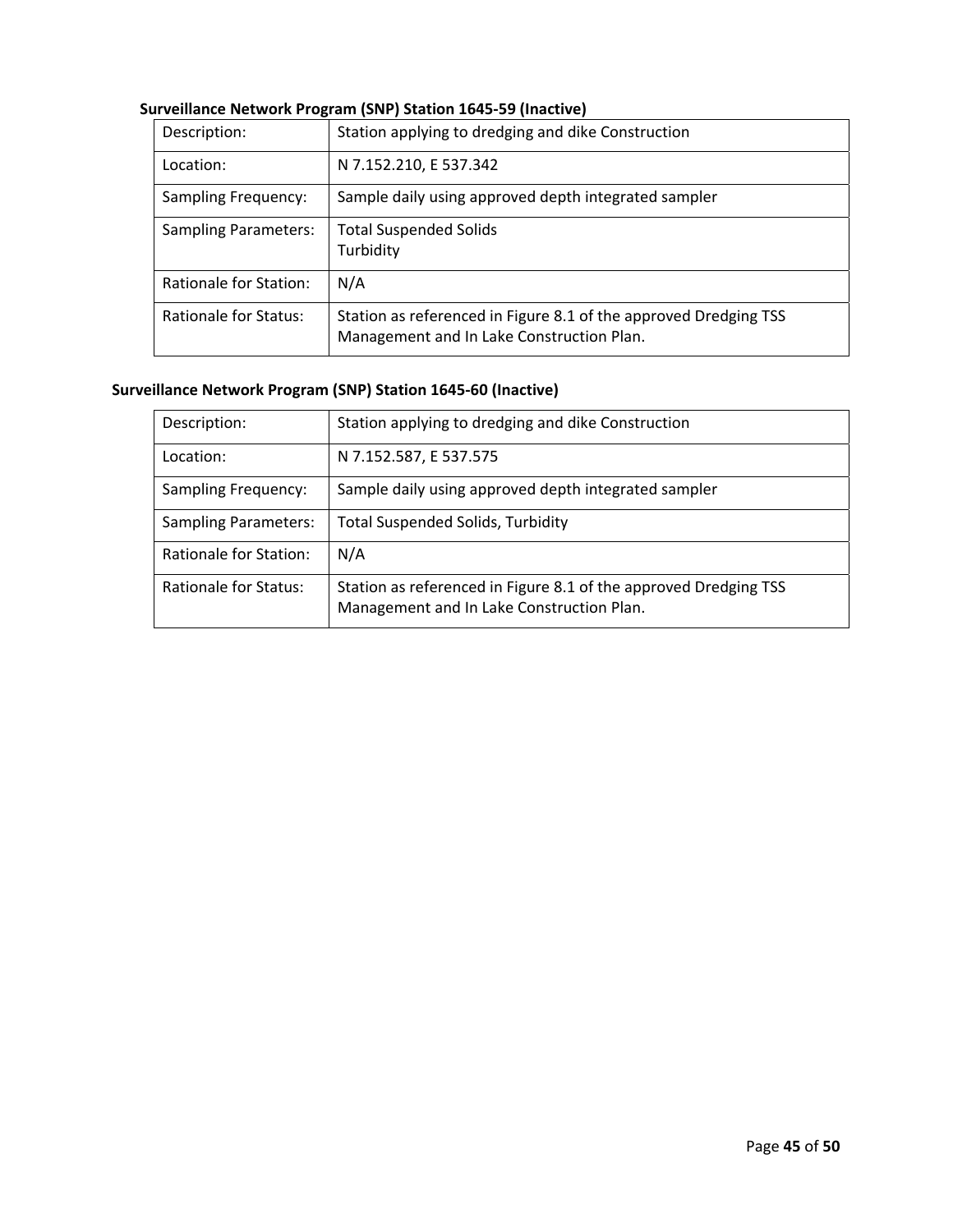| Surveillance Network Program (SNP) Station 1645-61 (Inactive) |  |  |
|---------------------------------------------------------------|--|--|
|---------------------------------------------------------------|--|--|

| Description:                | Station applying to dredging and dike Construction                                                            |
|-----------------------------|---------------------------------------------------------------------------------------------------------------|
| Location:                   | N 7.153.263, E 537.666                                                                                        |
| <b>Sampling Frequency:</b>  | Sample daily using approved depth integrated sampler                                                          |
| <b>Sampling Parameters:</b> | <b>Total Suspended Solids, Turbidity</b>                                                                      |
| Rationale for Station:      | N/A                                                                                                           |
| Rationale for Status:       | Station as referenced in Figure 8.1 of the approved Dredging TSS<br>Management and In Lake Construction Plan. |

# **Surveillance Network Program (SNP) Station 1645‐62 (Inactive)**

| Description:                | Station applying to dredging and dike Construction                                                            |
|-----------------------------|---------------------------------------------------------------------------------------------------------------|
| Location:                   | N 7.153.562, E 537.079                                                                                        |
| <b>Sampling Frequency:</b>  | Sample daily using approved depth integrated sampler                                                          |
| <b>Sampling Parameters:</b> | <b>Total Suspended Solids, Turbidity</b>                                                                      |
| Rationale for Station:      | N/A                                                                                                           |
| Rationale for Status:       | Station as referenced in Figure 8.1 of the approved Dredging TSS<br>Management and In Lake Construction Plan. |

# **Surveillance Network Program (SNP) Station 1645‐63 (Inactive)**

| Description:                | Station applying to dredging and dike Construction                                                            |
|-----------------------------|---------------------------------------------------------------------------------------------------------------|
| Location:                   | N 7.153.744, E 536.463                                                                                        |
| <b>Sampling Frequency:</b>  | Sample daily using approved depth integrated sampler                                                          |
| <b>Sampling Parameters:</b> | <b>Total Suspended Solids, Turbidity</b>                                                                      |
| Rationale for Station:      | N/A                                                                                                           |
| Rationale for Status:       | Station as referenced in Figure 8.1 of the approved Dredging TSS<br>Management and In Lake Construction Plan. |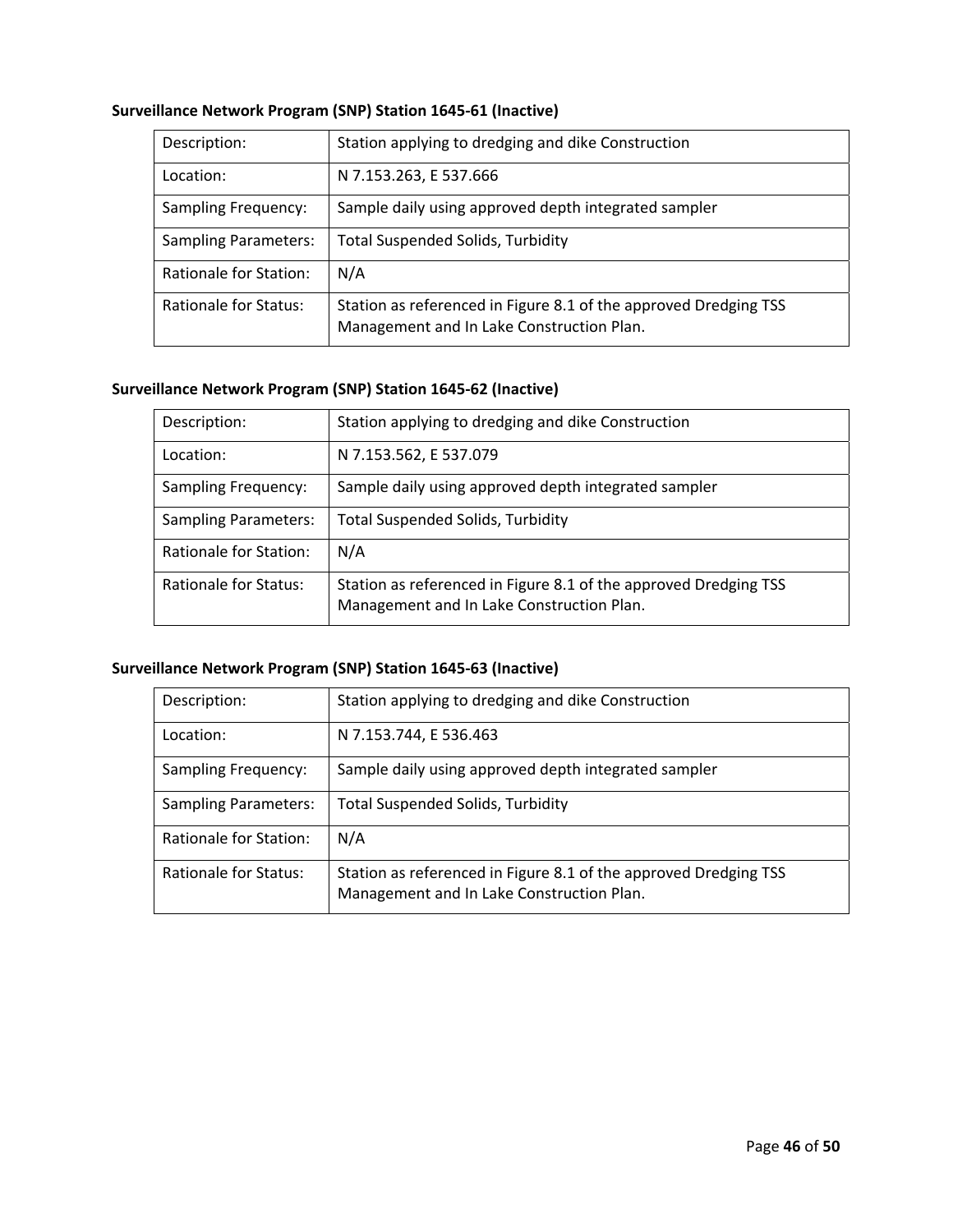### **Surveillance Network Program (SNP) Station 1645‐64 (Inactive)**

| Description:                | Station applying to dredging and dike Construction                                                            |
|-----------------------------|---------------------------------------------------------------------------------------------------------------|
| Location:                   | N 7.153.768, E 536.173                                                                                        |
| <b>Sampling Frequency:</b>  | Sample daily using approved depth integrated sampler                                                          |
| <b>Sampling Parameters:</b> | <b>Total Suspended Solids, Turbidity</b>                                                                      |
| Rationale for Station:      | N/A                                                                                                           |
| Rationale for Status:       | Station as referenced in Figure 8.1 of the approved Dredging TSS<br>Management and In Lake Construction Plan. |

### **Surveillance Network Program (SNP) Station 1645‐65 (Inactive)**

| Description:                | Station applying to dredging and dike Construction                                                            |
|-----------------------------|---------------------------------------------------------------------------------------------------------------|
| Location:                   | N 7.153.740, E 535.756                                                                                        |
| <b>Sampling Frequency:</b>  | Sample daily using approved depth integrated sampler                                                          |
| <b>Sampling Parameters:</b> | <b>Total Suspended Solids, Turbidity</b>                                                                      |
| Rationale for Station:      | N/A                                                                                                           |
| Rationale for Status:       | Station as referenced in Figure 8.1 of the approved Dredging TSS<br>Management and In Lake Construction Plan. |

### **Surveillance Network Program (SNP) Station 1645‐66 (Inactive)**

| Description:                  | Near intake structure for De-watering of North Inlet.                                                                                                                                                 |                                                    |                                                                                                                                                                                                                         |
|-------------------------------|-------------------------------------------------------------------------------------------------------------------------------------------------------------------------------------------------------|----------------------------------------------------|-------------------------------------------------------------------------------------------------------------------------------------------------------------------------------------------------------------------------|
| Location:                     | N/A                                                                                                                                                                                                   |                                                    |                                                                                                                                                                                                                         |
| Sampling Frequency:           | Once prior to<br>commencement of de-<br>watering                                                                                                                                                      | Daily during<br>de-watering                        | Once on the final day of de-<br>watering                                                                                                                                                                                |
| <b>Sampling Parameters:</b>   | Total Ammonia, Total<br>Suspended Solids, Field<br>Parameters <sup>3</sup> , ICP-MS<br>Metal Scan <sup>1</sup> (Total), Major<br>lons <sup>2</sup> , Total Phosphorus,<br>Nitrate, Nitrite, Turbidity | Total<br>Suspended<br>Solids, $pH4$ ,<br>Turbidity | Total Ammonia, Total<br>Suspended Solids, Field<br>Parameters <sup>3</sup> , ICP-MS Metal<br>Scan <sup>1</sup> (Total), Major Ions <sup>2</sup> ,<br>pH <sup>4</sup> , Total Phosphorus,<br>Nitrate, Nitrite, Turbidity |
| <b>Rationale for Station:</b> | Station applying to Dewatering to monitor water quality before, during,<br>and at the end of De-watering North Inlet.                                                                                 |                                                    |                                                                                                                                                                                                                         |
| Rationale for Status:         |                                                                                                                                                                                                       |                                                    |                                                                                                                                                                                                                         |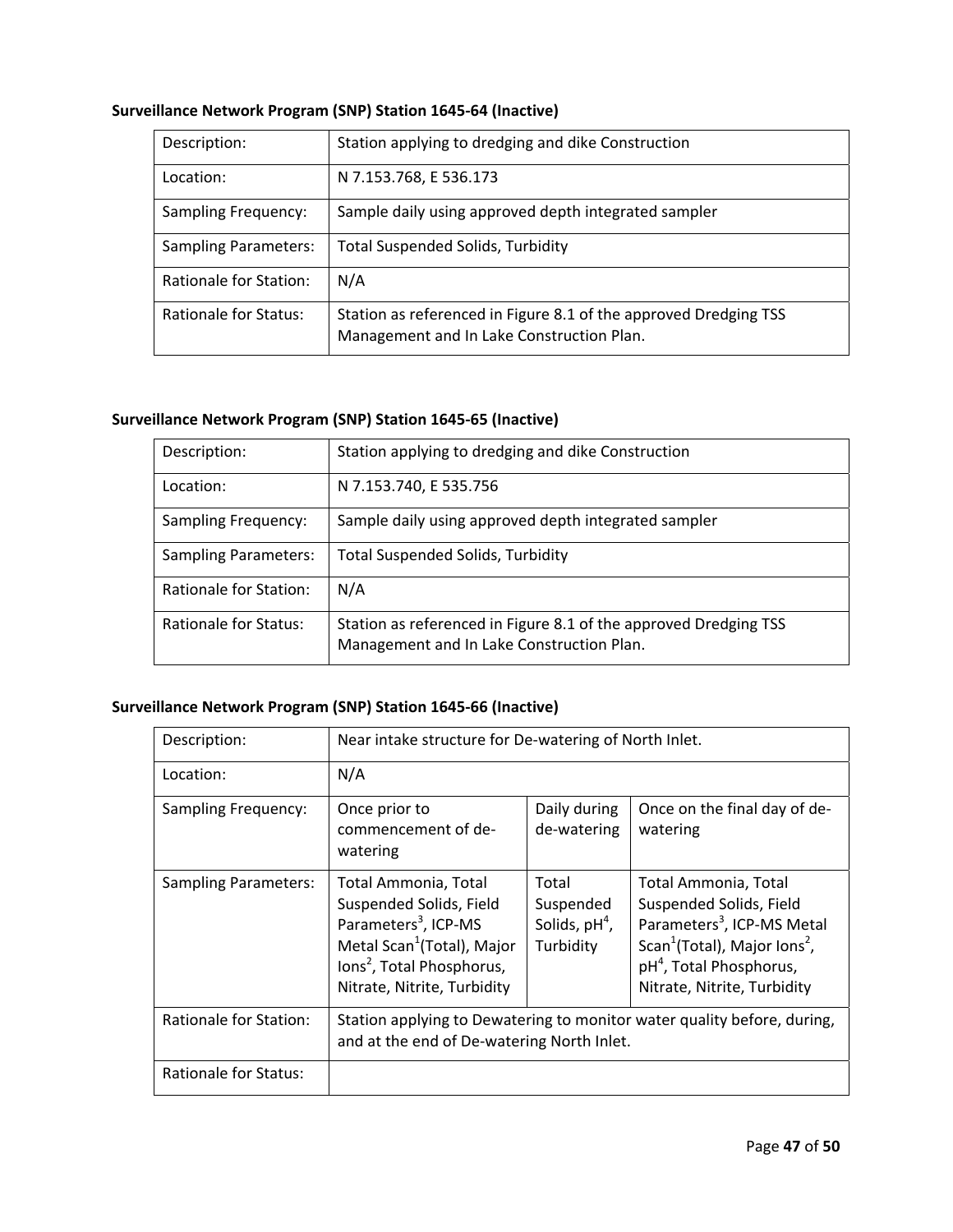### **Surveillance Network Program (SNP) Station 1645‐70 (Inactive)**

| Description:                | Station applying to dredging and dike Construction                                                          |
|-----------------------------|-------------------------------------------------------------------------------------------------------------|
| Location:                   | N 7.151.848, E 537.057                                                                                      |
| <b>Sampling Frequency:</b>  | Sample daily using approved depth integrated sampler                                                        |
| <b>Sampling Parameters:</b> | <b>Total Suspended Solids, Turbidity</b>                                                                    |
| Rationale for Station:      | To monitor suspended solids and turbidity caused by dredging and dike<br>Construction.                      |
| Rationale for Status:       | Station referenced as 1645-A in Figure 1 of the April 12, 2005 DDMI<br>request for additional SNP Stations. |

### **Surveillance Network Program (SNP) Station 1645‐71 (Inactive)**

| Description:                  | Station applying to dredging and dike Construction                                                          |
|-------------------------------|-------------------------------------------------------------------------------------------------------------|
| Location:                     | N 7.151.369, E 536.765                                                                                      |
| <b>Sampling Frequency:</b>    | Sample daily using approved depth integrated sampler                                                        |
| <b>Sampling Parameters:</b>   | <b>Total Suspended Solids, Turbidity</b>                                                                    |
| <b>Rationale for Station:</b> | To monitor suspended solids and turbidity caused by dredging and dike<br>Construction.                      |
| Rationale for Status:         | Station referenced as 1645-B in Figure 1 of the April 12, 2005 DDMI<br>request for additional SNP Stations. |

### **Surveillance Network Program (SNP) Station 1645‐72 (Inactive)**

| Description:                | Station applying to dredging and dike Construction                                                          |
|-----------------------------|-------------------------------------------------------------------------------------------------------------|
| Location:                   | N 7.151.319, E 536.414                                                                                      |
| <b>Sampling Frequency:</b>  | Sample daily using approved depth integrated sampler                                                        |
| <b>Sampling Parameters:</b> | <b>Total Suspended Solids, Turbidity</b>                                                                    |
| Rationale for Station:      | To monitor suspended solids and turbidity caused by dredging and dike<br>Construction.                      |
| Rationale for Status:       | Station referenced as 1645-C in Figure 1 of the April 12, 2005 DDMI<br>request for additional SNP Stations. |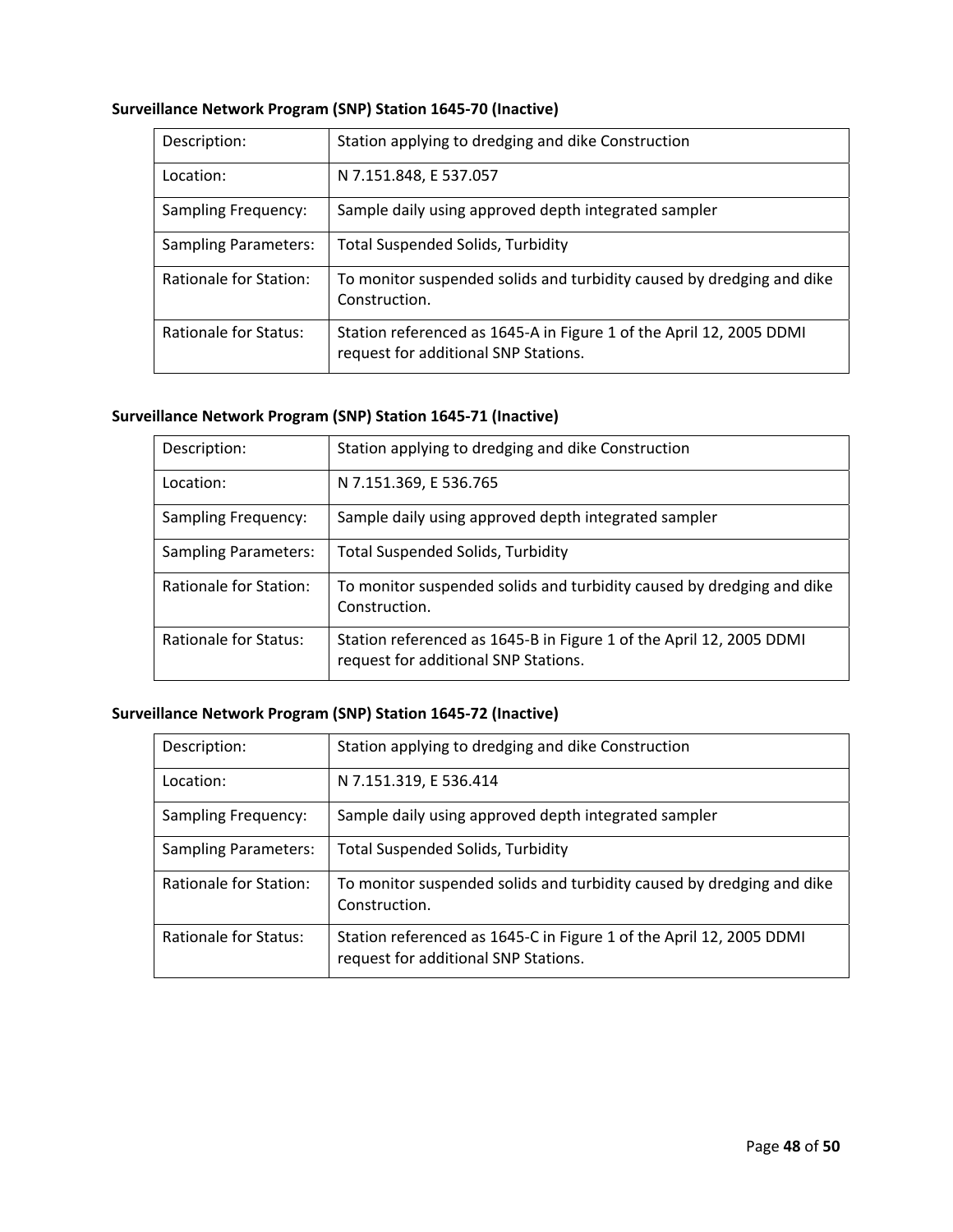### **Surveillance Network Program (SNP) Station 1645‐73 (Inactive)**

| Description:                | Station applying to dredging and dike Construction                                                                                                                               |
|-----------------------------|----------------------------------------------------------------------------------------------------------------------------------------------------------------------------------|
| Location:                   | N/A                                                                                                                                                                              |
| <b>Sampling Frequency:</b>  | Sample daily using approved depth integrated sampler                                                                                                                             |
| <b>Sampling Parameters:</b> | <b>Total Suspended Solids, Turbidity</b>                                                                                                                                         |
| Rationale for Station:      | Background reference station for the regulation of dredging and dike<br>Construction association with A418 Pit                                                                   |
| Rationale for Status:       | Station referenced as 1645-55B in Figure 1 of the April 12, 2005 DDMI<br>request for additional SNP Stations - Relocated background reference<br>Station (N 7.152.720 E 538.765) |

### **Surveillance Network Program (SNP) Station 1645‐82 (Inactive)**

| Description:                | A21 SNP reference station in Lac de Gras                                                   |
|-----------------------------|--------------------------------------------------------------------------------------------|
| Location:                   | 200 m from the dike center line                                                            |
|                             | Northing: 7149416, Easting: 534620                                                         |
| <b>Sampling Frequency:</b>  | Sample daily using approved depth integrated sampler (provided safe<br>boating conditions) |
| <b>Sampling Parameters:</b> | <b>Total Suspended Solids, Turbidity</b>                                                   |
| Rationale for Station:      | Reference Station during A21 development                                                   |
| Rationale for Status:       | A21 in-lake work is complete; Station no longer applicable.                                |

# **Surveillance Network Program (SNP) Station 1645‐83 (Inactive)**

| Description:                | A21 SNP reference station in Lac de Gras                                                   |
|-----------------------------|--------------------------------------------------------------------------------------------|
| Location:                   | 200 m from the dike center line                                                            |
|                             | Northing: 7149025, Easting: 534537                                                         |
| <b>Sampling Frequency:</b>  | Sample daily using approved depth integrated sampler (provided safe<br>boating conditions) |
| <b>Sampling Parameters:</b> | <b>Total Suspended Solids, Turbidity</b>                                                   |
| Rationale for Station:      | Reference Station during A21 development                                                   |
| Rationale for Status:       | A21 in-lake work is complete; Station no longer applicable.                                |